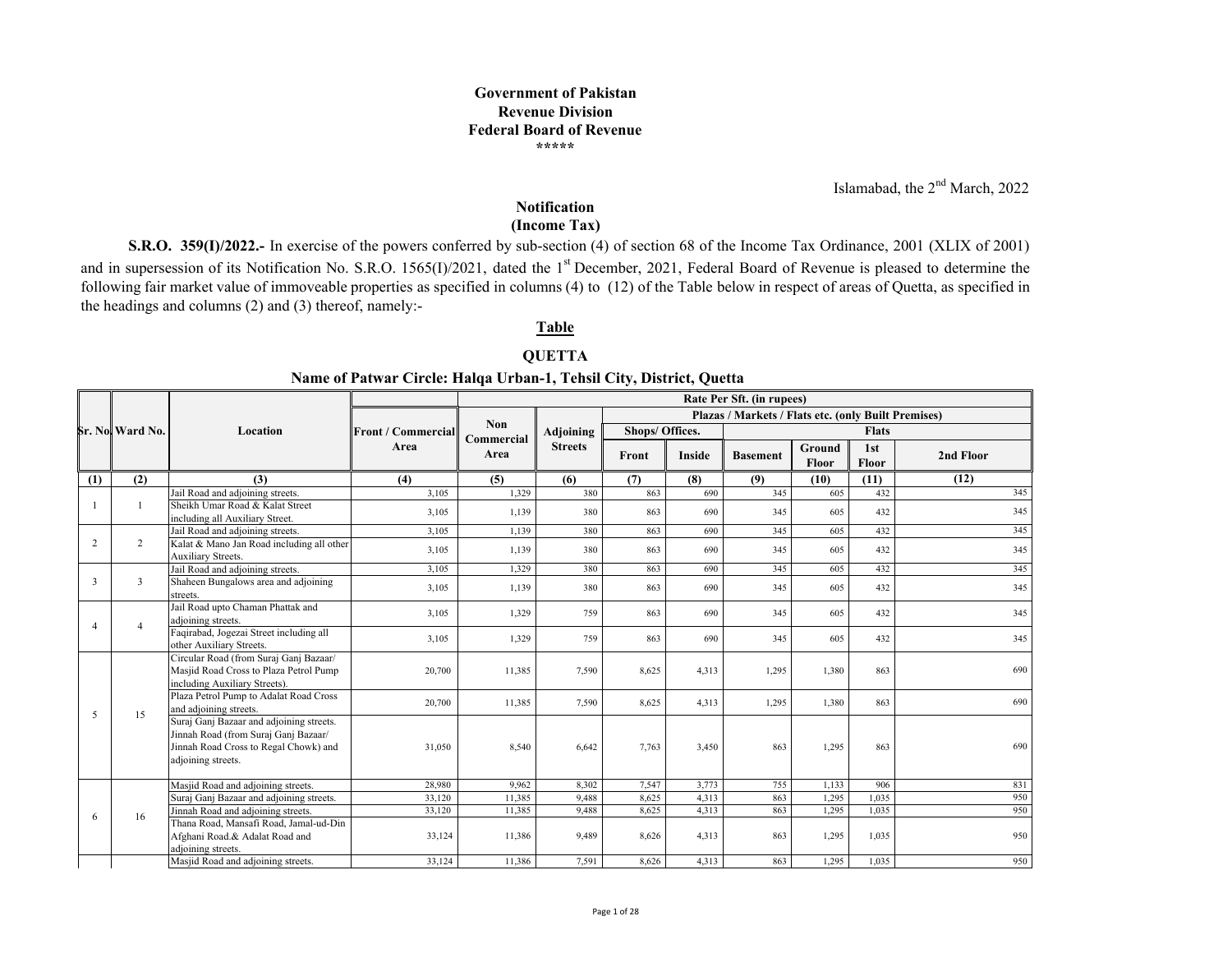|             |    | Qandhari Bazaar upto Adalat Road Cross<br>and adjoining streets.                                                                                       | 33,120 | 10,437 | 7,590  | 8,625 | 4,313 | 863   | 1,295 | 1,035 | 950   |
|-------------|----|--------------------------------------------------------------------------------------------------------------------------------------------------------|--------|--------|--------|-------|-------|-------|-------|-------|-------|
| $\tau$      | 17 | Manan Chowk Jinnah Road. (Jinnah Road<br>upto Thana Road Cross) and adjoining<br>streets.                                                              | 33,120 | 10,437 | 7,590  | 8,625 | 4,313 | 863   | 1,295 | 1,035 | 950   |
|             |    | Thana Road. Munsafi Road, Ali Bhai<br>Road, Jamal-ud-Din Afghani Road, Sarafa<br>Bazaar, Wazir Mohammad Road and<br>Adalat Road and adjoining streets. | 33,120 | 10,437 | 7,590  | 8,625 | 4,313 | 863   | 1,295 | 1,035 | 950   |
|             |    | Jinnah Road (Choher Mal Road Cross to<br>Manan Chowk) and adjoining streets                                                                            | 33,120 | 13,283 | 7,590  | 8,625 | 4,313 | 863   | 1,295 | 1,035 | 950   |
|             |    | Shara-e-Iqbal (from Adalat Road Cross to<br>Manan Chowk, Qandhari Bazaar upto<br>Baldia Plaza) and adjoining streets.                                  | 33,120 | 13,283 | 7,590  | 8,625 | 4,313 | 863   | 1,295 | 1.035 | 950   |
|             |    | Circular Road (from Qandhari Bazaar to<br>Choher Mal Road Cross) and adjoining<br>streets.                                                             | 33,120 | 13,283 | 7,590  | 8,625 | 4,313 | 863   | 1,295 | 1,035 | 950   |
| 8           | 18 | Masjid Road (from Qadhari Bazar Cross to<br>Choher Mal Road Cross) and adjoining<br>streets.                                                           | 33,120 | 13,283 | 7,590  | 8,625 | 4,313 | 863   | 1,295 | 1,035 | 950   |
|             |    | Choher Mal Road and adjoining streets.                                                                                                                 | 33,120 | 13,283 | 7,590  | 8,625 | 4,313 | 863   | 1,295 | 1,035 | 950   |
|             |    | Fatima Jinnah Road, Jamal-ud-Din<br>Afghani Road and adjoining streets.                                                                                | 20,700 | 11,385 | 8,540  | 8,625 | 5,175 | 863   | 1,295 | 1,035 | 950   |
|             |    | Adalat Road (from Shara-e-Iqbal Road<br>Cross to Choher Mal Road Cross) and<br>adjoining streets.                                                      | 20,700 | 11,385 | 8,540  | 8,625 | 5,175 | 863   | 1,295 | 1,035 | 950   |
|             |    | Baldia Plaza (Commercial).                                                                                                                             | 18,630 | 13,283 | 11,385 | 8,625 | 5,175 | 2,588 | 4,313 | 3,450 | 2,588 |
|             |    | Liaquat Road (from Baldai Plaza to Tola                                                                                                                |        |        |        |       |       |       |       |       |       |
|             |    | Ram Road Cross) and adjoining streets.                                                                                                                 | 33,120 | 13,283 | 11,385 | 8,625 | 5,175 | 863   | 1,295 | 1,035 | 863   |
|             |    | Circular Road (from Qandhari Bazaar to<br>Tola Ram Road Cross) and adjoining<br>streets.                                                               | 18,630 | 13,283 | 11,385 | 8,625 | 5,175 | 863   | 1,295 | 1,035 | 863   |
|             |    | Dr. Bano Road and adjoining streets.                                                                                                                   | 33,120 | 13,283 | 11,385 | 8,625 | 5,175 | 863   | 1,295 | 1,035 | 863   |
|             |    | Jinnah Road (from Dr.Bano Road cross to<br>Choher Mal Road Cross) and adjoining<br>streets.                                                            | 33,120 | 13,283 | 11,385 | 8,625 | 5,175 | 863   | 1,295 | 1,035 | 863   |
|             |    | Choher Mal Road and adjoining streets.                                                                                                                 | 33,120 | 13,283 | 11,385 | 8,625 | 5,175 | 863   | 1,295 | 1,035 | 863   |
| $\mathbf Q$ | 19 | Masjid Road (from Dr.Bano Road Cross to<br>Choher Mal Road Cross) and adjoining<br>streets.                                                            | 33,120 | 13,283 | 11,385 | 8,625 | 5,175 | 863   | 1,295 | 1,035 | 863   |
|             |    | Fatima Jinnah Road (from Dr.Bano Road<br>Cross to Choher Mal Road Cross) and<br>adjoining streets.                                                     | 33,120 | 13,283 | 11,385 | 8,625 | 5,175 | 863   | 1,295 | 1,035 | 863   |
|             |    | Jamal-ud-Din Afghan Road (from Dr.Bano<br>Road Cross to Choher Mal Road Cross)<br>and adjoining streets.                                               | 18,630 | 13,283 | 11,385 | 8,625 | 5,175 | 863   | 1,295 | 1,035 | 863   |
|             |    | Adalat Road (from Dr. Bano Road Cross<br>to Chohar Mal Road Cross) and adjoining<br>streets.                                                           | 18,630 | 13,283 | 11,385 | 8,625 | 5,175 | 863   | 1,295 | 1,035 | 863   |
|             |    | Dr. Bano Road and adjoining streets.                                                                                                                   | 33,120 | 8,540  | 6,642  | 8,625 | 4,313 | 863   | 1,295 | 1,035 | 863   |
|             |    | Circular Road (from Dr.Bano Road to Tola<br>Ram Road Cross) and adjoining streets.                                                                     | 33,120 | 13,283 | 7,590  | 8,625 | 4,313 | 863   | 1,295 | 1,035 | 863   |
|             |    | Tola Ram Road (from Circular Road Cross<br>to Fatima Jinnah Road Cross) and<br>adjoining streets.                                                      | 18,630 | 8,540  | 6,642  | 8,625 | 4,313 | 863   | 1,295 | 1,035 | 863   |
| 10          | 20 | Masjid Road (from Dr.Bano Road Cross to<br>Yet Road Cross) and adjoining streets.                                                                      | 18,630 | 8,540  | 6,642  | 8,625 | 4,313 | 863   | 1,295 | 1,035 | 863   |
|             |    | Jinnah Road (from Yet Road Cross to Dr.<br>Bano Road Cross) and adjoining streets.                                                                     | 18,630 | 8,540  | 6,642  | 8,625 | 4,313 | 863   | 1,295 | 1,035 | 863   |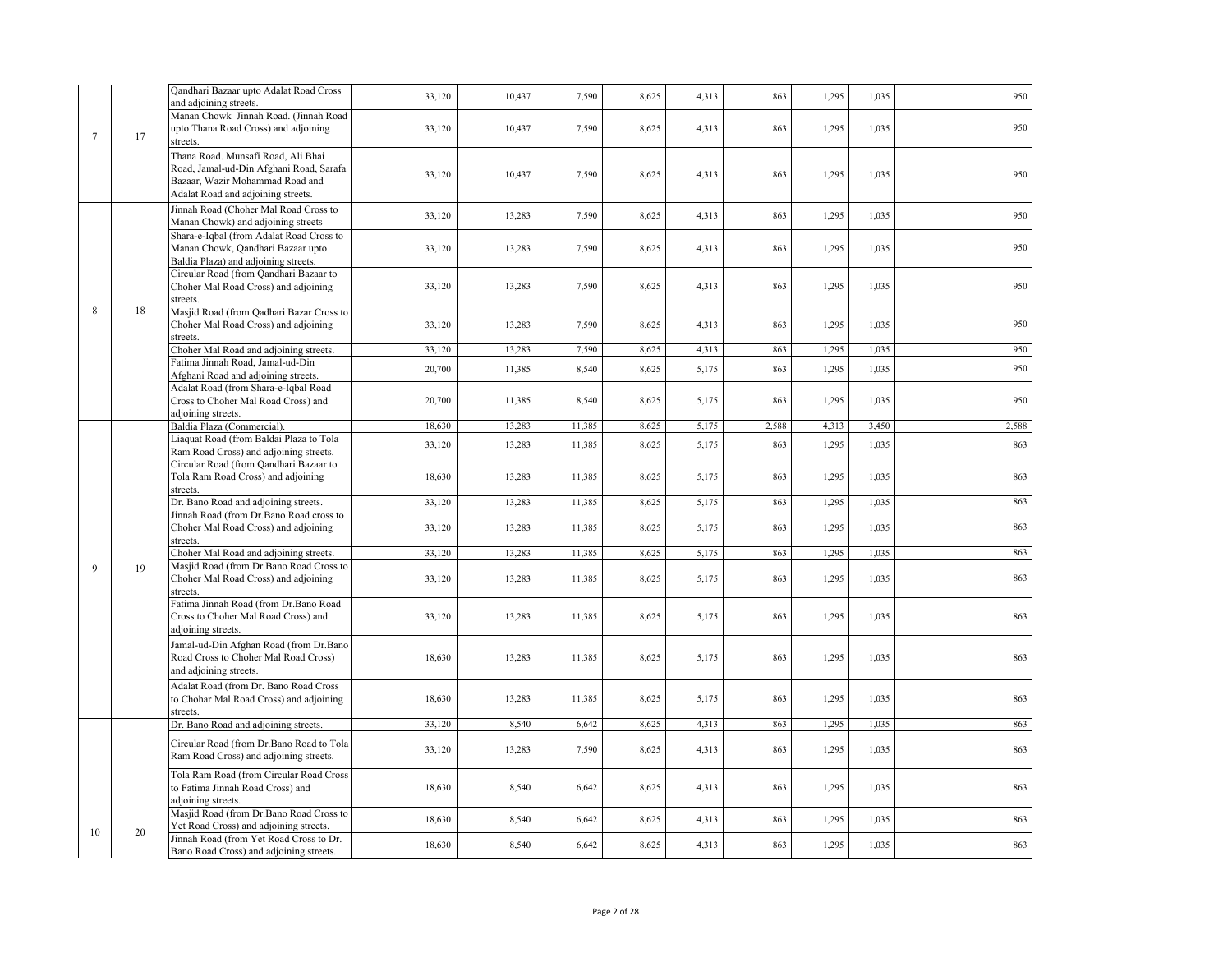|    |    | Yet Road and adjoining streets.                                                  | 18.630 | 8,540  | 6,642  | 8,625  | 4,313 | 863 | 1,295 | 1.035 | 863   |
|----|----|----------------------------------------------------------------------------------|--------|--------|--------|--------|-------|-----|-------|-------|-------|
|    |    | Fatima Jinnah Road (from Yet Road Cross                                          |        |        |        |        |       |     |       |       |       |
|    |    | to Dr. Bano Road Cross) and adjoining                                            | 18,630 | 8,540  | 6,642  | 8,625  | 4,313 | 863 | 1,295 | 1,035 | 863   |
|    |    | streets.                                                                         |        |        |        |        |       |     |       |       |       |
|    |    | Tola Ram Road (from Fatima Jinnah Road                                           |        |        |        |        |       |     |       |       |       |
|    |    | Cross to Jinnah Road Cross) and adjoining                                        | 18,630 | 8,540  | 6,642  | 8,625  | 4,313 | 863 | 1.295 | 1.035 | 863   |
|    |    | streets.                                                                         |        |        |        |        |       |     |       |       |       |
|    |    | Liaquat Bazaar (from Tola Ram Road                                               |        |        |        |        |       |     |       |       |       |
|    |    | Cross to Archer Road Cross) and adjoining                                        | 41,405 | 15,182 | 13,284 | 12,077 | 6,901 | 863 | 1,725 | 1,380 | 1,035 |
|    |    | streets.                                                                         |        |        |        |        |       |     |       |       |       |
|    |    | Tola Ram Road (from Liaquat Bazaar to                                            | 41,405 | 15,182 | 9,489  | 10,351 | 5,176 | 863 | 1.295 | 1.035 | 863   |
| 11 | 21 | Masjid Road Cross) and adjoining streets.                                        |        |        |        |        |       |     |       |       |       |
|    |    | Masjid Road (from Tola Ram Road Cross                                            |        |        |        |        |       |     |       |       |       |
|    |    | to Archer Road Cross) and adjoining                                              | 28,980 | 15,180 | 9,488  | 10,350 | 5,175 | 863 | 1,295 | 1,035 | 863   |
|    |    | streets.                                                                         |        |        |        |        |       |     |       |       |       |
|    |    | Archer Road (from Liaquat Bazaar to                                              | 28,980 | 15,180 | 9,488  | 10,350 | 5,175 | 863 | 1,295 | 1,035 | 863   |
|    |    | Masjid Road Cross) and adjoining streets.                                        |        |        |        |        |       |     |       |       |       |
|    |    | Liaquat Bazaar (Archer Road Cross to                                             | 31,050 | 15,180 | 9,488  | 10,350 | 5,175 | 863 | 1,295 | 1,035 | 863   |
|    |    | Prince Road Cross) and adjoining streets.                                        |        |        |        |        |       |     |       |       |       |
|    |    | Prince Road (from Masjid Road Cross to                                           |        |        |        |        |       |     |       |       |       |
|    |    | Liaquat Bazaar Cross) and adjoining                                              | 28,980 | 15,180 | 9,488  | 10,350 | 5,175 | 863 | 1,295 | 1,035 | 863   |
| 12 | 22 | streets.                                                                         |        |        |        |        |       |     |       |       |       |
|    |    | Archer Road (from Liaquat Bazaar to                                              | 28,980 | 15,180 | 9,488  | 10,350 | 5,175 | 863 | 1.295 | 1,035 | 863   |
|    |    | Masjid Road Cross) and adjoining streets.                                        |        |        |        |        |       |     |       |       |       |
|    |    | Masjid Road (from Archer Road Cross to                                           | 28,980 | 15,180 | 9,488  | 10,350 | 5,175 | 863 | 1,295 | 1,035 | 863   |
|    |    | Prince Road Cross) and adjoining streets.                                        |        |        |        |        |       |     |       |       |       |
|    |    | Masjid Road (from Yet Road Cross to                                              | 20,700 | 11,385 | 6,642  | 8,625  | 4,313 | 863 | 1,295 | 1,035 | 950   |
|    |    | Prince Road Cross) and adjoining streets.                                        |        |        |        |        |       |     |       |       |       |
|    |    | Yet Road (from Masjid Road Cross to                                              |        |        |        |        |       |     |       |       |       |
|    |    | Fatima Jinnah Road Cross) and adjoining                                          | 20,700 | 11,385 | 6,642  | 8,625  | 4,313 | 863 | 1,295 | 1,035 | 950   |
|    |    | streets.                                                                         |        |        |        |        |       |     |       |       |       |
| 13 | 23 | Fatima Jinnah Road (from Yet Road Cross                                          |        |        |        |        |       |     |       |       |       |
|    |    | to Prince Road Cross) and adjoining                                              | 16,560 | 11,385 | 6,642  | 7,763  | 4,313 | 863 | 1,295 | 1,035 | 950   |
|    |    | streets.<br>Prince Road (from Masjid Road Cross to                               |        |        |        |        |       |     |       |       |       |
|    |    |                                                                                  |        |        |        |        |       |     |       |       |       |
|    |    | Fatima Jinnah Road Cross) and adjoining                                          | 16,560 | 11,385 | 6,642  | 8,625  | 4,313 | 863 | 1,295 | 1,035 | 950   |
|    |    | streets.<br>Jinnah Road (from Yet Road Cross to                                  |        |        |        |        |       |     |       |       |       |
|    |    |                                                                                  | 20,700 | 11,385 | 6,642  | 10,350 | 5,175 | 863 | 1,295 | 1,035 | 863   |
|    |    | Prince Road Cross) and adjoining streets.<br>Fatima Jinna Road (from Yet Road to |        |        |        |        |       |     |       |       |       |
|    |    | Prince Road Cross) and adjoining streets.                                        | 20,700 | 11,385 | 6,642  | 10.350 | 5.175 | 863 | 1.295 | 1.035 | 863   |
| 14 | 24 | Prince Road (from Jinnah Road Cross to                                           |        |        |        |        |       |     |       |       |       |
|    |    | Jinnah Road Cross and adjoining streets.                                         | 20,700 | 11,385 | 6,642  | 10,350 | 5,175 | 863 | 1,295 | 1,035 | 863   |
|    |    | Yet Road (from Fatima Jinnah Road Cross                                          |        |        |        |        |       |     |       |       |       |
|    |    | to Jinnah Road Cross) and adjoining                                              | 20,700 | 11,385 | 6,642  | 10,350 | 5,175 | 863 | 1,295 | 1,035 | 863   |
|    |    | streets.                                                                         |        |        |        |        |       |     |       |       |       |
|    |    |                                                                                  |        |        |        |        |       |     |       |       |       |

## **Name of Patwar Circle: Halqa Urban-2, Tehsil City, District, Quetta**

|                      |          |                                   |                   |                |                       |               | Rate Per Sft. (in rupees)                           |        |              |           |
|----------------------|----------|-----------------------------------|-------------------|----------------|-----------------------|---------------|-----------------------------------------------------|--------|--------------|-----------|
|                      |          |                                   | <b>Non</b>        |                |                       |               | Plazas / Markets / Flats etc. (only Built Premises) |        |              |           |
| <b>Sr.#</b> Ward No. | Location | <b>Front / Commercial</b><br>Area | <b>Commercial</b> | Adjoining      | <b>Shops/ Offices</b> |               |                                                     |        | <b>Flats</b> |           |
|                      |          |                                   | Area              | <b>Streets</b> | Front                 | <b>Inside</b> | <b>Basement</b>                                     | Ground | 1st          | 2nd Floor |
|                      |          |                                   |                   |                |                       |               |                                                     | Floor  | <b>Floor</b> |           |
| (2)<br>ـ ا           | (3)      |                                   |                   | (6)            |                       | (8)           | (9)                                                 | (10)   | (11)         | (12)      |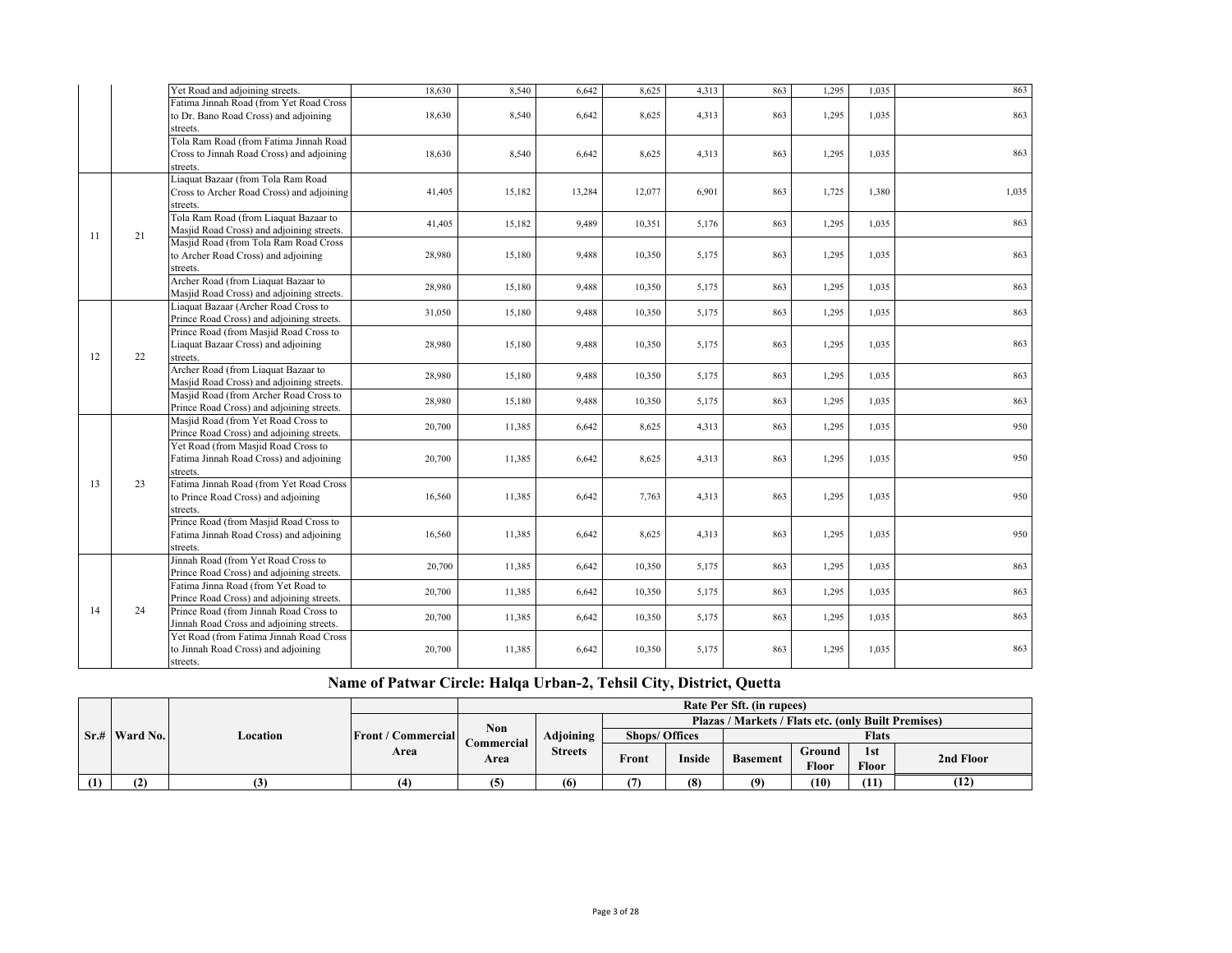| $\mathbf{1}$   | 5               | Joint Road Northern side (from Chaman<br>Phattak to Brewery Road Cross).<br>Spinny Road (from Joint Road Cross upto<br>the limit of Ward No.5).<br>Brewery Road (from Joint Road upto the<br>limits of Ward No.5).                                                        | 1,656 | 950   | 380   | 1,295 | 863   | 605 | 690 | 518 | 345 |
|----------------|-----------------|---------------------------------------------------------------------------------------------------------------------------------------------------------------------------------------------------------------------------------------------------------------------------|-------|-------|-------|-------|-------|-----|-----|-----|-----|
|                |                 | Arbab Barkat Ali Road upto Railway<br>Colony & All Auxiliary Streets.                                                                                                                                                                                                     | 1,656 | 950   | 380   | 1,295 | 863   | 605 | 690 | 518 | 345 |
| 2              | 6               | Brewery Road (from Joint Road upto the<br>limits of Ward No.6).<br>Joint Road (from Brewery Road Cross<br>upto the limit of Ward No.6, towards<br>South) and adjoining streets.                                                                                           | 1,656 | 950   | 380   | 1,295 | 863   | 605 | 690 | 518 | 345 |
| $\overline{3}$ | $7\overline{ }$ | Zarghoon Road Western Side Railway<br>Station area, Whyte Road, Sariab Phattak<br>to Imdad Chowk and adjoining streets.                                                                                                                                                   | 4,140 | 1,898 | 380   | 3,450 | 1,725 | 605 | 690 | 777 | 345 |
|                |                 | Joint Road (from Chaman Phattak upto<br>Dokani Baba Chowk and Sariab Phattak)<br>and adjoining streets.                                                                                                                                                                   | 2,484 | 1,463 | 1,238 | 1,295 | 863   | 605 | 690 | 518 | 345 |
| 4              | 8               | Arbab Karam Khan Road, Raisani Road<br>(from Dokani Baba Chowk Southern side<br>upto Shah Zaman Road Cross).<br>Joint Road (from Dokani Baba Chowk<br>upto the limits of Ward No.6, including<br>Kurd House and Link Road between Joint<br>Road to Arbab Karam Khan Road. | 2,070 | 1,518 | 380   | 1,380 | 863   | 605 | 690 | 518 | 345 |
|                |                 | Prince Road Northern side, Moti Ram<br>Road, Shawak Shah Road, Patel Road<br>Southern side, Gordat Singh Road Western<br>side & adjoining streets.                                                                                                                        | 8,280 | 3,416 | 1,518 | 3,450 | 2,157 | 863 | 863 | 690 | 518 |
|                |                 | Gordat Singh Road (from Prince Road<br>Cross to Patel Road Cross).                                                                                                                                                                                                        | 9,108 | 3,757 | 165   | 3,795 | 2,373 | 949 | 949 | 759 | 569 |
| 5              | 25              | Moti Ram Road (from Prince Road Cross<br>to Patel Road Cross) and adjoining streets.                                                                                                                                                                                      | 8,280 | 3,416 | 1,518 | 3,450 | 2,157 | 863 | 863 | 690 | 518 |
|                |                 | Shahwak Shah Road (from Prince Road<br>Cross to Patel Road Cross) and adjoining<br>streets.                                                                                                                                                                               | 8,280 | 3,416 | 1,518 | 3,450 | 2,157 | 863 | 863 | 690 | 518 |
|                |                 | Patel Road (from Gordat Singh Road upto<br>the limits of Ward No.25 toward Jinnah<br>Road) and adjoining streets.                                                                                                                                                         | 8,280 | 3,416 | 1,518 | 3,450 | 2,157 | 863 | 863 | 690 | 518 |
|                |                 | Patel Road Southern Side (from Gordat<br>Singh Road upto the limits of Ward No.25<br>toward Jinnah Road Western Side) and<br>adjoining streets.                                                                                                                           | 8,280 | 2,847 | 1,329 | 3,450 | 1,898 | 863 | 863 | 690 | 518 |
| 6              | 26              | Quarry Road (from Gordat Singh Road<br>Cross upto the Limits of Ward No.26).                                                                                                                                                                                              | 8,280 | 2,847 | 1,329 | 3,450 | 1,898 | 863 | 863 | 690 | 518 |
|                |                 | Gordat Singh Road (from Patel Road Cross<br>to Quarry Road Cross).<br>Moti Ram Road (from Patel Road Cross to                                                                                                                                                             | 8,280 | 2,847 | 1,329 | 3,450 | 1,898 | 863 | 863 | 690 | 518 |
|                |                 | Quarry Road Cross)                                                                                                                                                                                                                                                        | 8,280 | 2,847 | 1,329 | 3,450 | 1,898 | 863 | 863 | 690 | 518 |
|                |                 | Shahwak Shah Road (from Patel Road<br>Cross to Quarry Road Cross) Patel Bagh<br>and adjoining streets of Ward No.26.                                                                                                                                                      | 8,280 | 2,847 | 1,329 | 3,450 | 1,898 | 863 | 863 | 690 | 518 |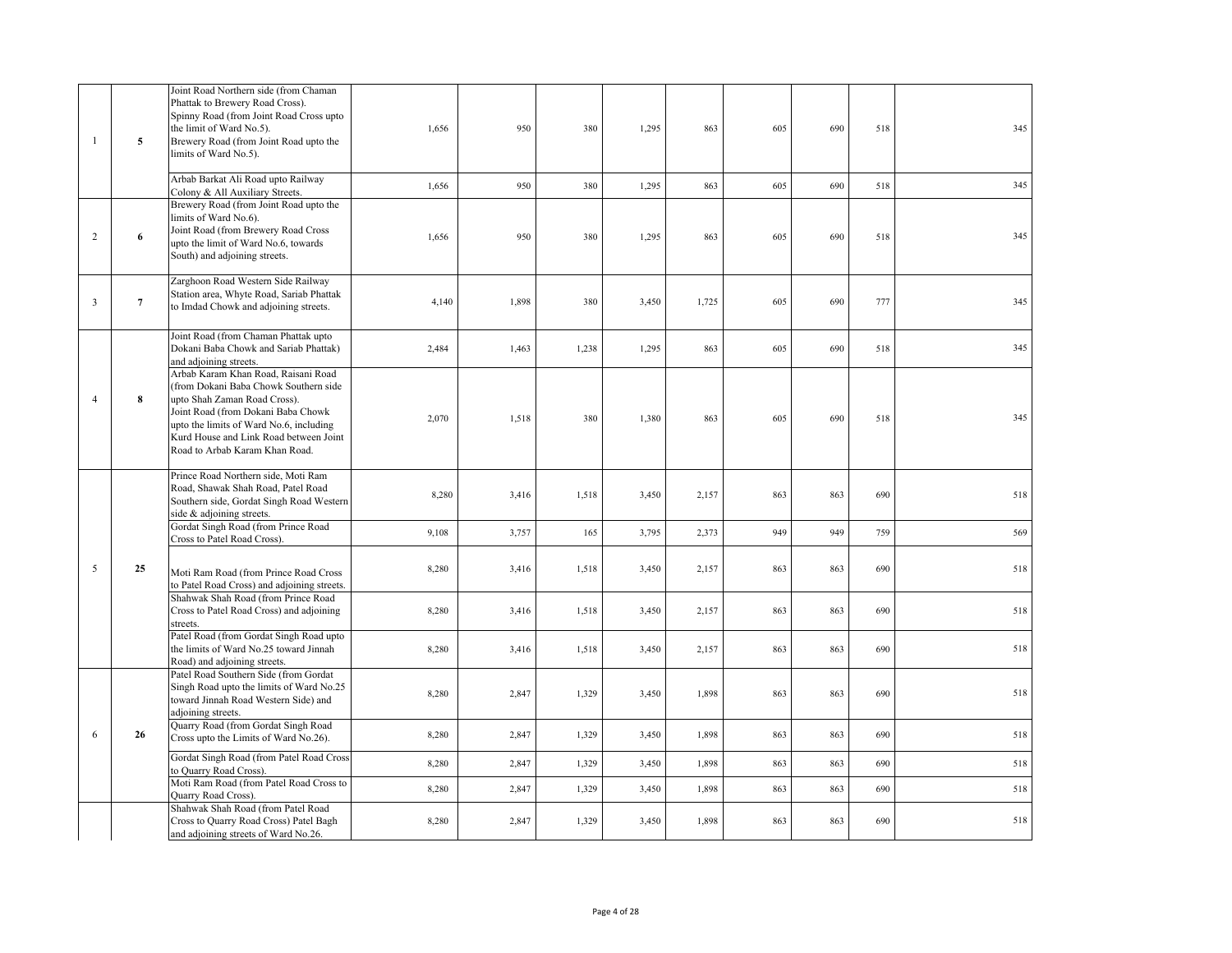| $\overline{7}$ | 27 | Jinnah Road Western side Saleem<br>Complex (from Patel Road/Jinnah Road<br>Cross upto Quarry Road Cross) and<br>adjoining streets.                 | 8,280 | 3,416 | 2,277 | 4,140 | 1,898 | 777 | 863 | 690 | 518 |
|----------------|----|----------------------------------------------------------------------------------------------------------------------------------------------------|-------|-------|-------|-------|-------|-----|-----|-----|-----|
|                |    | Quarry Road (from Jinnah Road Cross<br>upto the limits of Ward No.27, towards<br>East) and adjoining streets.                                      | 8,280 | 3,416 | 2,277 | 3,450 | 1,898 | 777 | 863 | 690 | 518 |
|                |    | Patel Road (from Jinnah Road upto the<br>limits of Ward No.27, towards East) and<br>adjoining streets.                                             | 8,280 | 3,416 | 2,277 | 3,450 | 1,898 | 777 | 863 | 690 | 518 |
|                |    | Quarry Road Southern side (Jan<br>Mohammad Road Cross to Faqir<br>Mohammad Road Cross) and adjoining<br>streets.                                   | 4,554 | 2,277 | 855   | 3,450 | 1,380 | 690 | 690 | 605 | 432 |
| 8              | 28 | Jan Mohammad Road Northern side<br>Quarry Road Cross upto the limit of Ward<br>No.28) and adjoining streets.                                       | 3,519 | 2,277 | 855   | 3,450 | 1,380 | 690 | 690 | 605 | 432 |
|                |    | Akhter Mohammad Road (from Jan<br>Mohammad Road Cross upto Faqir<br>Mohammad Road Cross) and adjoining<br>streets.                                 | 3,519 | 2,277 | 855   | 3,450 | 1,380 | 690 | 690 | 605 | 432 |
|                |    | Faqir Mohammad Road (from Quarry<br>Road Cross to Akhter Mohammad Road<br>Cross) and adjoining streets.                                            | 3,519 | 2,277 | 855   | 3,450 | 1,380 | 690 | 690 | 605 | 432 |
|                |    | Quarry Road Northern Side New Faqir<br>Mohammad Road (from Faqir Mohammad<br>Road to Gowalmandi Chowk) and<br>adjoining streets.                   | 3,519 | 2,277 | 855   | 3,450 | 1,380 | 690 | 690 | 605 | 432 |
| 9              | 29 | Sirki Road (from Gowalmandi Chowk upto<br>Akhter Mohammad Road Cross) and<br>adjoining streets.                                                    | 3,519 | 2,277 | 855   | 3,450 | 1,380 | 690 | 690 | 605 | 432 |
|                |    | Akhter Mohammad Road (from Faqir<br>Mohammad Road Cross upto Sirki Road<br>Cross) and adjoining streets.                                           | 4,554 | 2,277 | 855   | 2,588 | 1,725 | 690 | 777 | 605 | 432 |
|                |    | Faqir Mohammad Road (from Quarry<br>Road to Akhter Mohammad Road) and<br>adjoining streets.                                                        | 4,554 | 2,277 | 855   | 2,588 | 1,725 | 690 | 777 | 605 | 432 |
|                |    | Me-conghy Road Western side (from Arif<br>Road Cross to Gowalmandi Chowk)<br>Najmuddin & NewNajmuddin Road<br>Northern side and adjoining streets. | 6,624 | 3,227 | 2,847 | 3,450 | 2,070 | 863 | 863 | 690 | 518 |
|                |    | Quarry Road (from Gordat Singh Road to<br>Gowalmandi Chowk) and adjoining streets                                                                  | 6,625 | 3,227 | 2,847 | 3,450 | 2,070 | 863 | 863 | 690 | 518 |
| 10             | 30 | Gordat Sigh Road (from Arif Road Cross<br>o Quarry Road) and adjoining<br>streets.                                                                 | 6,625 | 3,227 | 5,125 | 3,450 | 2,070 | 863 | 863 | 690 | 518 |
|                |    | Arif Road (from Gordat Singh Road to Me-<br>conghy Road) and adjoining<br>streets.                                                                 | 6,625 | 3,227 | 2,847 | 3,450 | 2,070 | 863 | 863 | 690 | 518 |
|                |    | Arif Road (from Gordat Singh Road to Me-<br>conghy Road) and adjoining<br>streets.                                                                 | 8,280 | 3,227 | 2,847 | 3,450 | 2,760 | 863 | 863 | 690 | 518 |
| 10             | 30 | Mir Ahmed Khan Road (from Arif Road<br>Cross to Quarry Road Cross)<br>and adjoining streets.                                                       | 8,280 | 3,227 | 2,847 | 3,450 | 2,160 | 863 | 863 | 690 | 518 |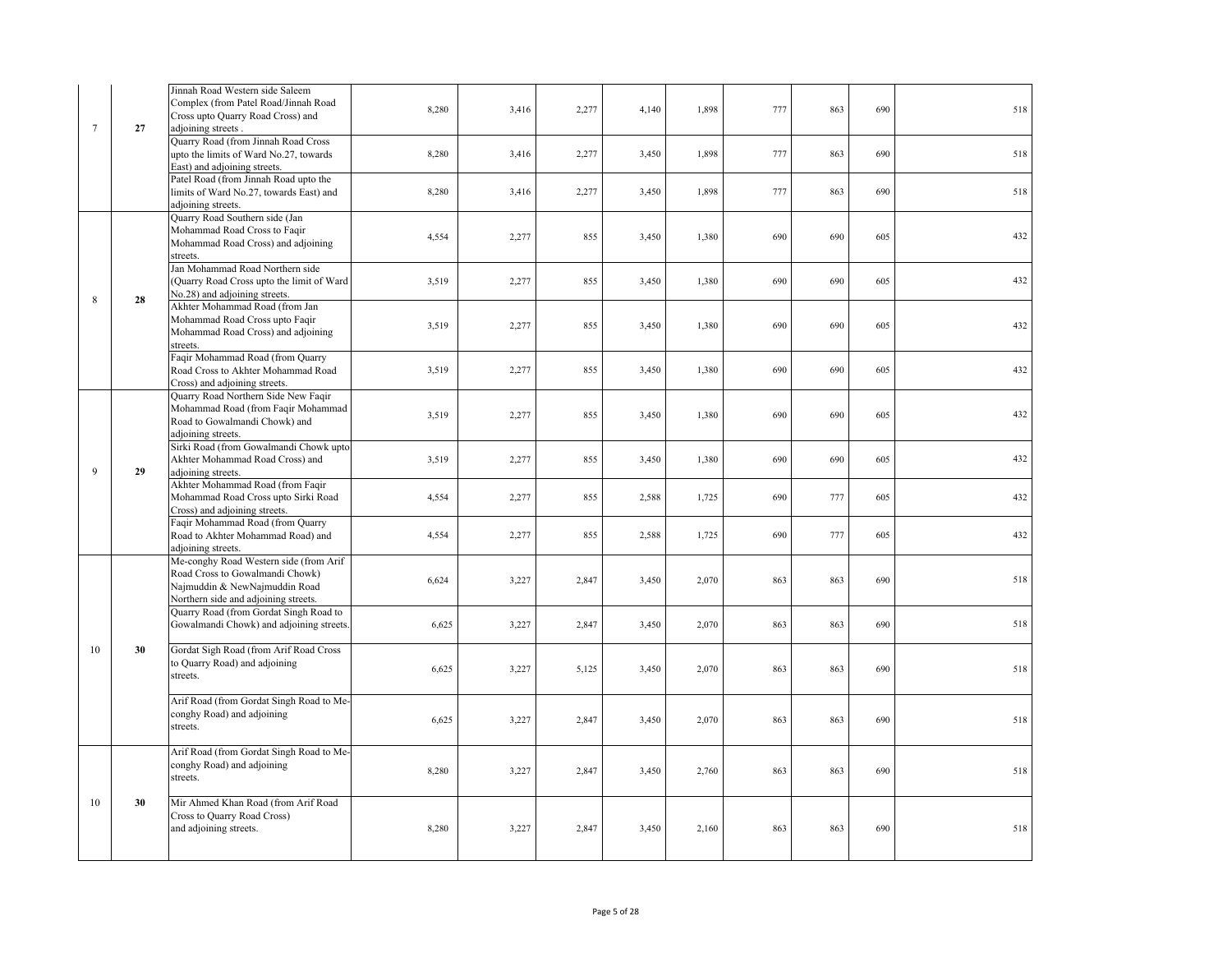|    |    | Prince Road (from Gordat Singh Road<br>Cross to Me-conghy Road Cross)<br>and adjoining streets.                                                                                                                                                                                              | 16,560 | 3,227  | 2,847 | 3,450  | 2,160 | 863 | 863 | 690 | 518 |
|----|----|----------------------------------------------------------------------------------------------------------------------------------------------------------------------------------------------------------------------------------------------------------------------------------------------|--------|--------|-------|--------|-------|-----|-----|-----|-----|
|    |    | Gordat Singh Road (from Prince Road<br>Cross to Arif Road Cross) and adjoining<br>streets.<br>Me-conghy Road (from Prince Road Cross<br>to Arif Road Cross) and<br>adjoining streets.                                                                                                        | 10,350 | 3,795  | 2,847 | 3,795  | 3,105 | 863 | 863 | 690 | 518 |
| 11 | 31 | Najam-ud-Din Road (from Me-conghy<br>Road to Gordat Singh Road) and adjoining<br>streets.<br>Arif Road (from Me-conghy Road to Mir<br>Ahmed Road Cross) and<br>adjoining streets.                                                                                                            | 10,351 | 3,795  | 2,847 | 3,795  | 3,105 | 863 | 863 | 690 | 518 |
|    |    | Mir Ahmed Khan Road (from Me-Conghy<br>Road to Arif Road Cross) and<br>adjoining streets.                                                                                                                                                                                                    | 10,351 | 3,795  | 2,847 | 3,795  | 3,105 | 863 | 863 | 690 | 518 |
|    |    | Prince Road (from Jamiat Rai Road Cross<br>to Me-conghy Road Cross) and adjoining<br>streets.                                                                                                                                                                                                | 12,420 | 3,795  | 2,847 | 3,795  | 3,105 | 863 | 863 | 690 | 518 |
| 12 | 32 | Me-conghy Road (from Khudaidad Road<br>Cross to Archer Road Cross) and adjoining<br>streets.<br>Archer Road (from Jamiat Rai Road Cross<br>to Me-conghy Road Cross) and adjoining<br>streets.                                                                                                | 10,350 | 3,795  | 2,847 | 3,795  | 3,105 | 863 | 863 | 690 | 518 |
|    |    | Jamiat Rai Road (from Archer Road Cross<br>to Prince Road Cross) and adjoining<br>streets.                                                                                                                                                                                                   | 10,351 | 3,795  | 2,847 | 3,795  | 3,105 | 863 | 863 | 690 | 518 |
|    |    | Pir Abu-ul-Khair Road including Auxiliary<br>Streets.                                                                                                                                                                                                                                        | 10,351 | 3,795  | 2,847 | 3,795  | 3,105 | 863 | 863 | 690 | 518 |
|    |    | Liaquat Bazaar (from Archer Road Cross<br>to Prince Road Cross) and adjoining<br>streets.                                                                                                                                                                                                    | 31,050 | 15,180 | 5,693 | 10,350 | 6,900 | 863 | 949 | 776 | 604 |
| 13 | 33 | Prince Road (from Liaquat Road Cross to<br>Jamiat Rai Road Cross) and adjoining<br>streets.<br>Abdul Sattar Road (from Prince Road<br>Cross to Archer Road Cross) and adjoining<br>streets.<br>Archer Road (from Liaquat Bazaar Cross<br>to Jamiat Rai Road Cross) and adjoining<br>streets. | 31,050 | 15,180 | 5.693 | 10,350 | 5,175 | 863 | 863 | 690 | 518 |
|    |    | Art School Road including Auxiliary<br>Streets.                                                                                                                                                                                                                                              | 31,054 | 15,182 | 5,693 | 10,351 | 5,176 | 863 | 863 | 690 | 518 |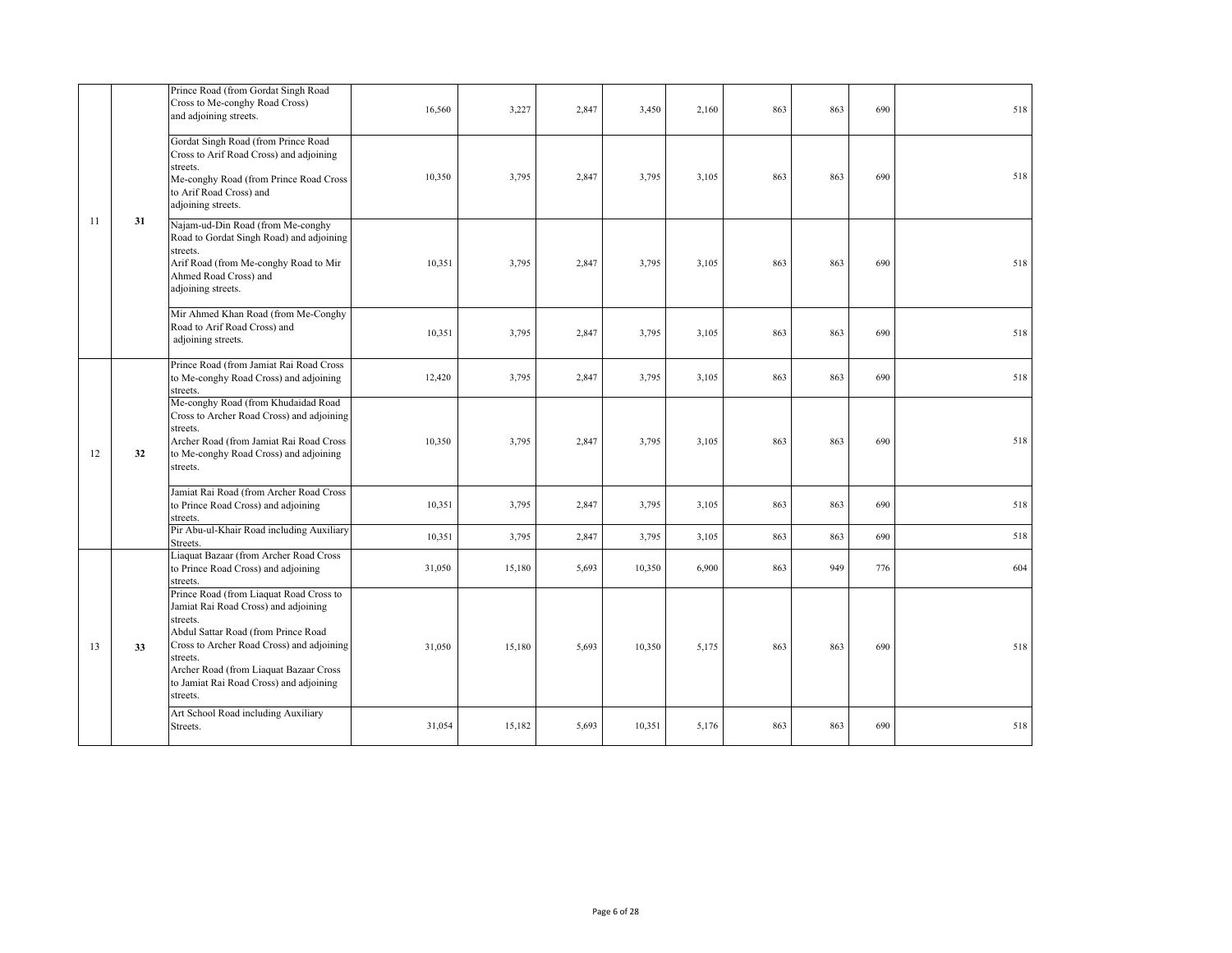|    |    | Liaquat Bazaar (from Archer Road Cross<br>to Me-conghy Road Cross) and adjoining<br>streets.<br>Abdul Sattar Road (from Archer Road<br>Cross to Me-conghy Road Cross) and<br>adjoining streets.<br>Archer Road (from Liaquat Bazaar Cross<br>to Art School Road Cross) and adjoining<br>streets. | 41,400 | 15,180 | 5,693 | 10,350 | 5,175 | 863 | 863 | 690 | 518 |
|----|----|--------------------------------------------------------------------------------------------------------------------------------------------------------------------------------------------------------------------------------------------------------------------------------------------------|--------|--------|-------|--------|-------|-----|-----|-----|-----|
| 14 | 34 | Me-conghy Road (from Liaquat Road<br>Cross to Art School Road Cross) and<br>adjoining streets                                                                                                                                                                                                    | 31,438 | 15,370 | 5,764 | 10,479 | 5,240 | 873 | 873 | 699 | 524 |
|    |    | Archer Road (from Art School Road Cross<br>to Me-conghy Road Cross) and adjoining<br>streets.<br>Me-conghy Road (from Archer Road Cross<br>to Art School Road Cross) and adjoining<br>streets.<br>Art School Road (from Archer Road Cross<br>to Me-conghy Road Cross) and adjoining<br>streets.  | 31,050 | 15,180 | 5,693 | 10,350 | 5,175 | 863 | 863 | 690 | 518 |

# **Name of Patwar Circle: Halqa Urban-3, Tehsil City, District, Quetta**

|     |                 |                                                                                                                  | Rate Per Sft. (in rupees) |                     |                |                 |               |                                                      |                  |                     |           |
|-----|-----------------|------------------------------------------------------------------------------------------------------------------|---------------------------|---------------------|----------------|-----------------|---------------|------------------------------------------------------|------------------|---------------------|-----------|
|     |                 |                                                                                                                  |                           |                     |                |                 |               | Plazas / Markets / Flats etc. (only Built Premises). |                  |                     |           |
|     | Sr. No Ward No. | Location                                                                                                         | <b>Front / Commercial</b> | <b>Non</b>          | Adjoining      | Shops/ Offices. |               |                                                      |                  | Flats.              |           |
|     |                 |                                                                                                                  | Area.                     | Commercial<br>Area. | <b>Streets</b> | Front           | <b>Inside</b> | <b>Basement</b>                                      | Ground<br>Floor. | 1st<br><b>Floor</b> | 2nd Floor |
| (1) | (2)             | (3)                                                                                                              | (4)                       | (5)                 | (6)            | (7)             | (8)           | (9)                                                  | (10)             | (11)                | (12)      |
|     |                 | Sariab Road (from Dokani Baba Chowk<br>upto the limits of Ward No.9) and<br>adjoining streets.                   | 1,656                     | 1,139               | 570            | 863             | 605           | 518                                                  | 605              | 432                 | 345       |
| 2   | 9               | Arbab Karam Khan Road (from Dokani<br>Baba Chowk upto the limit of Ward No.9)<br>and adjoining streets.          | 1,656                     | 1,139               | 570            | 863             | 605           | 518                                                  | 605              | 432                 | 345       |
|     |                 | Raisani Road including Auxiliary Streets.                                                                        | 1.656                     | 1,139               | 570            | 863             | 605           | 518                                                  | 605              | 432                 | 345       |
|     | 10              | Zarghoon Road (from New Al-Gilani Road<br>upto the limits of Ward No.10 including<br>both sides of Double Road). | 12,420                    | 2,277               | 1,139          | 8,625           | 4,313         | 690                                                  | 863              | 777                 | 345       |
|     |                 | New Al-Gillani Road (from Zarghoon<br>Road upto the limits of Ward No.10) and<br>adjoining streets.              | 10,868                    | 1,495               | 996            | 7,547           | 3,773         | 604                                                  | 755              | 680                 | 302       |
|     |                 | Zarghoon Road (from New Al-Gilani Road<br>to Imdad Chowk) and adjoining streets.                                 | 12,420                    | 1,980               | 1,139          | 8,625           | 4,313         | 690                                                  | 863              | 777                 | 345       |
|     |                 | Jinnah Road (from Imdad Chowk to<br>Ouarry Road Cross).                                                          | 12,420                    | 1,980               | 1,139          | 8,625           | 4.313         | 690                                                  | 863              | 777                 | 345       |
|     |                 | Quarry Road (from Jinnah Road Cross to<br>Jan Mohammad Road Cross) and adjoining<br>streets.                     | 12,422                    | 1,980               | 1,139          | 8,626           | 4,313         | 690                                                  | 863              | 777                 | 345       |
| 3   | 11              | Jan Mohammad Road (Quarry Road Cross<br>to New Al-Gilani Road Cross) and<br>adjoining streets.                   | 12,422                    | 1,980               | 1,139          | 8,626           | 4,313         | 690                                                  | 863              | 777                 | 345       |
|     |                 | Cross to New Al-Gilani Road Cross) and<br>adjoining streets.                                                     | 12,422                    | 1,980               | 1,139          | 8,626           | 4.313         | 690                                                  | 863              | 777                 | 345       |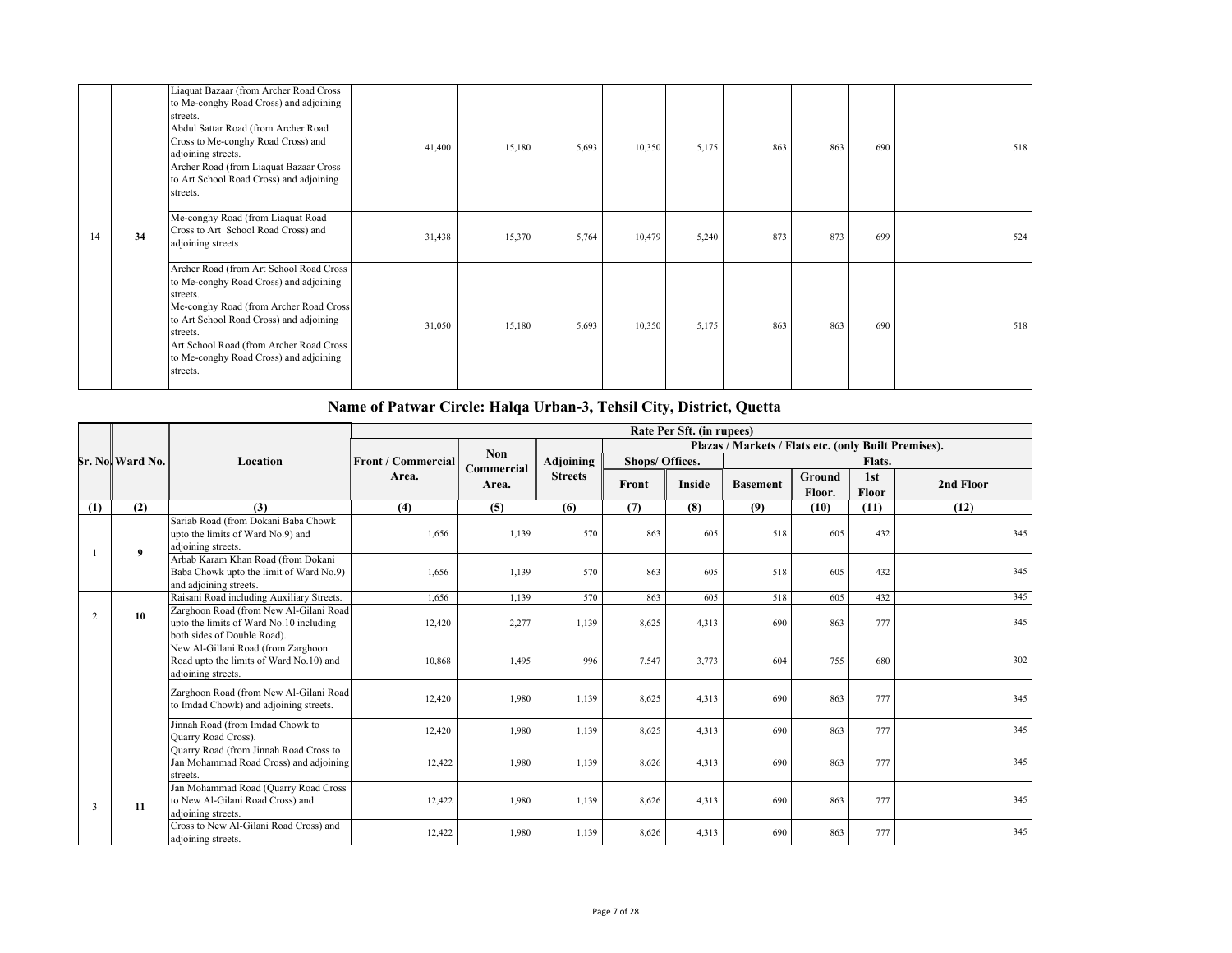|                |    | New Al-Gillani Road (from Zarghoon<br>Road to Jan Mohammad Road Cross) and<br>adjoining streets.<br>Al-Gillani Road (from Zarghoon Road<br>Cross to Stewart Road Cross) and<br>adjoining streets.<br>Stewart Road (from Jinnah Road Cross to<br>Jan Mohammad Road Cross) and adjoining<br>streets. | 12,422 | 1,980  | 1,139 | 8,626  | 4,313 | 690 | 863   | 777   | 345 |
|----------------|----|----------------------------------------------------------------------------------------------------------------------------------------------------------------------------------------------------------------------------------------------------------------------------------------------------|--------|--------|-------|--------|-------|-----|-------|-------|-----|
|                |    | Masjid Road (from Suraj Ganj Bazaar<br>Cross to Qandhari Bazaar Cross) and<br>adjoining streets.                                                                                                                                                                                                   | 20,700 | 16,560 | 7,590 | 8,625  | 4,313 | 863 | 1,295 | 1,035 | 950 |
|                |    | Mission Road (Meezan Chowk upto the<br>limits of Ward No.35, Quetta Cantt) and<br>adjoining streets.                                                                                                                                                                                               | 20,700 | 8,540  | 6,642 | 6,900  | 4,313 | 863 | 1,295 | 1,035 | 690 |
|                |    | Qandhari Bazaar (from Masjid Road Cross<br>to Meezan Chowk) and adjoining streets.                                                                                                                                                                                                                 | 41,400 | 8,540  | 6,642 | 6,900  | 4,313 | 863 | 1,295 | 1,035 | 690 |
| $\overline{4}$ | 35 | Suraj Ganj Bazaar (from Mission Road<br>Cross to Masjid Road Cross) and adjoining<br>streets.                                                                                                                                                                                                      | 24,840 | 8,540  | 6,642 | 6,900  | 4,313 | 863 | 1,295 | 1,035 | 950 |
|                |    | Circular Road (from Meezan Chowk to<br>Suraj Ganj Bazaar Cross upto the limits of<br>Ward No.35) and adjoining streets.                                                                                                                                                                            | 16,560 | 8,540  | 6,642 | 13,800 | 4,313 | 863 | 1,295 | 1.035 | 950 |
|                |    | Qandhari Bazaar (from Mission Road<br>Cross to Suraj Ganj Bazaar Cross) and<br>adjoining streets.                                                                                                                                                                                                  | 16,560 | 8,540  | 6,642 | 6,900  | 4,313 | 863 | 1,295 | 1,035 | 950 |
|                |    | Khushi Mohammad Road (from Mission<br>Rd Cross to Suraj Ganj Bazaar Cross) and<br>adjoining streets.                                                                                                                                                                                               | 12,420 | 8,540  | 6,642 | 6,900  | 4,313 | 863 | 1,295 | 1,035 | 950 |
|                |    | Mission Road from I.G. office chowk to<br>Toghi Road Cross, Toghi Road from<br>Mission Cross to Nihal Chand Street.                                                                                                                                                                                | 14,490 | 7,590  | 2,847 | 6,900  | 3,450 | 863 | 1,295 | 1,035 | 950 |
| 5              | 36 | Gulistan Road along southern side of<br>Habib Nalah (from Zonki Ram - Gulistan<br>Road Cross to Nihal Chand Street.                                                                                                                                                                                | 14,490 | 7,590  | 2,847 | 6,900  | 3,450 | 863 | 1,295 | 1,035 | 950 |
|                |    | Zonki Ram Road, Nihal Chand Street<br>including all other auxiliary streets.                                                                                                                                                                                                                       | 14,490 | 7,590  | 2,847 | 6,900  | 3,450 | 863 | 1,295 | 1,035 | 950 |
|                |    | Toghi Road from Nihal Chand Street Cross<br>to Gulistan Housing Scheme & Adjoining<br><b>Streets</b>                                                                                                                                                                                               | 10,350 | 5,693  | 2,277 | 6,900  | 3,450 | 863 | 1,295 | 1,035 | 950 |
| 6              | 37 | Gulistan Road along southern side of<br>Habib Nalah (from Zonki Ram - Gulistan<br>Road Cross to Nihal Chand Street.                                                                                                                                                                                | 6,303  | 2,311  | 1,156 | 3,502  | 1,751 | 875 | 1,314 | 1,051 | 964 |
|                |    | Saith Azam Road/Street                                                                                                                                                                                                                                                                             | 6,303  | 27,405 | 1,156 | 2,626  | 2,836 | 875 | 1,314 | 1,051 | 964 |
|                |    | Major Nadir Ali Street including all other<br>auxiliary street within the ward No.37 and<br>adjoining streets.                                                                                                                                                                                     | 6,303  | 27,405 | 1,156 | 2,626  | 2,836 | 875 | 1,314 | 1,051 | 964 |
|                |    | Toghi Road from Mission Road Chowk to<br>Quaidabad Thana Road and adjoining<br>streets.                                                                                                                                                                                                            | 10,505 | 27,405 | 1,156 | 7,004  | 3,502 | 875 | 1,139 | 1,051 | 875 |
|                |    | Road between Toghi Road and Alamdar<br>Road Cross and adjoining streets.                                                                                                                                                                                                                           | 10,505 | 27,405 | 1,156 | 7,004  | 3,502 | 875 | 1,139 | 1,051 | 875 |
| $\overline{7}$ | 38 | Alamdar Road (Mission Road Cross upto<br>Saeed Ahmad Road) and adjoining streets.                                                                                                                                                                                                                  | 8,404  | 2,119  | 1,156 | 7,004  | 3,502 | 875 | 1,139 | 1,051 | 875 |
|                |    | Alamdar Road from Saeed Ahmad Road<br>upto Qaidabad Thana Road and adjoining<br>streets.                                                                                                                                                                                                           | 8,404  | 2,119  | 1,156 | 7,004  | 3,502 | 875 | 1,139 | 1,051 | 875 |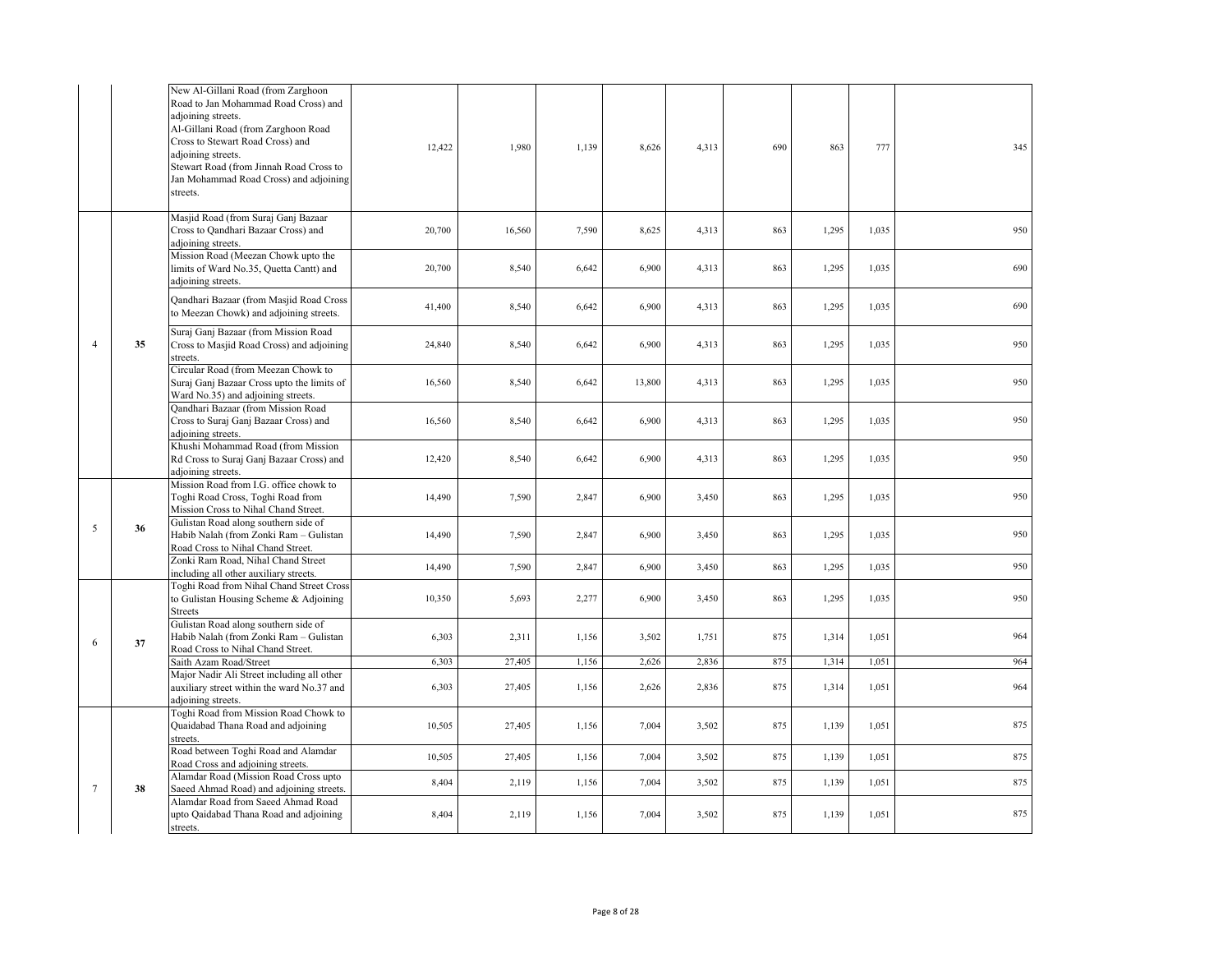|    |    | Quaidabad Road (from Toghi Road Cross<br>to Alamdar Road Cross) including all<br>auxiliary streets.                                                                           | 10,505 | 2,119 | 1,156 | 7,004 | 3,502 | 875   | 1,139 | 1,051 | 875 |
|----|----|-------------------------------------------------------------------------------------------------------------------------------------------------------------------------------|--------|-------|-------|-------|-------|-------|-------|-------|-----|
|    |    | Alamdar Road from Quaidabad Thana<br>Road upto Yazdan Khan Road Cross and<br>adjoining streets.                                                                               | 4,202  | 2,119 | 964   | 1,751 | 875   | 700   | 875   | 700   | 614 |
|    |    | Toghi Road (from Quaidabad Thana Road<br>Cross upto Yazdan Khan Road Cross) and<br>adjoining streets.                                                                         | 4,202  | 2,119 | 964   | 1,751 | 875   | 700   | 875   | 700   | 614 |
| 8  | 39 | Yazdan Khan Road (from Toghi Road<br>Cross to Alamdar Road Cross) and<br>adjoining streets.                                                                                   | 4,202  | 2,119 | 964   | 1,751 | 875   | 700   | 875   | 700   | 614 |
|    |    | Rehmatullah Road (from Toghi Road<br>Cross to Alamdar Road Cross) including<br>all other auxiliary streets within the<br>jurisdiction of Ward No.39 and adjoining<br>streets. | 4,202  | 2,119 | 964   | 1,523 | 875   | 700   | 875   | 700   | 614 |
|    |    | Alamdar Road (from Yazdan Khan Road<br>Cross upto 16-Acre Maidani Road/<br>Gulistan Housing Scheme) and adjoining<br>streets.                                                 | 3,152  | 1,349 | 770   | 1,401 | 700   | 700   | 875   | 700   | 614 |
| 9  | 40 | Yazdan Khan Road (from Alamdar Road<br>Cross to Toghi Road Cross) and adjoining<br>streets.                                                                                   | 3,152  | 1,349 | 770   | 1,401 | 700   | 700   | 700   | 700   | 614 |
|    |    | Toghi Road (from Yazdan Khan Road<br>Cross upto 16-Acre Maidani Road/<br>Gulistan Housing Scheme) and adjoining<br>streets.                                                   | 3,152  | 1,349 | 770   | 1,401 | 700   | 700   | 700   | 700   | 614 |
|    |    | 16-Acre Maidani Road (from Toghi Road<br>Cross upto the jurisdiction of Ward No.40<br>and adjoining streets.                                                                  | 3,152  | 1,349 | 770   | 1,401 | 700   | 700   | 700   | 700   | 614 |
|    |    | 16-Acre Maidani Road (from Milo Chowk<br>upto Hazara Graveyard) and adjoining<br>streets.                                                                                     | 3,045  | 1,523 | 770   | 875   | 525   | 614   | 1,314 | 438   | 350 |
| 10 | 41 | Naseerabad Street (from 16-Acre Maidani<br>Road Cross upto the foot of Koh-e-<br>Murdar) and adjoining streets.                                                               | 3,045  | 1,523 | 770   | 875   | 525   | 700   | 1,314 | 438   | 350 |
|    |    | Nauabad Street (from Milo Chowk upto<br>the foot of Koh-e-Murdar) and adjoining<br>streets.                                                                                   | 3,045  | 1,523 | 770   | 875   | 525   | 700   | 1,314 | 525   | 350 |
|    |    | Alamdar Road (from Nichari Chowk to<br>Ghilzai Road Cross) and adjoining streets.                                                                                             | 5,434  | 1,992 | 1,328 | 1,811 | 906   | 1,208 | 2,265 | 906   | 756 |
| 11 | 42 | Nichari Road (from Alamdar Road Cross<br>upto the limits of Ward No.42) and<br>adioining streets.                                                                             | 5,434  | 1,992 | 1,328 | 1,811 | 906   | 1,208 | 2,265 | 906   | 756 |
|    |    | Ghilzai Road (from Alamdar Road Cross<br>upto the limits of Ward No.42) and<br>adjoining streets.                                                                             | 5,434  | 1,992 | 1,328 | 1,811 | 906   | 1,208 | 2,265 | 906   | 756 |
|    |    | Qadam Ali Street and all other Auxiliary<br>Streets within the limits of Ward No.42).                                                                                         | 5,434  | 1,992 | 1,328 | 1,811 | 906   | 1,208 | 2,265 | 906   | 756 |
|    |    | Alamdar Road (from Ghilzai Road Cross<br>upto the limits of Ward No.43) and<br>adjoining streets.                                                                             | 5,434  | 1,992 | 1,328 | 1,811 | 906   | 1,208 | 2,265 | 906   | 756 |
| 12 | 43 | Ghilzai Road (from Alamdar Road Cross<br>upto the limits of Ward No.43) and<br>adjoining streets.                                                                             | 5,434  | 1,992 | 1,328 | 1,811 | 1,058 | 1,208 | 2,265 | 906   | 756 |
|    |    | Almadar Road (from Agha Al-Hussaini<br>Street to 16-Acre Miadani Road upto Milo<br>Chowk) and adjoining streets.                                                              | 2,482  | 1,499 | 758   | 1,724 | 1,034 | 776   | 862   | 689   | 604 |
| 13 | 44 | Nauabad Street.                                                                                                                                                               | 2,482  | 1,499 | 758   | 1,379 | 862   | 758   | 776   | 517   | 432 |
|    |    | Agha Al-Hussaini Street.                                                                                                                                                      | 2,482  | 1,499 | 758   | 1,379 | 862   | 758   | 776   | 517   | 432 |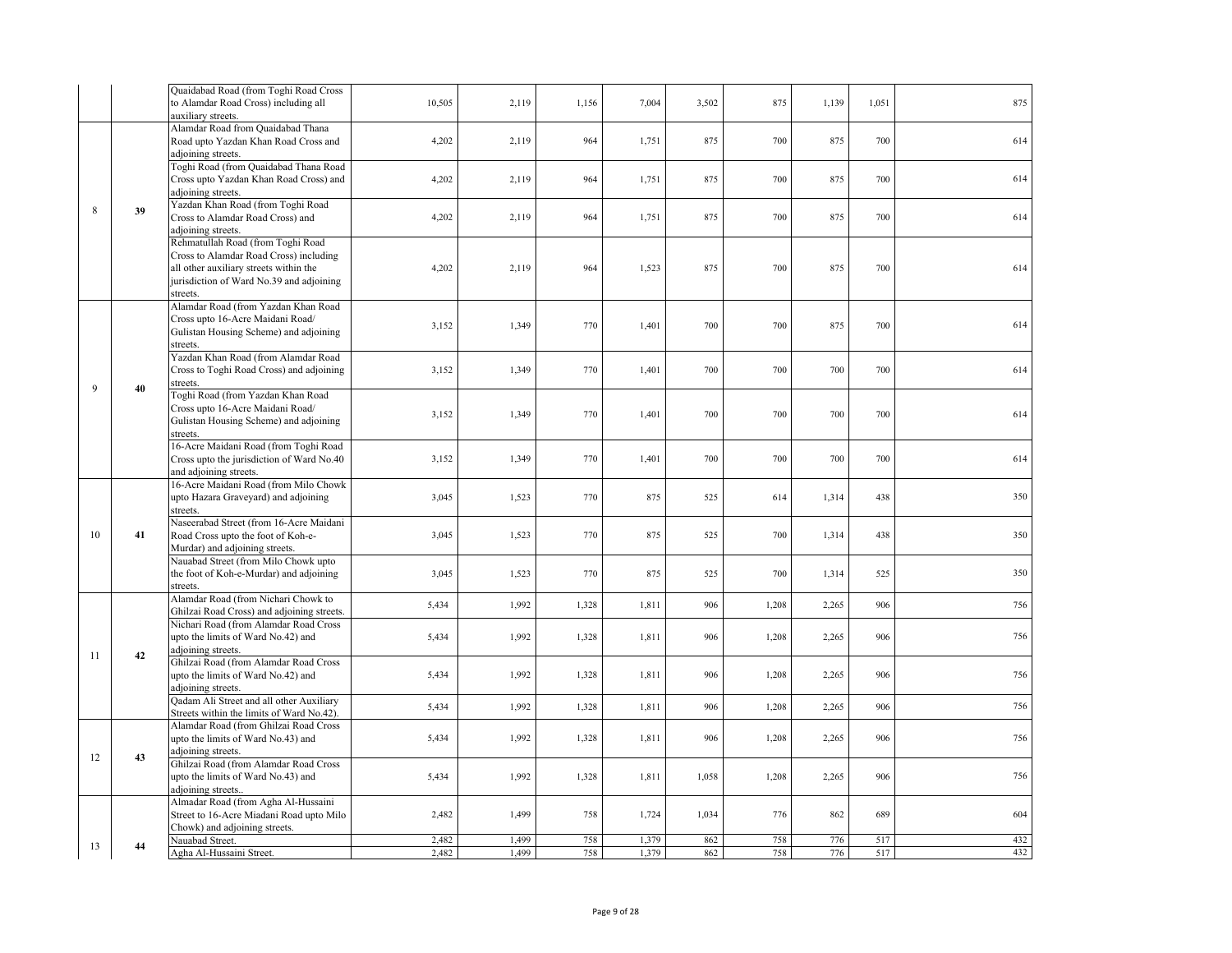|    |    | Pir Mohammad Road including all<br>Auxiliary Streets within the limits of Ward<br>No.44.                   | 2,482  | 1,499 | 758   | 1,379 | 862   | 758   | 776   | 517   | 432 |
|----|----|------------------------------------------------------------------------------------------------------------|--------|-------|-------|-------|-------|-------|-------|-------|-----|
|    |    | Liaquat Bazaar/Meezan Chowk area (from<br>Kasi Road Cross to Alamdar Road Cross)<br>and adjoining streets. | 2,482  | 1,499 | 2,845 | 6,895 | 3,447 | 1,207 | 1,294 | 1,034 | 862 |
|    |    | Alamdar Road (from Mission Road Cross<br>to Saeed Ahmed Road Cross) and<br>adjoining streets.              | 12,420 | 5,693 | 2,847 | 6,900 | 3,450 | 1,035 | 1,295 | 863   | 690 |
|    |    | Kasi Road (from Liaquat Bazaar Cross to<br>Saeed Ahmed Road Cross) and adjoining<br>streets.               | 12,420 | 5,693 | 2,847 | 6,900 | 3,450 | 1,035 | 1,295 | 863   | 690 |
| 14 | 45 | Saeed Ahmed Road (from Alamdar Road<br>Cross to Kasi Road Cross) and adjoining<br>streets.                 | 12,420 | 5,693 | 2,847 | 6,900 | 3,450 | 863   | 1,295 | 690   | 518 |
|    |    | Chamra Gali (from Alamdar Road Cross to<br>Kasi Road Cross) and adjoining streets.                         | 12,420 | 5,693 | 2,847 | 6,900 | 3,450 | 863   | 1,295 | 863   | 690 |
|    |    | Alamdar Road (from Saeed Ahmed Road<br>Cross to Nichari Road Cross) and<br>adjoining streets.              | 12,420 | 5,693 | 2,847 | 6,900 | 3,450 | 863   | 1,295 | 690   | 518 |
|    |    | Kasi Road (from Saeed Ahmed Road<br>Cross to Nichari Road Cross) and<br>adjoining streets.                 | 12,420 | 5,693 | 2,847 | 6,900 | 3,450 | 1,035 | 1,295 | 863   | 690 |
|    |    | Nichari Road (from Alamdar Road Cross<br>to Kasi Road Cross) and adjoining streets.                        | 3,750  | 1,139 | 950   | 1,035 | 605   | 690   | 759   | 518   | 432 |

**Name of Patwar Circle: Halqa Urban-4, Tehsil City, District, Quetta**

|     |                 |                                                                                                             |                           |                    |                |                 |        | Rate Per Sft. (in rupees)                           |                        |              |           |
|-----|-----------------|-------------------------------------------------------------------------------------------------------------|---------------------------|--------------------|----------------|-----------------|--------|-----------------------------------------------------|------------------------|--------------|-----------|
|     |                 |                                                                                                             |                           |                    |                |                 |        | Plazas / Markets / Flats etc. (only Built Premises) |                        |              |           |
|     | Sr. No Ward No. | Location                                                                                                    | <b>Front / Commercial</b> | <b>Non</b>         | Adjoining      | Shops/ Offices. |        |                                                     |                        | Flats.       |           |
|     |                 |                                                                                                             | Area                      | Commercial<br>Area | <b>Streets</b> | Front           | Inside | <b>Basement</b>                                     | Ground<br><b>Floor</b> | 1st<br>Floor | 2nd Floor |
| (1) | (2)             | (3)                                                                                                         | (4)                       | (5)                | (6)            | (7)             | (8)    | (9)                                                 | (10)                   | (11)         | (12)      |
|     | 12              | Governor House.<br>Civil Secretariat and adjoining Streets.                                                 | 31,050                    | 11,385             | 9,000          | 12,938          | 6,900  | 863                                                 | 1,208                  | 1,035        | 863       |
|     |                 | Circular Road (from Zarghoon Road Cross<br>to Whyte Road Cross upto Habib Nallah)<br>and adjoining Streets. | 20,703                    | 9,489              | 7,591          | 8,626           | 4,313  | 863                                                 | 1,295                  | 863          | 690       |
| 2   | 13              | Circular Road (from Regal Chowk to<br>Ghalib Road Cross) and adjoining Streets.                             | 20,703                    | 9,489              | 7,591          | 8,626           | 4,313  |                                                     | 1,295                  | 863          | 690       |
|     |                 | General Post Office and adjoining Streets.                                                                  | 16,560                    | 8,250              | 7,590          | 8,625           | 4,313  | 863                                                 | 1,295                  | 863          | 690       |
|     |                 | Telephone Exchange Building and<br>adjoining Streets.                                                       | 16,560                    | 8,250              | 7,590          | 8,625           | 4,313  |                                                     | 1,295                  | 863          | 690       |
|     |                 | T&T Colony and adjoining Streets.                                                                           | 18,630                    | 7,590              | 7,590          | 8,625           | 4,313  | 863                                                 | 1,295                  | 863          | 690       |
|     |                 | Junior Assistant Colony.                                                                                    | 18,630                    | 7,590              | 7,590          | 8,625           | 4,313  |                                                     | 1,295                  | 863          | 690       |
|     |                 | Jinnah Road (from Dr. Bano Road Cross to<br>Ramzay Road/Old Baldia Cross) and<br>adjoining Streets.         | 20,700                    | 13,283             | 9,488          | 8,625           | 4,313  | 863                                                 | 1,295                  | 1,035        | 949       |
|     |                 | Adalat Road (from Ramzay Road Cross to<br>Dr. Bano Road Cross) and adjoining<br>Streets.                    | 18,630                    | 11,385             | 9.488          | 8,625           | 4,313  |                                                     | 1,295                  | 1,035        | 949       |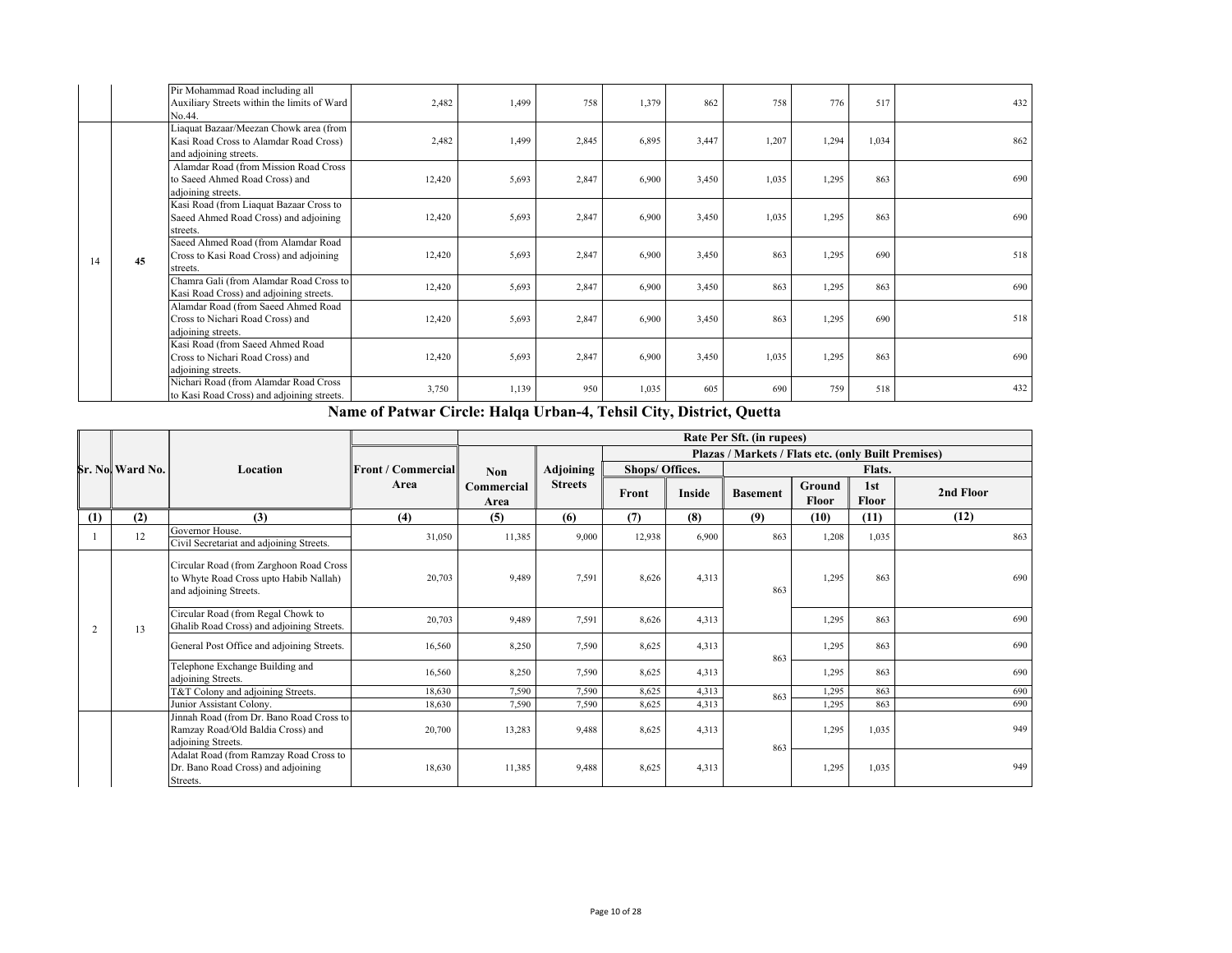| $\mathcal{R}$  | 14 | CDG Assembly Building & Nazim CDG<br>Office, District Court Building<br>(Katchehry), Civil Provincial Hospital,<br>Government Residential Bungalows<br>between Anscomb Road to Zarghoon<br>Road, Liaquat Park, District & Sessions<br>Court Building, Iranian Council Khana etc<br>and adjoining Streets. | 20,700 | 13,283 | 9,488 | 8,625  | 4,313 | 863 | 1,295 | 1,035 | 949 |
|----------------|----|-----------------------------------------------------------------------------------------------------------------------------------------------------------------------------------------------------------------------------------------------------------------------------------------------------------|--------|--------|-------|--------|-------|-----|-------|-------|-----|
|                |    | Kasi Road (from Fateh Khan Road-<br>Samandar Khan Road to Khudaidad<br>Chowk) and adjoining Streets.                                                                                                                                                                                                      | 9,315  | 4,745  | 2,847 | 3,450  | 2,070 | 863 | 863   | 690   | 518 |
| $\overline{4}$ | 46 | Samander Khan Road (from Kasi Road<br>upto Fateh Khan Road Cross at Nichari and<br>adjoining Streets.                                                                                                                                                                                                     | 9,315  | 3,795  | 2,847 | 3,450  | 2,070 | 863 | 863   | 690   | 518 |
|                |    | Fateh Khan Road and All Auxiliary Streets<br>within the limits of Ward No.46).                                                                                                                                                                                                                            | 9,315  | 3,795  | 2,847 | 3,450  | 2,070 | 863 | 863   | 690   | 518 |
|                |    | Liaquat Bazaar (from Meezan Chowk to<br>McConghy Road Cross) and adjoining<br>Streets.                                                                                                                                                                                                                    | 28,980 | 12,000 | 7,590 | 10,350 | 5,175 | 863 | 1,295 | 1,035 | 863 |
| 5              | 47 | Kansi Road (from Liaquat Bazaar/Kansi<br>Road Cross to Mali Bagh Road Cross) and<br>adjoining Streets.                                                                                                                                                                                                    | 18,630 | 10,464 | 6,642 | 8,625  | 4,313 | 863 | 1,295 | 1,035 | 950 |
|                |    | Me-conghy Road (from Liaquat Road upto<br>Mali Bagh Road Cross) and adjoining<br>Streets.                                                                                                                                                                                                                 | 18,630 | 10,464 | 6,642 | 8,625  | 4,313 | 863 | 1,295 | 1,035 | 950 |
|                |    | Sadiq Shaheed Road, Lady Dufferin Street<br>inclusing all other auxiliary Streets.                                                                                                                                                                                                                        | 18,630 | 10,464 | 6,642 | 8,625  | 4,313 | 863 | 1,295 | 1,035 | 950 |
|                |    | Me-conghy Road (from Sadiq Shaheed<br>Road upto Khudaidad Road Cross) and<br>adjoining Streets.                                                                                                                                                                                                           | 15,525 | 9,120  | 4,500 | 3,450  | 2,070 | 863 | 863   | 690   | 518 |
| 6              | 48 | Kasi Road (from Sadiq Shaheed Road<br>Cross upto Khudaidad Chowk at Kasi<br>Road and adjoining Streets.                                                                                                                                                                                                   | 6,728  | 5,700  | 3,300 | 3,450  | 2,070 | 863 | 863   | 690   | 518 |
|                |    | Khudaidad Road (from Khudaidad Chowk<br>at Kasi Road upto Me-conghy Road Cross)<br>and adjoining Streets.                                                                                                                                                                                                 | 10,350 | 3,795  | 2,847 | 3,450  | 2,070 | 863 | 863   | 690   | 518 |
|                |    | Sadiq Shaheed Road between Kasi Road<br>and Me-conghy Road and adjoining<br>Streets.                                                                                                                                                                                                                      | 10,350 | 3,795  | 2,847 | 3,450  | 2,070 | 863 | 863   | 690   | 518 |
|                | 48 | Technical School Street including all<br>Auxiliary Streets.                                                                                                                                                                                                                                               | 7,245  | 3,795  | 2,657 | 3,450  | 2,070 | 863 | 863   | 690   | 518 |
|                |    | McConghy Road (from Khudai Dad Road)<br>Prince Road Cross upto Tub Wali Gali<br>(Municipal Dustbin at McConghy Road)<br>and adjoining Streets.                                                                                                                                                            | 11,385 | 5,663  | 2,657 | 3,450  | 2,070 | 863 | 863   | 690   | 518 |
| $\tau$         | 49 | Khudai Dad Road (from Balochi<br>Street/Khudaidad Road Cross upto Khudai<br>Dad Chowk at Meconghy Road/Prince<br>Road Cross) and adjoining Streets.                                                                                                                                                       | 9,315  | 4,745  | 2,657 | 3,450  | 2,070 | 863 | 863   | 690   | 518 |
|                |    | Usman Road, Balochi Street, including all<br>other auxiliary streets within the limits of<br>Ward No.49.                                                                                                                                                                                                  | 7,245  | 3,416  | 2,657 | 3,450  | 2,070 | 863 | 863   | 690   | 518 |
|                |    | McConghy Road (from Tub Wali Gali<br>(Municipal Dustbin at McConghy Road) to<br>Gowalmandi Chowk) and adjoining<br>Streets.                                                                                                                                                                               | 9.315  | 4,745  | 2.657 | 3.450  | 2,070 | 863 | 863   | 690   | 518 |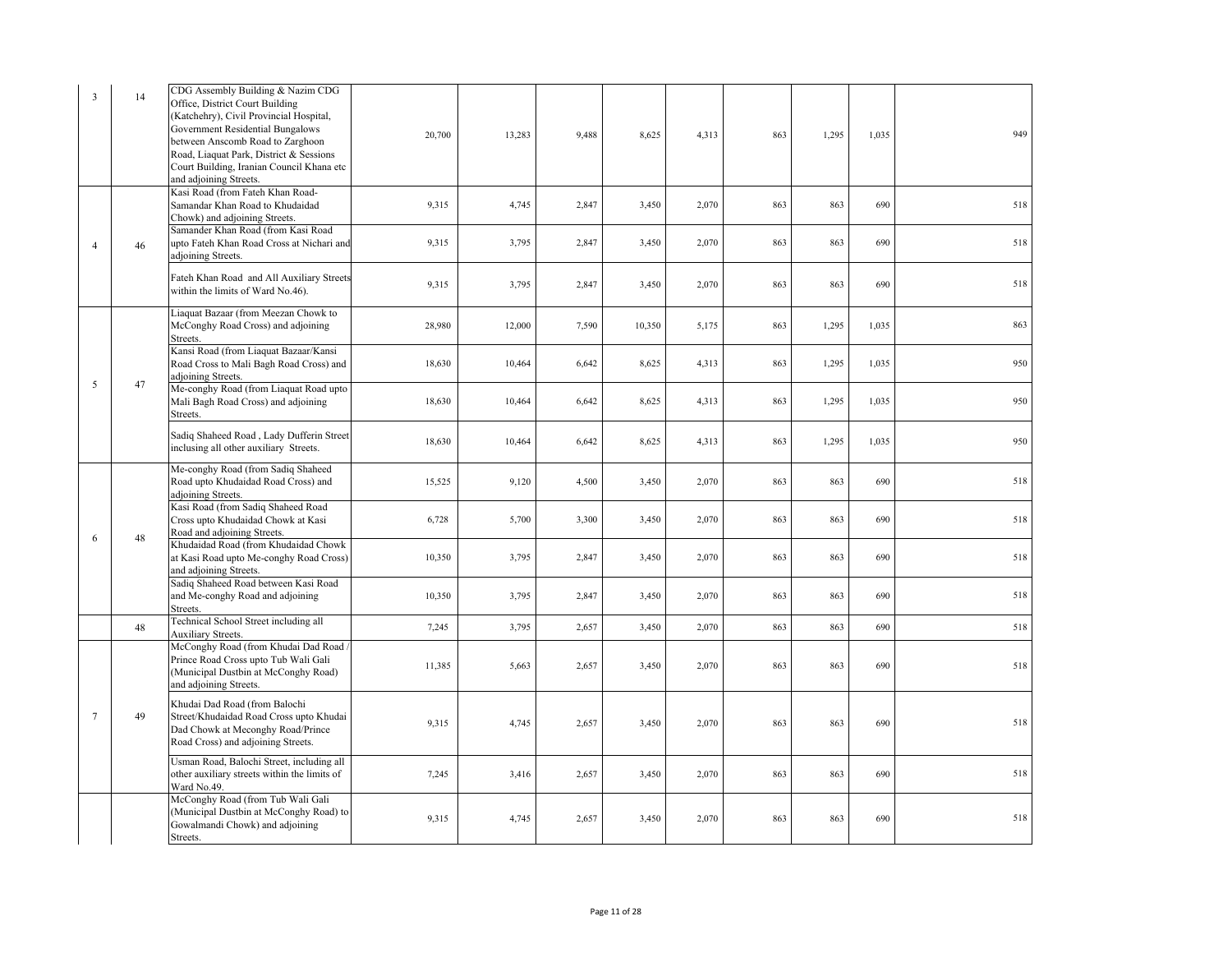| $\mathbf{R}$ | 50 | Kasi Road (from Tub Wali Gali (Municipal<br>Dustbin Street) upto Gowalmandi Chowk)<br>and adjoining Streets.                                                                                            | 7,245 | 3,416 | 2,657 | 3,450 | 2,070 | 863 | 863 | 690 | 518 |
|--------------|----|---------------------------------------------------------------------------------------------------------------------------------------------------------------------------------------------------------|-------|-------|-------|-------|-------|-----|-----|-----|-----|
|              |    | Tub Wali Gali (Municipal Dustbin Street)<br>including all Auxiliary Streets within the<br>limits of Ward No.50.                                                                                         | 7,245 | 3,416 | 2,657 | 3,450 | 2,070 | 863 | 863 | 690 | 518 |
|              |    | Kasi Road (from Khudaidad Chowk to Tub<br>Wali Gali (Municipal Dustbin St:) and<br>adjoining Streets.                                                                                                   | 7,245 | 3,416 | 2,657 | 3,450 | 2,070 | 863 | 863 | 690 | 518 |
| 9            | 51 | Khudaidad Road (from Khudaidad Chowk<br>at Kasi Road to Balochi St:Cross) and<br>adjoining Streets.                                                                                                     | 7,245 | 3,416 | 2,657 | 3,450 | 2,070 | 863 | 863 | 690 | 518 |
|              |    | Balochi Street (from Khudaidad Road<br>Cross upto Tub Wali Gali (Municipal<br>Dustbin Street) including all Auxiliary<br>Street within the limits of Ward No.51).                                       | 7,245 | 3,416 | 2,657 | 3,450 | 2,070 | 863 | 863 | 690 | 518 |
|              |    | Kasi Road (from Khudaidad Chowk to<br>Haji Ghaibi Road Cross) and adjoining<br>Streets.                                                                                                                 | 7,245 | 3,416 | 2,277 | 3,450 | 2,070 | 863 | 863 | 690 | 518 |
| 10           | 52 | Street leading from Khudaidad Chowk at<br>Kasi Road towards East upto the limit of<br>Ward No.52.<br>Haji Ghaibi Road (from Kasi Road Cross<br>upto the limits of Ward No.52) and<br>adjoining Streets. | 5,796 | 2,373 | 1,614 | 3,450 | 2,070 | 863 | 863 | 690 | 518 |
|              |    | Kasi Road (from Haji Ghaibi Road Cross<br>to Afghan Road) and adjoining Streets.                                                                                                                        | 5,796 | 2,373 | 1,614 | 3,450 | 2,070 | 863 | 863 | 690 | 518 |
| 11           | 53 | Haji Ghaibi Road (from Kasi Road Cross<br>upto the foot of Koh-e-Murdar) and<br>adjoining Streets.                                                                                                      | 5,868 | 2,403 | 1,634 | 3,493 | 2,096 | 873 | 873 | 699 | 524 |
|              |    | Afghan Road (from Kasi Road Cross upto<br>the foot of Koh-e-Murdar) and adjoining<br>Streets.                                                                                                           | 5,868 | 2,403 | 1,634 | 1,397 | 2,096 | 873 | 873 | 699 | 524 |
|              |    | Peer Mohammad Road and All other<br>Auxiliary Street between Haji Ghaibi Road<br>and Afghan Road.                                                                                                       | 5,868 | 2,403 | 1,634 | 3,493 | 2,096 | 873 | 873 | 699 | 524 |
|              |    | Kasi Road (from Afghan Road Cross to<br>Madrassa Road Cross).                                                                                                                                           | 5,868 | 2,403 | 1,634 | 3,493 | 2,096 | 873 | 873 | 699 | 524 |
| 12           | 54 | Afghan Road (from Kasi Road Cross upto<br>the limits of Ward No.56) and adjoining<br>Streets.                                                                                                           | 5,868 | 2,403 | 1,634 | 3,493 | 2,096 | 873 | 873 | 699 | 524 |
|              |    | Madrassa Road (from Kasi road Cross up<br>to the limits of Ward $# 56$ ) & adjoining<br><b>Streets</b>                                                                                                  | 5,868 | 2,403 | 1,634 | 3,493 | 2,096 | 873 | 873 | 699 | 524 |
|              |    | Kasi Road (from Afghan Road Cross to<br>Madrassa Road Cross).                                                                                                                                           | 5,240 | 2,403 | 1,634 | 3,493 | 2,096 | 873 | 873 | 699 | 524 |
| 13           | 55 | Kachra Road (from Gowalmandi Chowk to<br>Abdul Wali Chowk) and adjoining Streets.                                                                                                                       | 5,240 | 1,441 | 1,153 | 2,620 | 1,311 | 873 | 524 | 437 | 349 |
|              |    | Madrassa Road (from Kasi Road Cross<br>upto the limits of Ward No.56 toward<br>Abdul Wali Chowk) and adjoining Streets.                                                                                 | 5,240 | 1,441 | 1,153 | 2,620 | 1,311 | 873 | 524 | 437 | 349 |
| 14           | 56 | Afghan Road (from the limit of Ward<br>No.54, upto the foot of Koh-e-Murdar) and<br>adjoining Streets.                                                                                                  | 4,192 | 1,441 | 1,057 | 2,620 | 1,311 | 524 | 873 | 437 | 349 |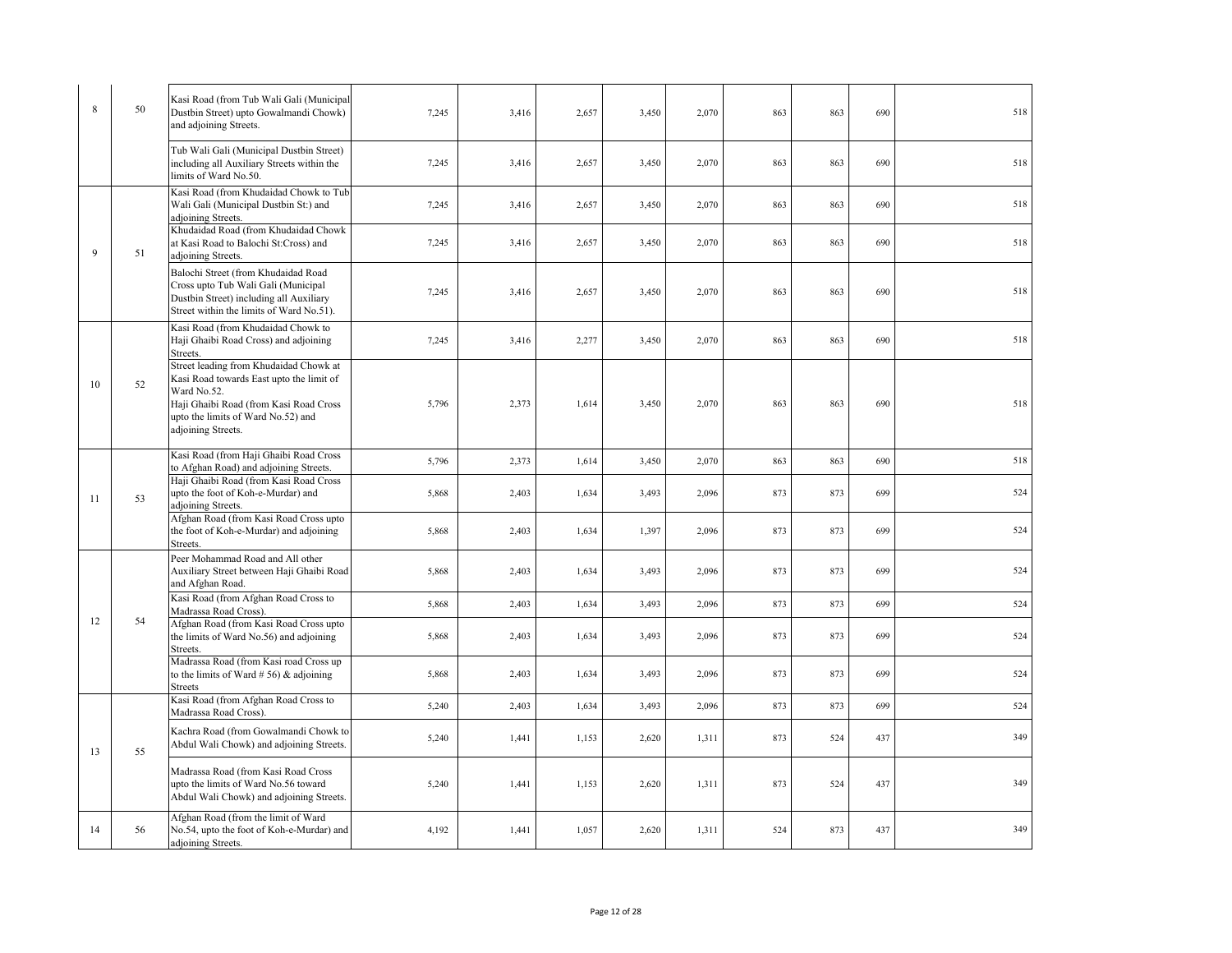|    | Mula Abdul Salam Road (from Taro<br>Chowk to Baloch Khan Chowk) and<br>adjoining Streets.                                                          | 2,515 | 866 | 481 | 1.747 | 699 | 437 | 524 | 349 | 263 |
|----|----------------------------------------------------------------------------------------------------------------------------------------------------|-------|-----|-----|-------|-----|-----|-----|-----|-----|
| 57 | Kachra Road (from Taro Chowk to Abdul<br>Wali Chowk) and adjoining Streets.                                                                        | 2,305 | 866 | 481 | 1.747 | 699 | 437 | 524 | 349 | 263 |
|    | Abdul Qadus Road (Abdul Wali Chowk<br>upto Kakar Colony upto the limit of<br>Takhtani Jedeed Patwar Circle Kechibaig-<br>I) and adjoining Streets. | 2,201 | 866 | 481 | 1.747 | 699 | 437 | 524 | 349 | 263 |

|                         |                           |                           | $\ldots$ . The second contract $\ldots$ is a second $\ldots$ . The second contract of $\chi$ are $\ldots$ |                               |            |                |       | Rate Per Sft. (in rupees)                           |                 |                 |                    |           |
|-------------------------|---------------------------|---------------------------|-----------------------------------------------------------------------------------------------------------|-------------------------------|------------|----------------|-------|-----------------------------------------------------|-----------------|-----------------|--------------------|-----------|
|                         |                           |                           |                                                                                                           |                               |            |                |       | Plazas / Markets / Flats etc. (only Built Premises) |                 |                 |                    |           |
| Sr. No                  | Mouza                     | Mahal                     | Location                                                                                                  | Front /                       | <b>Non</b> | Adjoining      |       | Shops/ Offices.                                     |                 |                 | <b>Flats</b>       |           |
|                         |                           |                           |                                                                                                           | Commercial Commercial<br>Area | Area       | <b>Streets</b> | Front | Inside                                              | <b>Basement</b> | Ground<br>Floor | <b>First Floor</b> | 2nd Floor |
| (1)                     | (2)                       | (3)                       |                                                                                                           | (4)                           | (5)        | (6)            | (7)   | (8)                                                 | (9)             | (10)            | (11)               | (12)      |
|                         |                           | Karez Mushtarika          | Mid area of Killi Shabo and<br>Killi Gul Mohammad                                                         | 1,035                         | 570        | 285            | 690   | 345                                                 | 605             | 605             | 518                | 518       |
|                         |                           |                           | Airport Road, Almo Chowk.                                                                                 | 6,210                         | 950        | 570            | 1,380 | 690                                                 | 690             | 863             | 605                | 518       |
| -1                      |                           | Mouza Habib Chashma Habib | Chaman Housing Scheme.                                                                                    | 10,355                        | 3,302      | 1,351          | 1,036 | 605                                                 | 777             | 863             | 690                | 605       |
|                         |                           |                           | Paind Khan Road and<br>Surroundings.                                                                      | 2,070                         | 759        | 380            | 863   | 518                                                 | 690             | 690             | 605                | 518       |
|                         |                           | Karez Atta Mohammad       | Killi Ismail, Killi Shabo.                                                                                | 1,656                         | 759        | 570            | 863   | 518                                                 | 605             | 690             | 518                | 518       |
|                         |                           | Karez Islam               | Killi Kabir.                                                                                              | 1,449                         | 759        | 570            | 863   | 518                                                 | 605             | 690             | 518                | 518       |
|                         |                           | Karez Bajarzai            | Back Side of Killi Paind Khar<br>Road.                                                                    | 1,035                         | 759        | 380            | 863   | 518                                                 | 605             | 690             | 518                | 518       |
| 2                       | Mouza Shabo. Naib Karez   |                           | Barat Khan Road,<br>surroundings Northern side.                                                           | 1,035                         | 665        | 570            | 863   | 518                                                 | 605             | 690             | 518                | 518       |
|                         |                           |                           | Paind Khan Road,<br>surroundings, Barechabad.                                                             | 1,035                         | 665        | 380            | 690   | 518                                                 | 518             | 605             | 518                | 518       |
|                         |                           | <b>Karez Jadeed Shabo</b> | Killi Jadeed Shabo, Killi<br>Saydan, Bismillah Scheme.                                                    | 1,035                         | 476        | 285            | 690   | 518                                                 | 518             | 605             | 518                | 518       |
|                         |                           |                           | Samungli Road and<br>surroundings.                                                                        | 2,070                         | 855        | 665            | 1,035 | 605                                                 | 863             | 863             | 690                | 518       |
| $\overline{\mathbf{3}}$ | Mouza<br>Chashma          | Chashma Hudda             | Mano Jan Road, Killi<br>Arbaban, Killi Allahabad, &<br>surroundings                                       | 1,035                         | 476        | 380            | 863   | 518                                                 | 777             | 777             | 605                | 518       |
|                         | Hudda                     |                           | Spiny Road Both Sides.                                                                                    | 2,070                         | 578        | 380            | 863   | 518                                                 | 777             | 777             | 605                | 518       |
|                         |                           | Chaman Srkar              | Samungli Road-Jungle Bagh                                                                                 | 1,242                         | 578        | 380            | 863   | 518                                                 | 777             | 777             | 605                | 518       |
|                         |                           | Karez Abdullah            | Mano Jan Road, Back side of<br>Killi Arbaban.                                                             | 1,035                         | 413        | 380            | 863   | 518                                                 | 777             | 777             | 605                | 518       |
|                         |                           | <b>Karez Samand</b>       | Karez Samand                                                                                              | 828                           | 476        | 380            | 690   | 518                                                 | 518             | 605             | 518                | 518       |
|                         |                           | Chakul Allah Dina         | Chukul Allah Dina                                                                                         | 828                           | 476        | 380            | 690   | 518                                                 | 518             | 605             | 518                | 518       |
|                         |                           | Chakul Muhammad Ali       | Southern side of Killi<br>Mubarak                                                                         | 828                           | 570        | 380            | 690   | 518                                                 | 518             | 605             | 518                | 518       |
| 3                       | Mouza<br>Chashma<br>Hudda | <b>Karez Shero</b>        | Middle area of Jinnah<br>Town and Killi<br>Khairullah                                                     | 1,449                         | 759        | 380            | 863   | 518                                                 | 690             | 690             | 518                | 518       |
|                         |                           | <b>Karez Arbab Hayat</b>  | Lehri Gate, Back side of<br>Kidney Centre, adjacent<br>to Killi Khairullah.                               | 1,449                         | 759        | 380            | 863   | 518                                                 | 690             | 690             | 518                | 518       |
|                         |                           | <b>Karez Saleho</b>       | Western side of Sabzal<br>Road.                                                                           | 1.449                         | 665        | 285            | 863   | 518                                                 | 690             | 690             | 518                | 518       |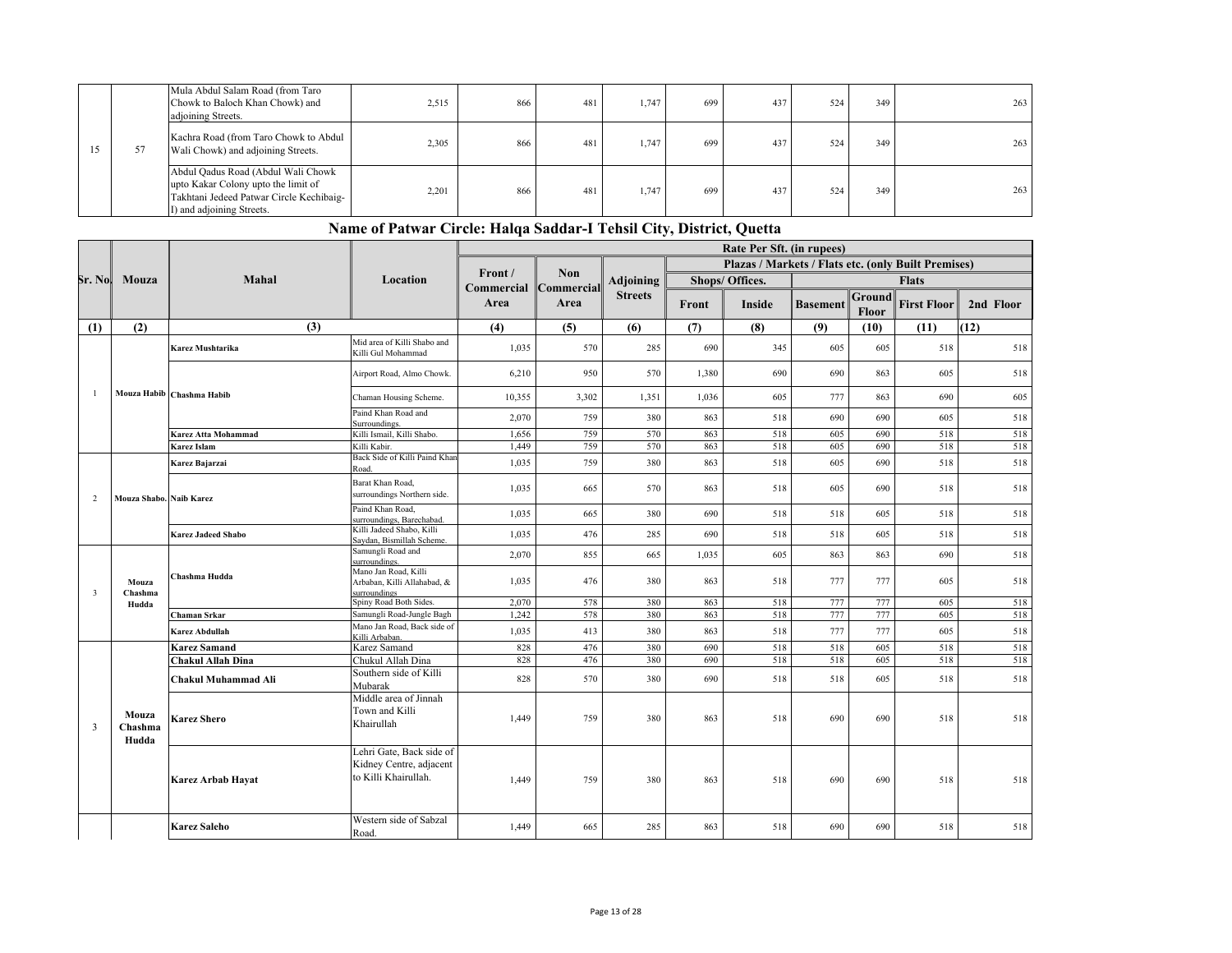|             | Chashma Tirkha      | Spiny Road upto Lohra<br>Nadi, surroundings and<br>Akhund Ziarat. | 2,484 | 1.898 | 1,139 | 2,070 | 1,035 | 690 | 690 | 518 | 518 |
|-------------|---------------------|-------------------------------------------------------------------|-------|-------|-------|-------|-------|-----|-----|-----|-----|
|             | China Aslam         | China Aslam                                                       | 2,484 | 1,898 | 1,139 | 2,070 | 1,035 | 690 | 690 | 518 | 518 |
|             | China Akhund        | China Akhund.                                                     | 2,484 | 1,898 | 1,139 | 2,070 | 1.035 | 690 | 690 | 518 | 518 |
| Mouza       | China Safow         | China Safow                                                       | 2,484 | 1,898 | 1,139 | 2,070 | 1,035 | 690 | 690 | 518 | 518 |
| Tirkha Kasi | Yakh Aab            | Western side of Sabzal<br>Road adjacent to Lohra<br>Nadi          | 2,484 | 1,898 | 1,139 | 2,070 | 1,035 | 690 | 690 | 518 | 518 |
|             | Karez Shahozai      | Killi Shahozai, Golimar<br>Chowk and surroundings                 | 2,484 | 1.898 | 1,139 | 2,070 | 1,035 | 690 | 690 | 518 | 518 |
|             | Chashma Nihal       | Chashma Nihal adjacent<br>to Lohra Nadi.                          | 2,484 | 1.898 | 1,139 | 2,070 | 1,035 | 690 | 690 | 518 | 518 |
|             | <b>Karez Sabzal</b> | Killi Sabzal to Lohra<br>Nadi                                     | 2,484 | 1,898 | 1,139 | 2,070 | 1,035 | 690 | 690 | 518 | 518 |

|                                   |                   |                              |                                                                                 |                                  |            |                |       | Rate Per Sft. (in rupees)                           |                 |                        |              |              |
|-----------------------------------|-------------------|------------------------------|---------------------------------------------------------------------------------|----------------------------------|------------|----------------|-------|-----------------------------------------------------|-----------------|------------------------|--------------|--------------|
|                                   |                   |                              |                                                                                 |                                  |            |                |       | Plazas / Markets / Flats etc. (only Built Premises) |                 |                        |              |              |
|                                   | Mouza             | Mahal                        | Location                                                                        | Front /<br>Commercial Commercial | <b>Non</b> | Adjoining      |       | <b>Shops/ Offices</b>                               |                 |                        | <b>Flats</b> |              |
| Sr. No  <br>(1)<br>$\overline{1}$ |                   |                              |                                                                                 | Area                             | Area       | <b>Streets</b> | Front | Inside                                              | <b>Basement</b> | Ground<br><b>Floor</b> | 1st<br>Floor | 2nd<br>Floor |
|                                   | (2)               | (3)                          |                                                                                 | (4)                              | (5)        | (6)            | (7)   | (8)                                                 | (9)             | (10)                   | (11)         | (12)         |
|                                   |                   | Sirki Kalan                  | Sabzal Road, Arbab<br>Karam Khan Road,<br>Raisani Road                          | 3,144                            | 2,305      | 1,537          | 1,835 | 787                                                 | 612             | 787                    | 612          | 612          |
|                                   |                   |                              | Sariab Road, Double<br>Road                                                     | 3,144                            | 2,305      | 1,537          | 1,835 | 787                                                 | 612             | 787                    | 612          | 612          |
|                                   |                   |                              | Double Road                                                                     | 8,280                            | 4,500      | 2,250          | 1,812 | 1,380                                               | 777             | 1,035                  | 605          | 605          |
|                                   |                   | Sirki Khurd                  | Jan Mohammad Road,<br>Arbab Karam Khan<br>Road                                  | 6,210                            | 3,375      | 1,688          | 1,359 | 1,035                                               | 583             | 776                    | 453          | 453          |
|                                   |                   | <b>Karez Shadi Khan</b>      | Essa Nagri                                                                      | 2,484                            | 1,898      | 1,035          | 1,122 | 777                                                 | 605             | 777                    | 605          | 605          |
|                                   | Mauza<br>Shaldara | Karez Ibrahimzai             | <b>Brewary Road</b><br>Proportional, Ibrahimzai,<br>Sabzal Road<br>Proportional | 2,900                            | 2,277      | 1,518          | 1,467 | 777                                                 | 605             | 777                    | 605          | 605          |
|                                   |                   | <b>Chakul Mohammad Murad</b> | Arbab Karam Khan<br>Road proportional,<br>Sheikhan, Raisani Road                | 2,070                            | 1,139      | 759            | 1,380 | 1,035                                               | 518             | 690                    | 518          | 518          |
|                                   |                   | <b>Chakul Yar Mohammad</b>   | Raisani Road, Sariab<br>Road proportional.                                      | 2,070                            | 1,139      | 759            | 1,380 | 1,035                                               | 518             | 690                    | 518          | 518          |
|                                   |                   | <b>Karez Atta Mohammad</b>   | Arbab Karam Khan<br>Road proportional.                                          | 2,070                            | 1,139      | 759            | 1,380 | 1,035                                               | 518             | 690                    | 518          | 518          |
|                                   |                   | Cheena                       | Sherazabad                                                                      | 1,449                            | 762        | 570            | 1,035 | 1,035                                               | 690             | 605                    | 432          | 345          |
|                                   |                   | Chashma Khidar               | Arbab Ghulam Ali<br>Road, Arbab Barkat Ali<br>Road, Spini Road                  | 2,070                            | 1,139      | 950            | 1,380 | 1,035                                               | 518             | 690                    | 432          | 345          |
|                                   |                   | <b>Chakul Inayat</b>         | Arbab Ghulam Ali<br>Road, Mir Baz Khan<br>Mengal Road                           | 2,898                            | 1,329      | 825            | 1,380 | 1,035                                               | 518             | 690                    | 432          | 345          |
|                                   |                   | Chashma Deeba                | Chashma Deeba, Arbab<br>Ghulam Ali Road                                         | 1,242                            | 665        | 570            | 1,035 | 690                                                 | 518             | 690                    | 432          | 345          |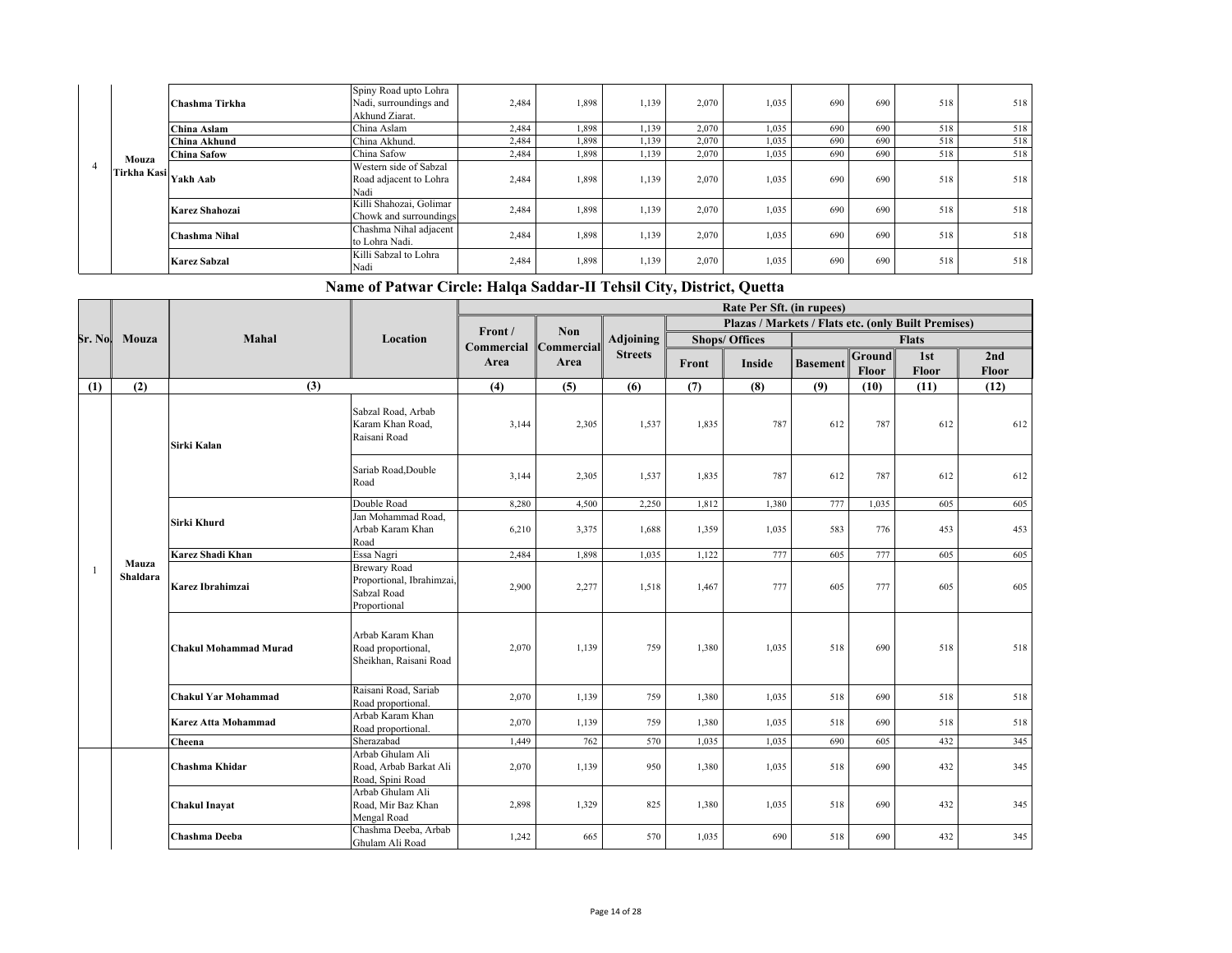|                   | Chakul Girrani              | Chashma Khado Road,<br>Chakul Girrani                                                                                                                                                                                                                                                                                                                                    | 1,242 | 665   | 570   | 1,380 | 690   | 518 | 690   | 432 | 345 |
|-------------------|-----------------------------|--------------------------------------------------------------------------------------------------------------------------------------------------------------------------------------------------------------------------------------------------------------------------------------------------------------------------------------------------------------------------|-------|-------|-------|-------|-------|-----|-------|-----|-----|
|                   | <b>Chak Sirki</b>           | Sariab Road, Munir<br>Ahmed Road, Arif Road                                                                                                                                                                                                                                                                                                                              | 1,242 | 665   | 570   | 1,035 | 690   | 518 | 690   | 432 | 345 |
|                   | <b>Karez Wazir Mohammad</b> | Brewery Road, Jan<br>Mohammad Road,<br>Railway Society                                                                                                                                                                                                                                                                                                                   | 2,070 | 1,044 | 690   | 1,035 | 690   | 518 | 690   | 432 | 345 |
|                   | <b>Karez Din Mohammad</b>   | Killi Din Mohammad<br>Raisani, Arbab Ghulam<br>Ali Road proportional                                                                                                                                                                                                                                                                                                     | 1,656 | 665   | 570   | 1,035 | 518   | 345 | 690   | 605 | 518 |
| Mauza<br>Shaldara | Karez Inayat Khan           | Chashma Khado, Kocha<br>Aabdul Aziz                                                                                                                                                                                                                                                                                                                                      | 2,070 | 1,044 | 570   | 1,035 | 605   | 690 | 863   | 518 | 432 |
|                   | <b>Karez Tazi</b>           | New Al-Gillani Road,<br>Jan Mohammad Road                                                                                                                                                                                                                                                                                                                                | 2,070 | 1,044 | 690   | 1,380 | 1,035 | 518 | 690   | 432 | 345 |
|                   | Jim Khana                   | Spini Road, Ayub<br>stadium                                                                                                                                                                                                                                                                                                                                              | 3,105 | 1,898 | 855   | 1,725 | 1,035 | 518 | 690   | 518 | 432 |
|                   | <b>Karez Sahib Dad</b>      | Raisani Road, Arbab<br>Karam Khan Road,<br>Shiekhan                                                                                                                                                                                                                                                                                                                      | 3,105 | 1,898 | 690   | 1,380 | 1,035 | 690 | 690   | 518 | 432 |
|                   | Karez Pud Galli             | Sabzal Road, Pindrani<br>Street, Kirani Road                                                                                                                                                                                                                                                                                                                             | 2,484 | 1,898 | 1,139 | 2,070 | 1,035 | 690 | 863   | 518 | 432 |
|                   | Khushkaba Yasinzai          | Sirki Road, Mulla Salam<br>Road, Essa Khan Road                                                                                                                                                                                                                                                                                                                          | 4,140 | 1,898 | 1,518 | 3,450 | 1,725 | 863 | 1,380 | 690 | 518 |
|                   |                             | Sirki Road, Jan<br>Mohammad Road,<br>Satellite Town                                                                                                                                                                                                                                                                                                                      | 4,140 | 1,898 | 1,518 | 2,415 | 1,035 | 863 | 1,035 | 690 | 518 |
| Mauza<br>Shaldara |                             | Sirki Road (from<br>Gawalmandi Chowk<br>upto Roundabout at Old<br>Bus Adda at Satellite<br>Town).<br>Double Road (from Sirki<br>Road Cross to QDA<br>Office).<br>Link Road from HBL<br>Satellite Town Chowk<br>upto Feroz Lehri<br>House/Old Sada Bahar<br>Terminal. Link Road<br>from HBL Satellite<br>Town Chowk upto Feroz<br>Lehri House/Old Sada<br>Bahar Terminal. | 4,140 | 1,898 | 1,518 | 2,415 | 1,380 | 863 | 1,035 | 690 | 518 |
|                   |                             | Area located between<br>Sirki Road upto the limit<br>of Ward No.57 in the<br>East upto the boundary<br>of Satellite Town in the<br>South including all<br>Auxiliary Street.                                                                                                                                                                                              | 4,140 | 1,898 | 1,518 | 1,725 | 1,380 | 863 | 1,035 | 690 | 518 |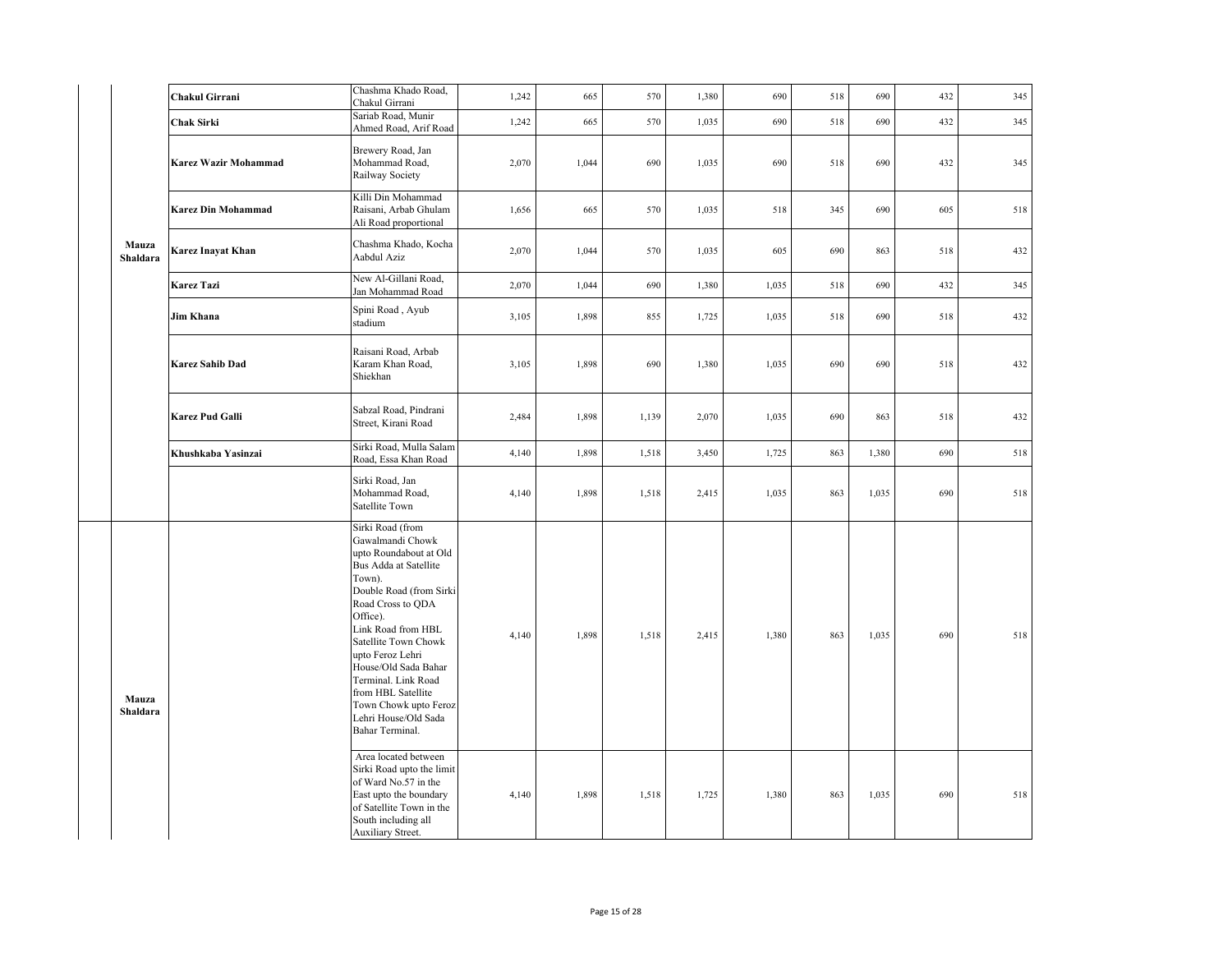|   |                   | Akhter Mohammad<br>Road (from Sirki Road<br>Cross to Deeni Madrisa).                                                                                                                                                                            | 4,140 | 1,898 | 1,518 | 1,725 | 1,380 | 863 | 1,035 | 690 | 518 |
|---|-------------------|-------------------------------------------------------------------------------------------------------------------------------------------------------------------------------------------------------------------------------------------------|-------|-------|-------|-------|-------|-----|-------|-----|-----|
|   | Mauza<br>Shaldara | Area extending from<br>Akhter Mohammad<br>Road toward South upto<br>Double Road between<br>QDA Office to Sirki<br>Road including all<br>Auxiliary Street in the<br>said Area within the<br>limits of Mauza<br>Shaldara.                         | 4,140 | 1,898 | 1,518 | 1,725 | 1,380 | 863 | 1,035 | 690 | 518 |
|   |                   | Jan Mohammad Road<br>extending from the<br>limits of Ward No.11,<br>upto the limits of Mauza<br>Shaldara towards South.                                                                                                                         | 2,070 | 1,518 | 1,350 | 1,725 | 1,380 | 863 | 1,035 | 690 | 518 |
| 2 | Mauza Kasi        | Al-Gillani Road (from<br>Jan Mohammad Rd upto<br>the limit of Ward No.10.<br>in the West.<br>Stewart Road (from<br>Bloom Star Hotel to Al-<br>Gillani Road).                                                                                    | 4,140 | 2,250 | 1,350 | 1,380 | 1,035 | 750 | 1,050 | 600 | 450 |
|   | Mauza Kasi        | Area of Mauza Kasi<br>located between Al-<br>Gillani Road in the<br>North, Jan Mohammad<br>Road in the East upto the<br>boundary of Mauza Sirki<br>in the South and limits<br>of Ward No.10, in the<br>West including all<br>Auxiliary Streets. | 4,140 | 2,250 | 1,350 | 1,380 | 1,035 | 750 | 1,050 | 600 | 450 |
|   |                   | Arbab Ghulam Ali Road<br>from the limits of Ward<br>No.5, upto Wahdat<br>Colony.                                                                                                                                                                | 4,140 | 2,277 | 1,518 | 1,380 | 1,035 | 863 | 950   | 432 | 345 |
|   |                   | Arbab Barkat Ali Road<br>Area between Ghulam<br>Ali Road in the West<br>and Ward No.5, in the<br>East upto the limits of<br>Wahdat Colony in the<br>South including all<br>auxiliary streets.                                                   | 3,105 | 2,277 | 1,518 | 1,380 | 1,035 | 690 | 863   | 432 | 345 |
|   |                   | Area located between<br>Arbab Ghulam Ali Road<br>in the East and the limits<br>of Mauza Hudda in the<br>North, Mauza Tirkha<br>Kasi in the West and<br>Wahdat Colony in the<br>South including all<br>Auxiliary Streets.                        | 3,105 | 2,277 | 1,518 | 1,380 | 1,035 | 690 | 863   | 432 | 345 |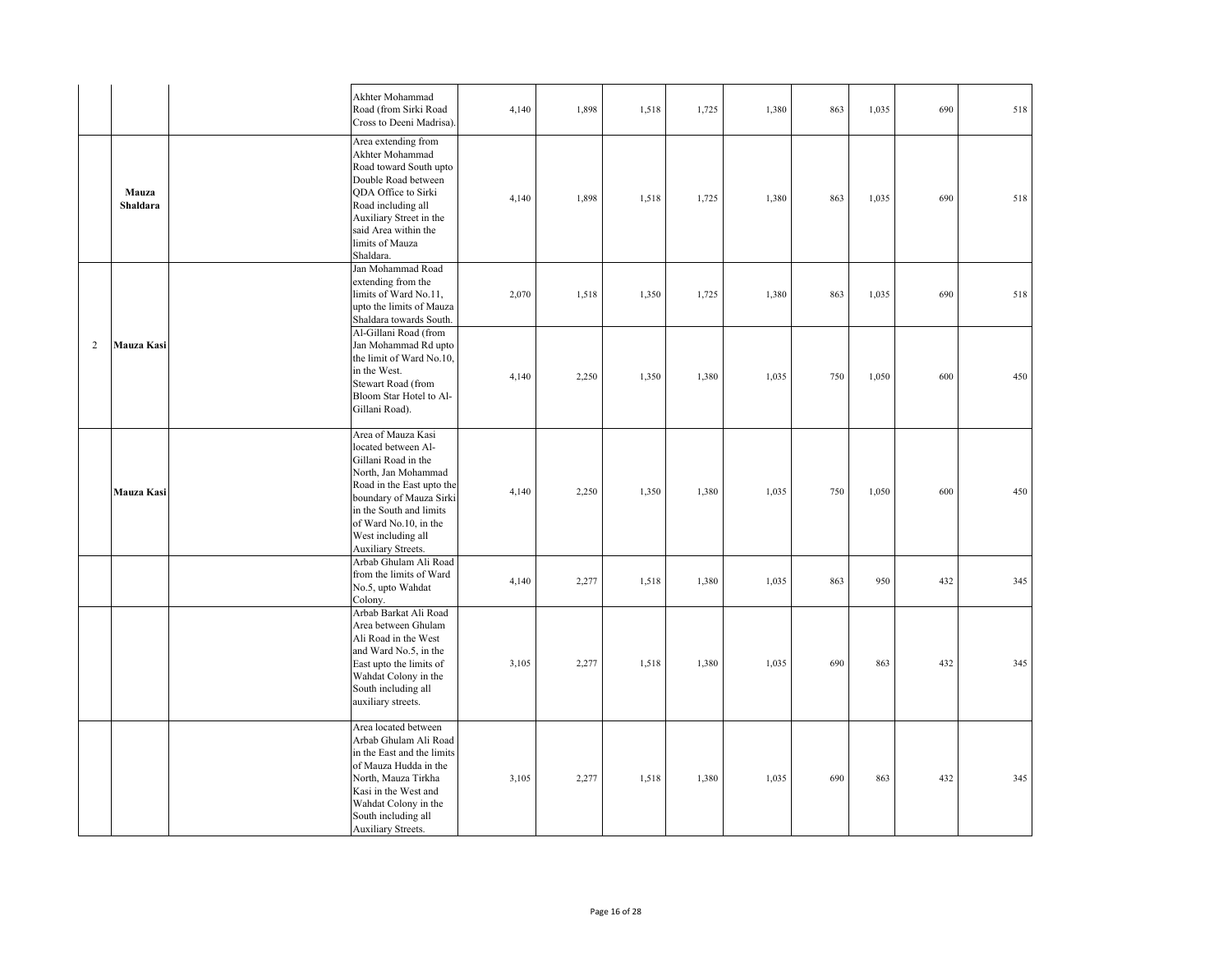|              |             | Zarghoon Road (from<br>Sariab Phattak upto the<br>turn at QDA Office).                                                                                                                                                                                                                                                                                                              | 6,210 | 2,277 | 1,518 | 2,760 | 1,725 | 863 | 1,035 | 690 | 605 |
|--------------|-------------|-------------------------------------------------------------------------------------------------------------------------------------------------------------------------------------------------------------------------------------------------------------------------------------------------------------------------------------------------------------------------------------|-------|-------|-------|-------|-------|-----|-------|-----|-----|
| $\mathbf{3}$ | Mauza Sirki | Area located on both<br>sides of<br>Zarghoon/Double Road<br>i.e. upto Railway Track<br>in the West, Railway<br>Hospital in the North<br>and Link Road to<br>Satellite Town Adda<br>including all Auxiliary<br>Streets AND the Area<br>located between Double<br>Road and Mauza<br>Shaldara in South East<br>and Mauza Kasi in the<br>North East including all<br>Auxiliary Streets. | 6,210 | 2,277 | 1,518 | 2,760 | 1,725 | 863 | 1,035 | 690 | 605 |
|              |             | Sariab Road (from<br>Dokani Baba Chowk to<br>Munir Mengal Link<br>Road leading to Satellite<br>Town.                                                                                                                                                                                                                                                                                | 2,070 | 1,035 | 752   | 1,035 | 690   | 605 | 690   | 432 | 345 |
|              |             | Area located between<br>Sariab Road and<br>Railway Track extending<br>from Railway Hospital<br>in the North and Munir<br>Mengal Link Road in the<br>South.                                                                                                                                                                                                                          | 2,070 | 1,035 | 752   | 1,035 | 690   | 605 | 690   | 432 | 345 |
|              | Mauza Sirki | Raisani Road (from<br>Sarawan House upto<br>Sabzal Road Cross).<br>Arbab Karam Khan<br>Road (from Shah Zaman<br>Chowk upto Sabzal<br>Road Cross at Pudgali<br>Chowk.<br>Sabzal Road (from<br>University Chowk at<br>Sariab Road upto<br>Pudgali Chowk).                                                                                                                             | 2,070 | 1,139 | 759   | 1,035 | 690   | 518 | 690   | 432 | 345 |
|              |             | Area located between<br>Sariab Road & Arbab<br>Karam Khan Road<br>including Raisani Road<br>and all Auxiliary Streets.                                                                                                                                                                                                                                                              | 2,070 | 1,139 | 759   | 1,035 | 690   | 518 | 690   | 431 | 345 |
|              |             | Brewery Road (from<br>Railway Colony-<br>Golimar Chowk upto<br>BMC Bridge).<br>Sabzal Road (from<br>Pudgali Chowk-Golimar<br>Chowk upto Graveyard<br>upto the limits of Mauza<br>Tirkha Kasi).                                                                                                                                                                                      | 2,070 | 1,139 | 759   | 1,035 | 690   | 518 | 690   | 431 | 345 |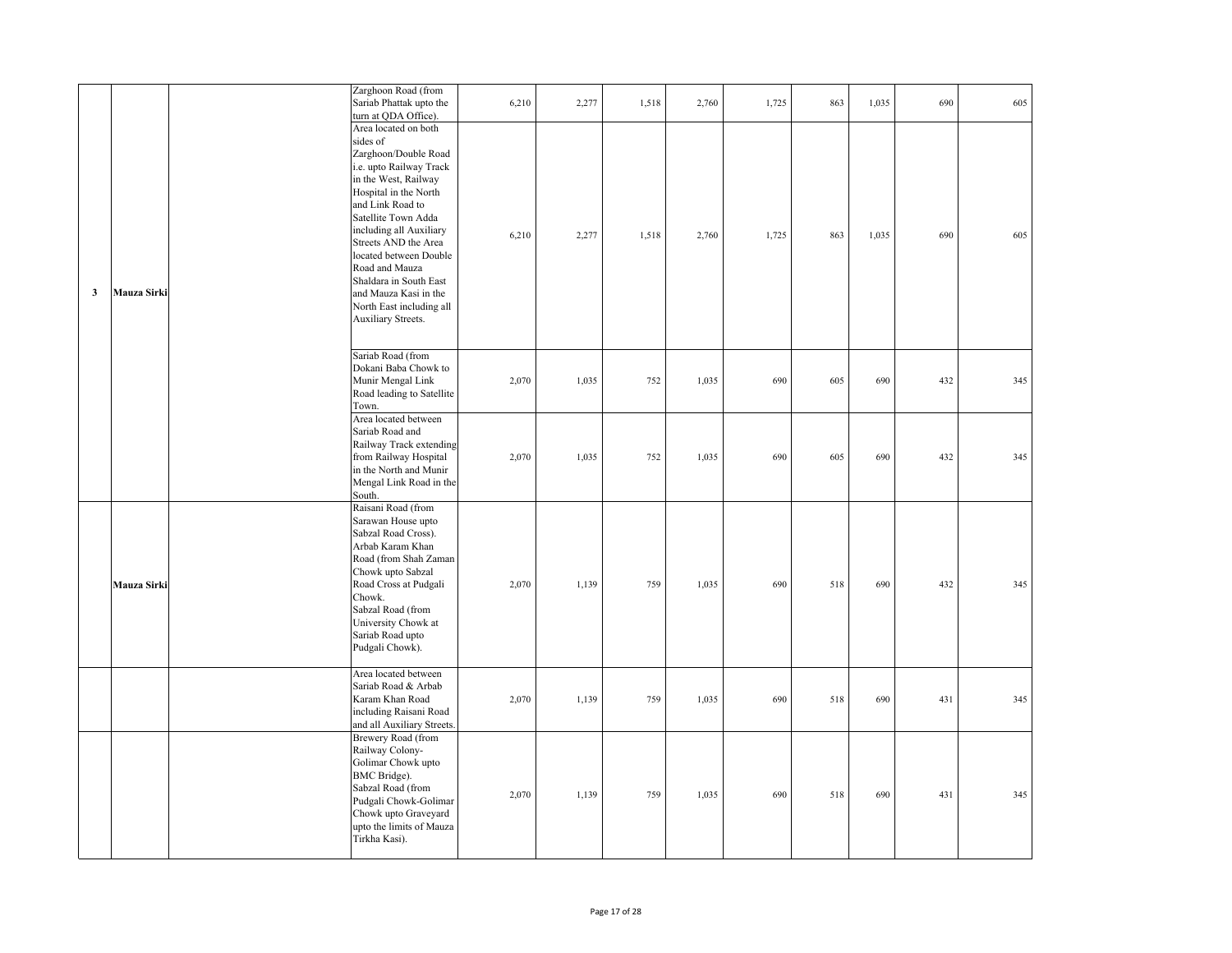|             | Society. | Railway Housing                                                                                                                                                                                            | 2,070 | 2,277 | 1,898 | 6,900 | 3,450 | 863 | 1,208 | 1,035 | 690 |
|-------------|----------|------------------------------------------------------------------------------------------------------------------------------------------------------------------------------------------------------------|-------|-------|-------|-------|-------|-----|-------|-------|-----|
|             | Streets. | Area located between<br>Arbab Karam Khan<br>Road and Brewery Road<br>upto the limits of Lohra<br>Nadi in the West<br>including all Auxiliary                                                               | 2,070 | 1,139 | 759   | 1,380 | 1,035 | 518 | 863   | 431   | 345 |
| Mauza Sirki | Streets. | Area located between<br>Brewery Road and the<br>Boundary of Mauza<br>Tirkha Kasi in the North<br>West and Mouza Kasi in<br>the North East as well as<br>Sabzal Road in the West<br>including all Auxiliary | 2,070 | 1,139 | 759   | 1,380 | 1,035 | 863 | 863   | 431   | 345 |

 **Name of Patwar Circle: Halqa Durrani-I, Tehsil Saddar, District, Quetta**

|                                                   |                          |                                               |                                                                                             | Rate Per Sft. (in rupees) |                                 |           |       |                                                      |                 |                         |           |           |
|---------------------------------------------------|--------------------------|-----------------------------------------------|---------------------------------------------------------------------------------------------|---------------------------|---------------------------------|-----------|-------|------------------------------------------------------|-----------------|-------------------------|-----------|-----------|
|                                                   |                          |                                               |                                                                                             |                           |                                 |           |       | Plazas / Markets / Flats etc. (only Built Premises). |                 |                         |           |           |
| Sr. No.                                           | Mouza                    | Mahal                                         | Location                                                                                    | Front /                   | <b>Non</b>                      | Streets / |       | Shops/ Offices.                                      |                 |                         | Flats.    |           |
|                                                   |                          |                                               |                                                                                             | Commercial<br>Area.       | Commercial Agriculture<br>Area. | Land      | Front | <b>Inside</b>                                        | <b>Basement</b> | <b>Ground</b><br>Floor. | 1st Floor | 2nd Floor |
| (1)                                               | (2)                      | (3)                                           |                                                                                             | (4)                       | (5)                             | (6)       | (7)   | (8)                                                  | (9)             | (10)                    | (11)      | (12)      |
|                                                   |                          | Viala Tarnawa                                 | Nawan Killi 1st Stop,<br>New Killi Nasaran,<br>Yohana Abad.                                 | 1,346                     | 759                             | 285       | 603   | 518                                                  | 345             | 431                     | 518       | 258       |
| -1                                                |                          | <b>Viala Kotwal</b>                           | Nawan Killi 2nd Stop<br>Pashtoonistan Chowk.<br>Zarghoonabad Phase-I &<br>II, Killi Kotwal. | 1,346                     | 759                             | 285       | 603   | 518                                                  | 345             | 431                     | 518       | 258       |
|                                                   |                          | Viala Baz                                     | Zarghoon Abad Phase-<br>III, Teacher Colony &<br>surrounding areas.                         | 1,139                     | 759                             | 285       | 603   | 518                                                  | 345             | 431                     | 518       | 258       |
|                                                   | Mouza<br>Viala<br>Kotwal | Viala Tareen Shaher                           | Killi Tareen Shaher,<br>Labour Colony, Killi<br>Zaitullah & Surrounding<br>areas.           | 1,139                     | 759                             | 285       | 603   | 518                                                  | 345             | 431                     | 518       | 258       |
|                                                   |                          | <b>Karez Azam</b>                             | Main Airport Road both<br>sides.                                                            | 9,000                     | 4,500                           | 2,250     | 4,500 | 2,250                                                | 1,500           | 2,250                   | 1,500     | 750       |
|                                                   |                          | <b>Karez Amin</b>                             | Killi Saidan and Killi<br>Toor Khan.                                                        | 725                       | 663                             | 227       | 431   | 258                                                  | 345             | 431                     | 345       | 258       |
|                                                   |                          | <b>Karez Umer</b>                             | Killi Saidan Back side,<br>Killi Umer Southern<br>side.                                     | 725                       | 380                             | 303       | 431   | 258                                                  | 258             | 431                     | 345       | 258       |
|                                                   |                          | Khushkaba Tareen Shaher                       | Saraghurg Manda<br>Southern & Northern<br>sides.                                            | 725                       | 380                             | 303       | 431   | 258                                                  | 258             | 431                     | 345       | 258       |
| Mouza<br>Khushkaba<br>$\overline{2}$<br>Sahibzada |                          | Khushkaba Sahibzada                           | Nawan Killi New Hanna<br><b>Bypass Road Southern</b><br>& Northern sides.                   | 828                       | 570                             | 285       | 431   | 258                                                  | 258             | 431                     | 345       | 258       |
|                                                   |                          | Killi Tarakai, Killi<br>Nasaran, Ziarat Town. | 828                                                                                         | 570                       | 285                             | 690       | 518   | 258                                                  | 431             | 345                     | 258       |           |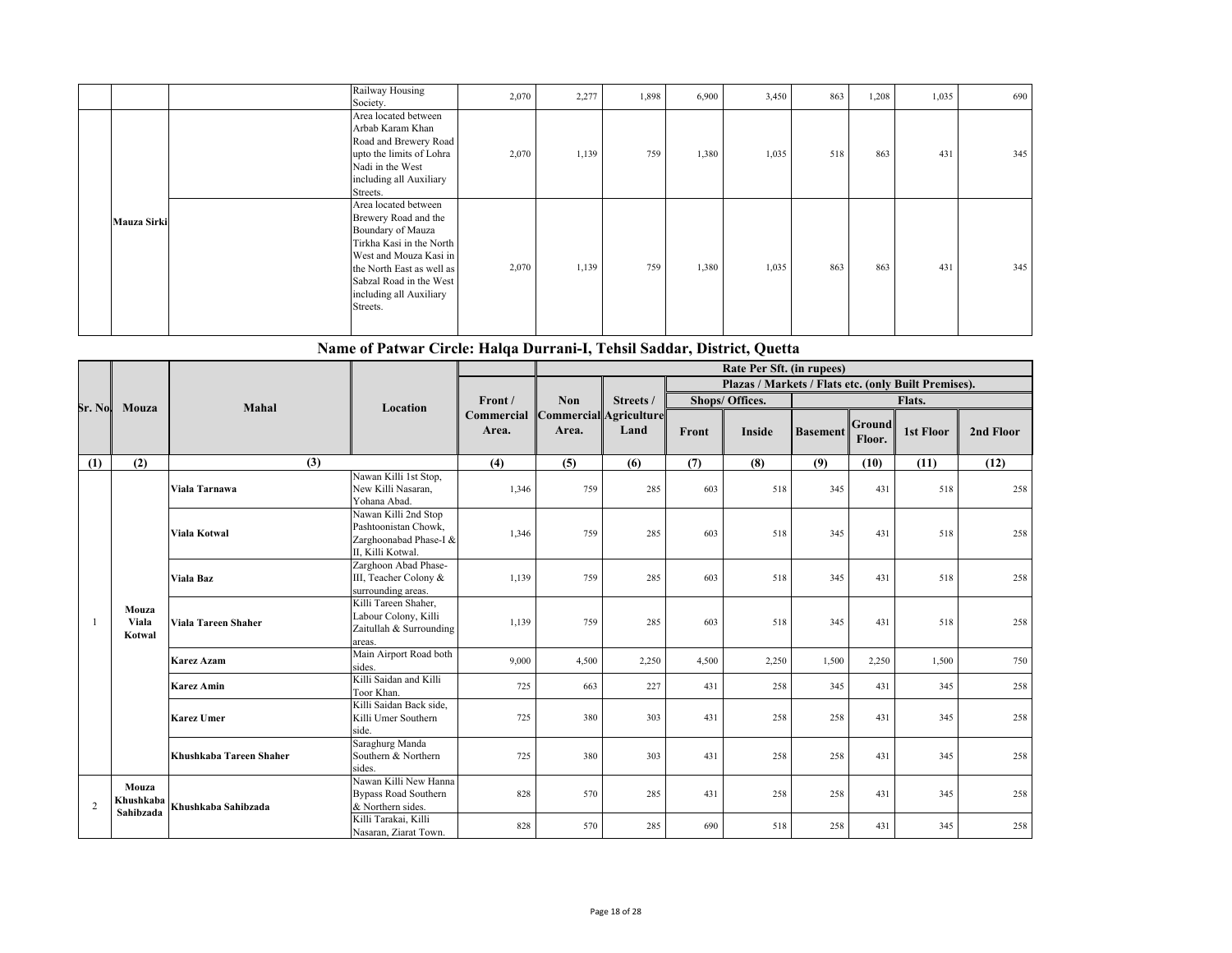|                |                                |                           | Saraghurg Bypass, Mid<br>area of Nawan Killi-<br>Saraghurg Road from<br>Malik Abdul Khaliq<br>Road to Barech Bagh. | 828    | 570   | 285   | 603                      | 345   | 173 | 258   | 258                      | 258    |
|----------------|--------------------------------|---------------------------|--------------------------------------------------------------------------------------------------------------------|--------|-------|-------|--------------------------|-------|-----|-------|--------------------------|--------|
|                |                                | <b>Karez Gul Mohammad</b> | Back side of Railway<br>Line, Killi Shakarzai.                                                                     | 1,166  | 960   | 289   | 261                      | 349   | 261 | 759   | 911                      | 261    |
|                |                                | <b>Karez Sher Dil</b>     | Airport Road Southern<br>Side Killi Gul<br>Mohammad upto Chiltan<br>Housing Scheme &<br>Sangeen Housing<br>Scheme. | 12,575 | 5,764 | 2,278 | 261                      | 1,367 | 759 | 1,063 | 608                      | 1,063  |
| 3              | Mouza<br>Killi Gul<br>Mohammad | <b>Karez Almas</b>        | Killi Almas, Chiltan<br>Housing Scheme &<br>surroundings, Killi<br>Sumalabad.                                      | 6,288  | 2,734 | 1,823 | 1,823                    | 1,215 | 152 | 923   | 304                      | 911    |
|                |                                | <b>China Almas</b>        | Back side of WAPDA<br>Power House                                                                                  | 2,096  | 960   | 289   | 263                      | 349   | 175 | 263   | 349                      | 263    |
|                |                                | Karez Landai              | Airport Road Northern<br>area.                                                                                     | 3,144  | 1,153 | 289   | 263                      | 349   | 175 | 263   | 349                      | 263    |
|                |                                | <b>Karez Allah Bakhsh</b> | Back side of Killi<br>Muslimabad                                                                                   | 972    | 577   | 289   | 263                      | 349   | 175 | 263   | 349                      | 263    |
|                |                                | <b>Chakul Murad</b>       | Killi Tajikabad &<br>surrounding areas                                                                             | 972    | 577   | 289   | 787                      | 349   | 175 | 263   | 349                      | 263    |
| $\overline{a}$ | Mouza<br>Cantt:                | Cantonment                | Cantonment area.                                                                                                   |        |       |       | $\overline{\phantom{a}}$ |       |     |       | $\overline{\phantom{a}}$ | $\sim$ |

## **Name of Patwar Circle: Halqa Durrani-II, Tehsil Saddar, District, Quetta**

|         |                 |       |                                                                                                                                                                                                                                                                         |                                          |            |           |       | Rate Per Sft. (in rupees)                           |                 |                 |              |           |
|---------|-----------------|-------|-------------------------------------------------------------------------------------------------------------------------------------------------------------------------------------------------------------------------------------------------------------------------|------------------------------------------|------------|-----------|-------|-----------------------------------------------------|-----------------|-----------------|--------------|-----------|
|         |                 |       |                                                                                                                                                                                                                                                                         | Front /                                  | <b>Non</b> | Streets / |       | Plazas / Markets / Flats etc. (only Built Premises) |                 |                 |              |           |
| $Sr.$ # | Mouza           | Mahal | Location                                                                                                                                                                                                                                                                | <b>Commercial Commercial Agriculture</b> |            |           |       | <b>Shops/ Offices</b>                               |                 |                 | <b>Flats</b> |           |
|         |                 |       |                                                                                                                                                                                                                                                                         | Area                                     | Area       | Land      | Front | Inside                                              | <b>Basement</b> | Ground<br>Floor | 1st Floor    | 2nd Floor |
| (1)     | (2)             | (3)   |                                                                                                                                                                                                                                                                         | (4)                                      | (5)        | (6)       | (7)   | (8)                                                 | (9)             | (10)            | (11)         | (12)      |
|         |                 |       | Hanna Chungi, Spin<br>Karez, Baron Tangi &<br>Hanna Cross.                                                                                                                                                                                                              | 725                                      | 285        | 191       | 258   | 173                                                 | 120             | 258             | 173          | 120       |
|         | Mouza<br>Hanna. | Hanna | Killi Taj Mohammad,<br>Killi Kamal Khan, Killi<br>Haji Atta Mohammad,<br>Killi Sohi, Killi<br>Bakhtiar, Killi Malik<br>Wali, Killi Malik<br>Samand Khan, Killi<br>Toor Kach Khurd, Killi<br>Sara Zawar, Killi Attak,<br>Killi Babo Jan<br>Mohammad, Killi Shin<br>Kach. | 725                                      | 285        | 191       | 258   | 173                                                 | 120             | 258             | 173          | 120       |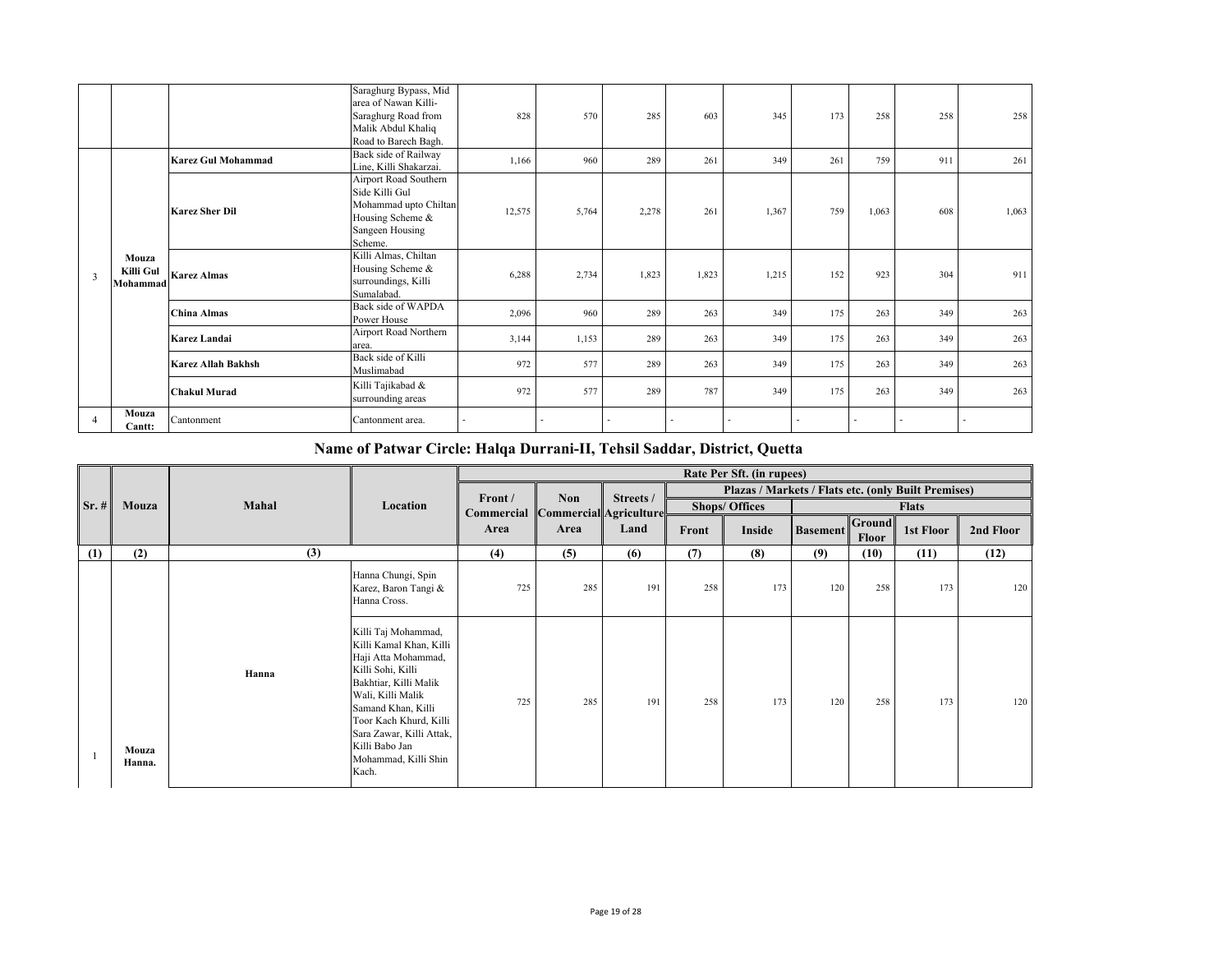|                         |                      | Urak                                                                                               | Killi Sarangzai, Killi<br>Sahibzada, Killi Barezai,<br>Killi Shamozai, Killi<br>Saleem Kach, Killi<br>Khatabzai, Killi Malik<br>Sher Mohammad, Killi<br>Essakhel, Killi Arayzai,<br>Killi Shah Noor Kach. | 725 | 285 | 191 | 258 | 173 | 120 | 258 | 173 | 120 |
|-------------------------|----------------------|----------------------------------------------------------------------------------------------------|-----------------------------------------------------------------------------------------------------------------------------------------------------------------------------------------------------------|-----|-----|-----|-----|-----|-----|-----|-----|-----|
|                         |                      | Khushkaba Shumali                                                                                  | Killi Babri, Killi Haji<br>Khalo Kach                                                                                                                                                                     | 725 | 285 | 191 | 258 | 173 | 120 | 258 | 173 | 120 |
|                         |                      | Khushkaba Janobi                                                                                   | Killi Shadezai, Killi<br>Sirki Toorkhel, Killi<br>Maidadzai.                                                                                                                                              | 725 | 285 | 191 | 258 | 173 | 120 | 258 | 173 | 120 |
| 2                       | Mouza<br>Saraghurg   | Khushkaba Saraghurg                                                                                | Killi Sraghurgi, Killi<br>Shah Alam, Killi<br>Saydan, Killi Mullakhel,<br>Killi Ragha.                                                                                                                    | 828 | 300 | 203 | 518 | 258 | 120 | 258 | 173 | 120 |
|                         |                      | Viala Saraghurg                                                                                    | Killi Mullakhel-II.                                                                                                                                                                                       | 828 | 300 | 203 | 518 | 258 | 120 | 258 | 173 | 120 |
| Mouza<br>3<br>Sarakhula | Khushkaba Sara Khula | Nawan Killi Bypass &<br>surrounding areas, Killi<br>Regi, Killi Sara Khula,<br>Killi Malik Shabak. | 827                                                                                                                                                                                                       | 285 | 189 | 517 | 258 | 120 | 258 | 172 | 172 |     |
|                         |                      | Wacha Khula                                                                                        | Killi Malezai Nasaran                                                                                                                                                                                     | 827 | 285 | 189 | 517 | 258 | 120 | 258 | 172 | 172 |
| $\overline{4}$          | Mouza<br>Chowki      | Chowki                                                                                             | Margat, Killi Fateh<br>Muhammad &<br>Surrounding of Road                                                                                                                                                  | 827 | 285 | 189 | 517 | 258 | 120 | 258 | 172 | 172 |

## **Name of Patwar Circle: BALELI, Tehsil Kuchlak, District Quetta**

| Sr.# |                                    |                           |                                                      |            |                        |           |       | Rate Per Sft. (in rupees)                           |                 |                        |              |           |
|------|------------------------------------|---------------------------|------------------------------------------------------|------------|------------------------|-----------|-------|-----------------------------------------------------|-----------------|------------------------|--------------|-----------|
|      |                                    |                           |                                                      | Front /    | <b>Non</b>             | Streets / |       | Plazas / Markets / Flats etc. (only Built Premises) |                 |                        |              |           |
|      | Mouza                              | <b>Mahal</b>              | Location                                             | Commercial | Commercial Agriculture |           |       | <b>Shops/ Offices</b>                               |                 |                        | <b>Flats</b> |           |
|      |                                    |                           |                                                      | Area       | Area                   | Land      | Front | <b>Inside</b>                                       | <b>Basement</b> | <b>Ground</b><br>Floor | 1st Floor    | 2nd Floor |
| (1)  | (2)                                | (3)                       |                                                      | (4)        | (5)                    | (6)       | (7)   | (8)                                                 | (9)             | (10)                   | (11)         | (12)      |
|      |                                    | Vila Khezi                | Area comprises of Killi<br>Khezai.                   | 725        | 474                    | 132       | 380   | 207                                                 | 380             | 450                    | 311          | 207       |
|      |                                    | <b>Gul Gani</b>           | Area comprises of<br>Mahal Gul Ganj.                 | 725        | 474                    | 132       | 380   | 207                                                 | 380             | 450                    | 311          | 207       |
|      | Mouza<br>Khezi                     | Grhanjavi                 | Area comprises of<br>Kharotabad, Mahal<br>Grhaniavi. | 725        | 474                    | 132       | 380   | 207                                                 | 380             | 450                    | 311          | 207       |
|      |                                    | <b>Karez Mubarak Shah</b> | Area comprises of Karez<br>Mubarak Shah.             | 725        | 474                    | 132       | 380   | 207                                                 | 380             | 450                    | 311          | 207       |
|      |                                    | <b>Karez Saleh Shah</b>   | Area comprises of<br>Mahal Karez Saleh Shah.         | 725        | 474                    | 132       | 380   | 207                                                 | 380             | 450                    | 311          | 207       |
| 2    | Mouza                              | Viala Samungli            | Area comprises of<br>Mahal Viala Samungli.           | 725        | 474                    | 132       | 380   | 207                                                 | 380             | 450                    | 311          | 207       |
|      | Samungli.                          | Karez Samungli            | Area comprises of<br>Mahal Karez Samungli.           | 725        | 474                    | 132       | 380   | 207                                                 | 380             | 450                    | 311          | 207       |
| 3    | Mouza<br>Tirkha<br>Gordat<br>Singh | Tirkha Gordat singh       | Area comprises of<br>MahalTirkha Gordat<br>Singh.    | 725        | 474                    | 132       | 380   | 207                                                 | 380             | 450                    | 311          | 207       |
|      | Monzo                              | <b>Karez Sadiq</b>        | Area comprises of<br>Mahal Karez Sadiq.              | 725        | 474                    | 132       | 380   | 207                                                 | 380             | 450                    | 311          | 207       |
|      |                                    | <b>Chakul Kalan</b>       | Area comprises of<br>Mahal Chakul Kalan.             | 725        | 474                    | 132       | 380   | 207                                                 | 380             | 450                    | 311          | 207       |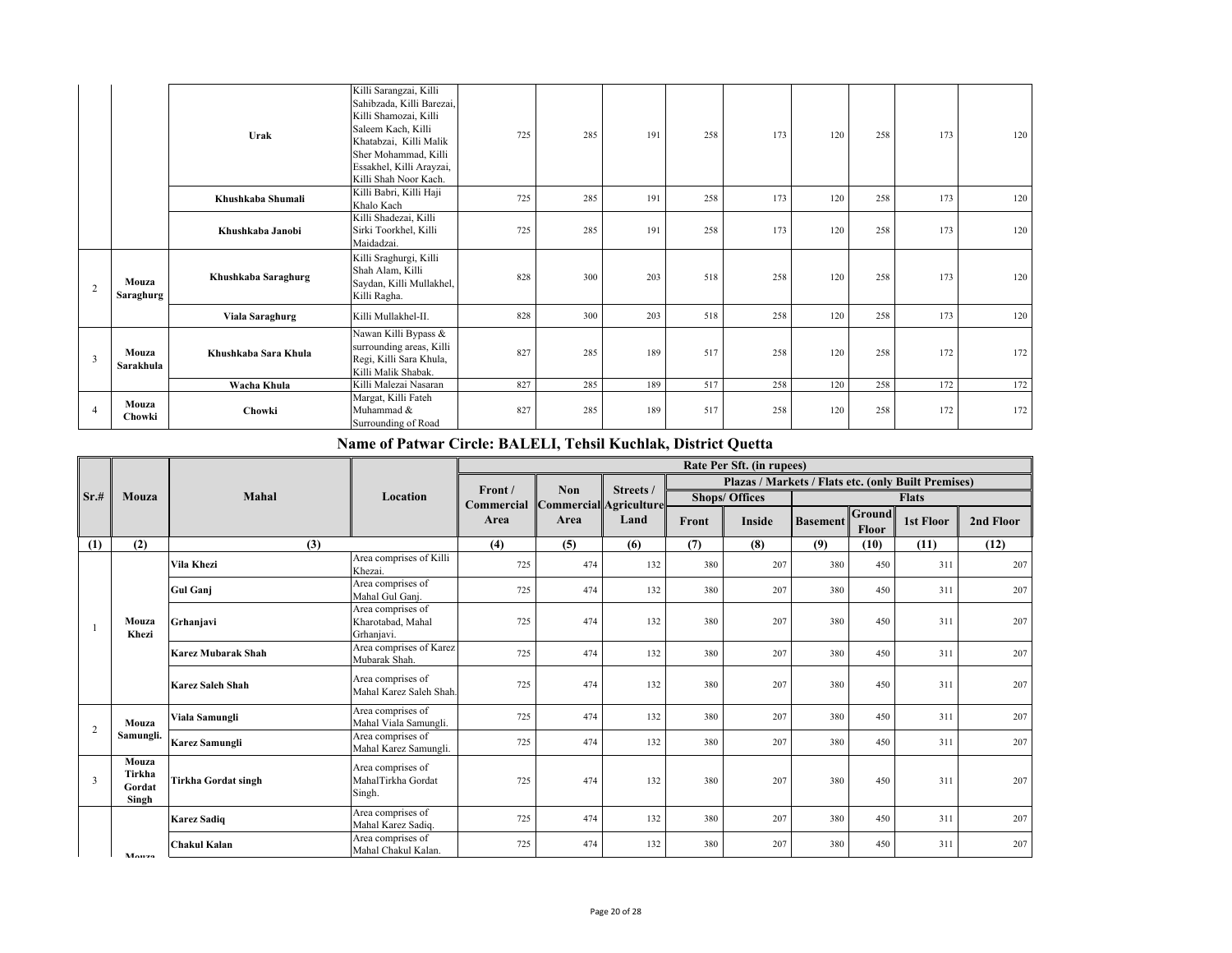| $\overline{4}$ | <b>MUULZ</b><br>Sheikh        | <b>Chakul Khurd</b>         | Area comprises of<br>Mahal Chakul Khurd.            | 725 | 474 | 132 | 380 | 207 | 380 | 450 | 311 | 207 |
|----------------|-------------------------------|-----------------------------|-----------------------------------------------------|-----|-----|-----|-----|-----|-----|-----|-----|-----|
|                | Manda                         | <b>Karez Zaman</b>          | Area comprises of<br>Mahal Karez Zaman.             | 725 | 474 | 132 | 380 | 207 | 380 | 450 | 311 | 207 |
|                |                               | Karez Mubarak Shah          | Area comprises of<br>Mahal Karez Mubarak<br>Shah.   | 725 | 474 | 132 | 380 | 207 | 380 | 450 | 311 | 207 |
|                |                               | <b>Karez Sultan</b>         | Area comprises of Karez<br>Sultan.                  | 725 | 474 | 180 | 380 | 207 | 300 | 380 | 225 | 150 |
|                |                               | Karez Atta Mohammad         | Area comprises of Karez<br>Atta Mohammad.           | 311 | 225 | 180 | 207 | 104 | 300 | 380 | 225 | 150 |
| 5              | Mouza<br>Karezat<br>Baleli    | <b>Karez Dad Shah</b>       | Area comprises of<br>Mahal Karez Dad Shah.          | 311 | 225 | 180 | 207 | 104 | 300 | 380 | 225 | 150 |
|                |                               | <b>Karez Khair Mohammad</b> | Area comprises of<br>Mahal Karez Khair<br>Mohammad. | 311 | 225 | 180 | 207 | 104 | 300 | 380 | 225 | 150 |
|                |                               | <b>Karez Laila</b>          | Area comprises of<br>Mahal Karez Laila.             | 725 | 474 | 300 | 380 | 207 | 300 | 380 | 225 | 150 |
| 6              | Mouza<br>Mehterzai Mehtherzai |                             | Area comprises of<br>Mahal Mehterzai.               | 725 | 474 | 300 | 380 | 207 | 300 | 380 | 225 | 150 |
|                | Mouza                         | Viala Chohi                 | Area comprises of<br>Mahal Viala Chohi.             | 725 | 474 | 300 | 380 | 207 | 300 | 380 | 225 | 150 |
|                | Chuhi                         | Karez Sheikh Ali            | Area comprises of<br>Mahal Karez Sheikh Ali.        | 414 | 285 | 300 | 380 | 207 | 300 | 380 | 225 | 150 |
|                |                               | <b>Kach Saidan</b>          | Area comprises of<br>Mahal Kach Sayadan.            | 414 | 285 | 300 | 380 | 207 | 300 | 380 | 225 | 150 |

## **Name of Patwar Circle: KACHIBAIG-I, Tehsil Sariab, District, Quetta**

|         |           |                                                                                                                                                                                                                                 |                             |            |                |                       |        | Rate Per Sft. (in rupees)                            |        |              |           |
|---------|-----------|---------------------------------------------------------------------------------------------------------------------------------------------------------------------------------------------------------------------------------|-----------------------------|------------|----------------|-----------------------|--------|------------------------------------------------------|--------|--------------|-----------|
|         | Mahal &   |                                                                                                                                                                                                                                 |                             | <b>Non</b> |                |                       |        | Plazas / Markets / Flats etc. (only Built Premises). |        |              |           |
| $Sr.$ # | Mouza     | Location                                                                                                                                                                                                                        | <b>IFront / Commerciall</b> | Commercial | Adjoining      | <b>Shops/ Offices</b> |        |                                                      |        | <b>Flats</b> |           |
|         |           |                                                                                                                                                                                                                                 | Area                        | Area       | <b>Streets</b> | Front                 | Inside | <b>Basement</b>                                      | Ground | 1st          | 2nd Floor |
|         |           |                                                                                                                                                                                                                                 |                             |            |                |                       |        |                                                      | Floor  | Floor        |           |
| (1)     | (2)       | (3)                                                                                                                                                                                                                             | (4)                         | (5)        | (6)            | (7)                   | (8)    | (9)                                                  | (10)   | (11)         | (12)      |
|         |           | Satellite Town Block No.5-4                                                                                                                                                                                                     | 4,140                       | 1,518      | 759            | 1,035                 | 690    | 863                                                  | 863    | 690          | 605       |
|         |           | Satellite Town Block No.3-2-1.                                                                                                                                                                                                  | 4,140                       | 1,139      | 759            | 1,035                 | 690    | 863                                                  | 863    | 690          | 605       |
|         | Mauza     | Area known as Bilal Colony & Baloch<br>Colony surrounded by Nasirabad Road in<br>the North, Eastern Bye Pass in the East,<br>Flood Channel/Nullah in the South upto the<br>Khushkaba limit of Patwar Circle Saddar in the West. | 1,242                       | 285        | 96             | 518                   | 345    | 518                                                  | 605    | 518          | 432       |
|         | Takhtani. | Ghausabad, Killi Khair Abad, Killi<br>Takhtani, Farooqia Mosque Area including<br>all Bazaars/Streets in the said locality.                                                                                                     | 621                         | 285        | 96             | 518                   | 345    | 518                                                  | 605    | 518          | 432       |
|         |           | Muslim Itehad Colony including all<br>Roads/Streets.                                                                                                                                                                            | 621                         | 285        | 96             | 518                   | 345    | 518                                                  | 605    | 518          | 432       |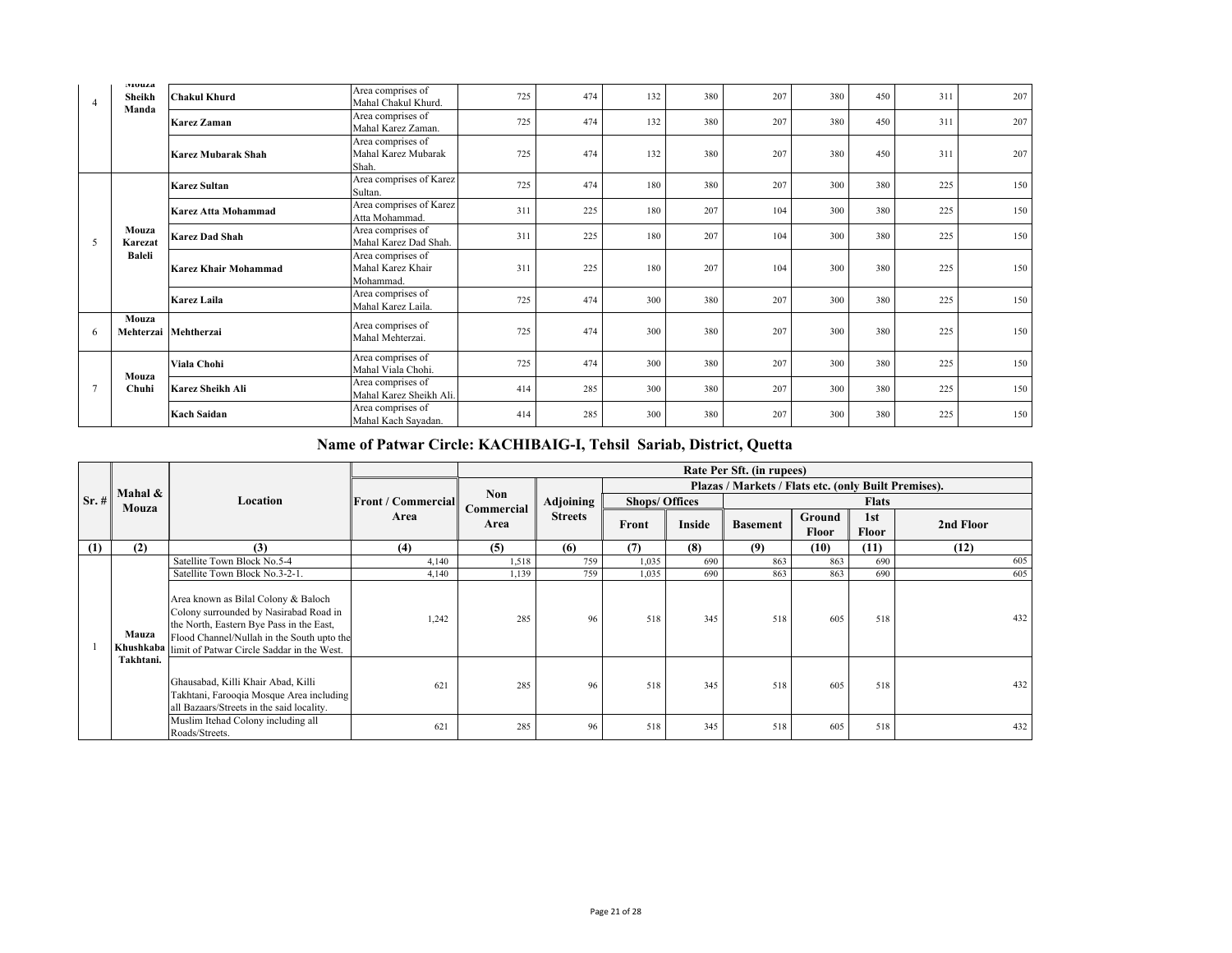| Mauza<br>Khushkaba<br>Karezaat<br>Sariab. | Area known as Main Sariab Road, Gahi<br>Khan Chowk, Musa Colony, Khilji<br>Colony, Killi Chiltan, Killi Mohammad<br>Shahi, Village Aid, Faizabad, Gulshan-e-<br>Habib, Killi Shahnawaz, Sariab Mills, Killi<br>Ismail Abad, Killi Kamalo, Chaki, Killi<br>Gadi Mulla, Gas Colony, Link Badeni<br>Road, Master Colony, Killi Dost Agha,<br>Killi Shah Hussain, Killi Haji Abdul<br>Rehman, Gulshan-e-Atta, Killi Amanullah<br>Shahwani, Killi Muslim Abad, Killi<br>Risaldar, Killi Biro, Killi Kamalo & Killi<br>Pirkani Abad. | 621 | 285 | 96 | 260 | 260 | 345 | 345 | 432 | 345 |
|-------------------------------------------|--------------------------------------------------------------------------------------------------------------------------------------------------------------------------------------------------------------------------------------------------------------------------------------------------------------------------------------------------------------------------------------------------------------------------------------------------------------------------------------------------------------------------------|-----|-----|----|-----|-----|-----|-----|-----|-----|
| Mauza<br>Takhtani<br>Jadeed.              | Chaloo Bawri area, Takhtani Bye Pass,<br>Rind Garh, Haji Baqi Road, Mirwise Road,<br>Mugha Abad, Mehmood Mina, Jattak Stop,<br>Mandokhel Abad, Killi Bangulzai &<br>Muslim Itehad Colony.                                                                                                                                                                                                                                                                                                                                      | 621 | 285 | 96 | 260 | 260 | 345 | 518 | 432 | 345 |

## **Name of Patwar Circle: KACHIBEG-2, Tehsil Sariab, District, Quetta**

|      |            |                                                 |                           |                    |                |                       | Rate Per Sft. (in rupees) |                                                     |                 |              |           |
|------|------------|-------------------------------------------------|---------------------------|--------------------|----------------|-----------------------|---------------------------|-----------------------------------------------------|-----------------|--------------|-----------|
|      | Mouza      |                                                 |                           |                    |                |                       |                           | Plazas / Markets / Flats etc. (only Built Premises) |                 |              |           |
| Sr.# | and        | Location                                        | <b>Front / Commercial</b> | <b>Non</b>         | Adjoining      | <b>Shops/ Offices</b> |                           |                                                     |                 | Flats.       |           |
|      | Mahal      |                                                 | Area                      | Commercial<br>Area | <b>Streets</b> | Front                 | Inside                    | <b>Basement</b>                                     | Ground<br>Floor | 1st<br>Floor | 2nd Floor |
| (1)  | (2)        | (3)                                             | (4)                       | (5)                | (6)            | (7)                   | (8)                       | (9)                                                 | (10)            | (11)         | (12)      |
|      | Mauza      | Killi Jio.                                      |                           |                    |                |                       |                           |                                                     |                 |              |           |
|      | Ahmed      |                                                 | 828                       | 380                | 153            | 432                   | 345                       | 345                                                 | 345             | 260          | 173       |
|      | Khanzai    |                                                 |                           |                    |                |                       |                           |                                                     |                 |              |           |
|      |            | Killi Jio Jadeed.                               | 932                       | 285                | 153            | 432                   | 345                       | 345                                                 | 345             | 260          | 173       |
|      |            | Dehwar Colony & Itehad Colony.                  | 1.035                     | 380                | 153            | 432                   | 345                       | 345                                                 | 345             | 260          | 173       |
|      |            | Killi Jehlam.                                   | 311                       | 191                | 96             | 432                   | 345                       | 345                                                 | 345             | 260          | 173       |
|      |            | Karez Abdullah.                                 | 311                       | 191                | 96             | 432                   | 345                       | 345                                                 | 345             | 260          | 173       |
|      |            | Killi Feroz Abad.                               | 725                       | 285                | 153            | 432                   | 345                       | 345                                                 | 345             | 260          | 173       |
|      |            | Killi Gashkori.                                 | 828                       | 285                | 153            | 432                   | 345                       | 345                                                 | 345             | 260          | 173       |
|      |            | Kooz Bagh.                                      | 725                       | 285                | 153            | 432                   | 345                       | 345                                                 | 345             | 260          | 173       |
|      |            | Bank Colony, Bashirabad & Qambrani<br>Road.     | 1.242                     | 285                | 191            | 432                   | 345                       | 345                                                 | 345             | 260          | 173       |
|      | Mauza      | Killi Kashmir Abad.                             | 1,139                     | 285                | 153            | 432                   | 345                       | 345                                                 | 345             | 260          | 173       |
|      | Mian Khan. | Shafi Colony.                                   | 932                       | 380                | 191            | 432                   | 345                       | 345                                                 | 345             | 260          | 173       |
|      |            | Killi Nek Mohammad.                             | 932                       | 380                | 191            | 432                   | 345                       | 345                                                 | 345             | 260          | 173       |
|      |            | Killi Dur Mohammad Bangulzai,<br>Zamindar Road. | 1,139                     | 285                | 153            | 432                   | 345                       | 345                                                 | 345             | 260          | 173       |
|      |            | Killi Ahmed Khanzai.                            | 1.139                     | 285                | 153            | 432                   | 345                       | 345                                                 | 345             | 260          | 173       |
|      |            | Killi New Ahmed Khanzai.                        | 1,139                     | 285                | 153            | 432                   | 345                       | 345                                                 | 345             | 260          | 173       |
|      |            | Killi Sardar Bahadur Khan Bangulzai.            | 1,139                     | 285                | 153            | 432                   | 260                       | 260                                                 | 432             | 345          | 260       |
|      |            | Killi Lohar Karez & Killi Nabi Abad.            | 932                       | 285                | 153            | 432                   | 260                       | 260                                                 | 432             | 345          | 260       |
|      |            | Ghafoor Town.                                   | 932                       | 285                | 153            | 432                   | 260                       | 260                                                 | 432             | 345          | 260       |
|      |            | Killi Qambrani.                                 | 518                       | 191                | 96             | 432                   | 260                       | 260                                                 | 432             | 345          | 260       |
|      |            | Killi Shadi Khan.                               | 413                       | 191                | 96             | 432                   | 260                       | 260                                                 | 432             | 345          | 260       |
|      |            | Killi Sohrab Khan.                              | 311                       | 191                | 96             | 432                   | 260                       | 260                                                 | 432             | 345          | 260       |
| 2    |            | Tajak Abad.                                     | 518                       | 285                | 96             | 432                   | 260                       | 260                                                 | 432             | 345          | 260       |
|      |            | WAPDA Grid Area.                                | 1,035                     | 285                | 191            | 432                   | 260                       | 260                                                 | 432             | 345          | 260       |
|      |            | Killi Bangulzai near WAPDA Grid.                | 725                       | 285                | 153            | 432                   | 260                       | 260                                                 | 432             | 345          | 260       |
|      |            | Bibi Ziarat Sariab Road.                        | 1,139                     | 476                | 191            | 432                   | 260                       | 260                                                 | 432             | 345          | 260       |
|      |            | Killi Karimabad.                                | 1,035                     | 285                | 153            | 432                   | 260                       | 260                                                 | 432             | 345          | 260       |
|      |            | Sarfraz Abad.                                   | 932                       | 285                | 153            | 432                   | 260                       | 260                                                 | 432             | 345          | 260       |
|      |            | Killi Mengal Abad & Barech Abad.                | 518                       | 165                | 153            | 432                   | 260                       | 260                                                 | 432             | 345          | 260       |
|      |            | Killi Faqir Abad.                               | 1,035                     | 248                | 153            | 432                   | 260                       | 260                                                 | 432             | 345          | 260       |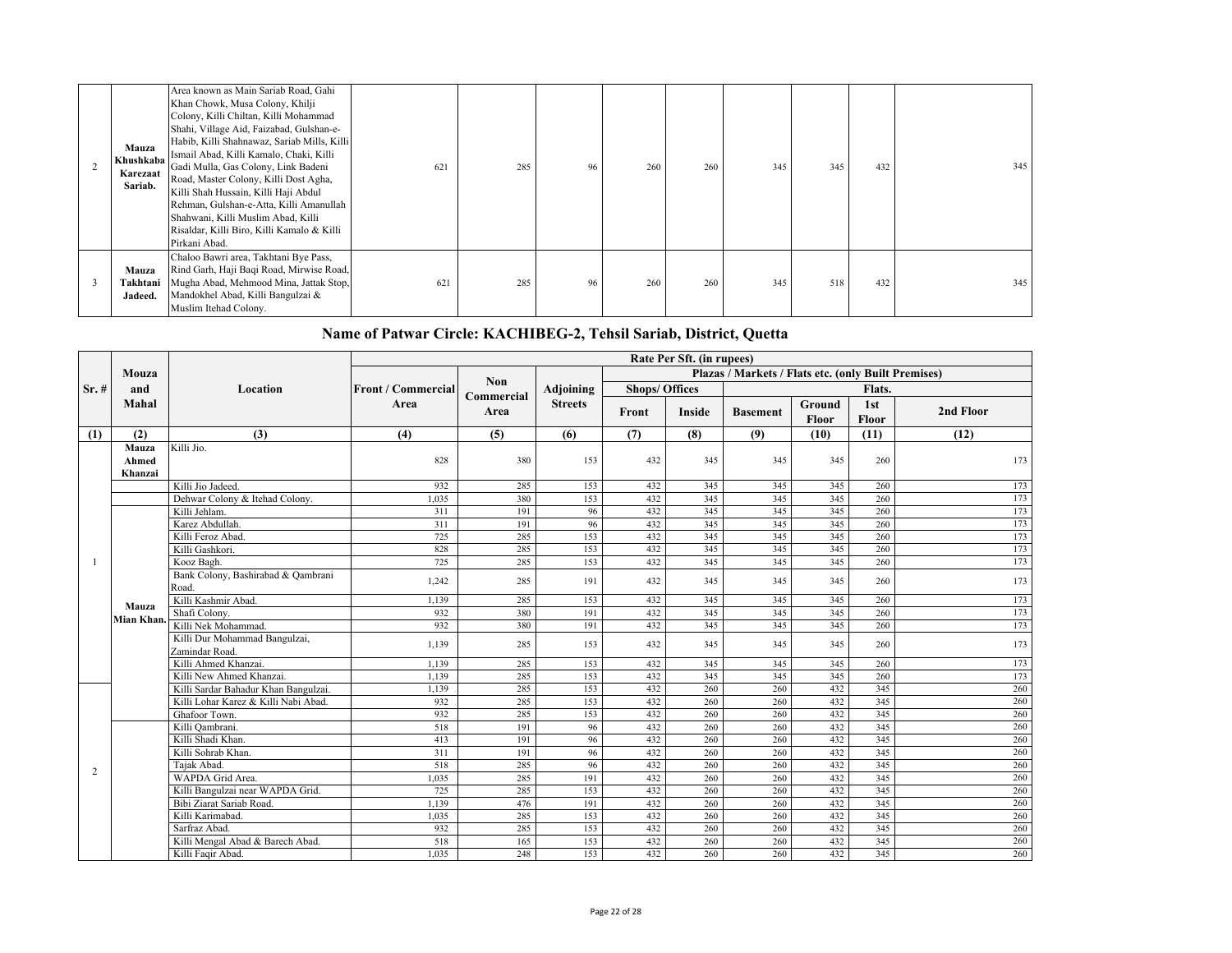|                         | Karez Amanullah Near Saryab Road                                                                                                                   | 1,139 | 476 | 191 | 432 | 260 | 260 | 432 | 345 | 260 |
|-------------------------|----------------------------------------------------------------------------------------------------------------------------------------------------|-------|-----|-----|-----|-----|-----|-----|-----|-----|
| Mauza<br>Kachibeg.      | Killi Muslim Abad, Killi Gograi, Killi<br>Kachibeg, Killi Ghulam Jan, Chakhul Mian<br>Khan, Sikandar Abad & Qambrani Road<br>area.                 | 621   | 285 | 96  | 432 | 260 | 260 | 432 | 345 | 260 |
| Mauza<br>Habib<br>Khan. | Killi Habib, Killi Mashwani, Killi Barech<br>Abad, Chakal Barezai, Killi Mohammad<br>Wafa Shahwani, Karez Khooni, Killi<br>Mengal and Killi Lehri. | 518   | 285 | 96  | 260 | 173 | 260 | 432 | 345 | 260 |

|              |                  |                   |                                                                                                                                                                                                                                                                                                                                 |            |            |                |       | Rate Per Sft. (in rupees)                           |                 |                 |           |           |
|--------------|------------------|-------------------|---------------------------------------------------------------------------------------------------------------------------------------------------------------------------------------------------------------------------------------------------------------------------------------------------------------------------------|------------|------------|----------------|-------|-----------------------------------------------------|-----------------|-----------------|-----------|-----------|
|              |                  |                   |                                                                                                                                                                                                                                                                                                                                 | Front /    | <b>Non</b> |                |       | Plazas / Markets / Flats etc. (only Built Premises) |                 |                 |           |           |
| Sr. No       | Mouza            | Mahal             | Location                                                                                                                                                                                                                                                                                                                        | Commercial | Commercial | Adjoining      |       | Shops/ Offices.                                     |                 |                 | Flats.    |           |
|              |                  |                   |                                                                                                                                                                                                                                                                                                                                 | Area       | Area       | <b>Streets</b> | Front | Inside                                              | <b>Basement</b> | Ground<br>Floor | 1st Floor | 2nd Floor |
| (1)          | (2)              | $\overline{(3)}$  |                                                                                                                                                                                                                                                                                                                                 | (4)        | (5)        | (6)            | (7)   | (8)                                                 | (9)             | (10)            | (11)      | (12)      |
|              |                  | Mahal Kirani.     | Spinny Link Road<br>extending from Sabzal<br>Road Cross to Western<br>By Pass, A-One City,<br>Faisal Town etc:.<br>Western By Pass<br>extending from Brewery<br>Road/Western By Pass<br>Cross to Flood Channel,<br>the last limit of Mauza<br>Kirani where it joins the<br>boundary of Patwar<br>Circle Baleli in the<br>North. | 1,242      | 375        | 225            | 863   | 605                                                 | 690             | 690             | 518       | 432       |
|              |                  |                   | Pashtoon Bagh,<br>Kharotabad, Kakar<br>Colony, Khilji Colony<br>including all Bazaars/<br>Streets in the locality.                                                                                                                                                                                                              | 621        | 191        | 153            | 432   | 432                                                 | 690             | 690             | 518       | 432       |
| $\mathbf{1}$ | Mauza<br>Kirrani | Mahal Karakhsa.   | Quetta Avenue Housing<br>Scheme & Jabl-e-Noor<br>Housing Scheme having<br>approach from Spinny<br>Link Road and Western<br>By Pass including all<br>Link Roads/ Street in the<br>Area extending from<br>Western By Pass upto<br>the limits of BMC in the<br>East and Brewery Road<br>in the South.                              | 1,035      | 476        | 285            | 690   | 605                                                 | 690             | 690             | 518       | 432       |
|              |                  |                   | Killah Mohammad<br>Hassani and surrounding<br>areas at Brewery Road.                                                                                                                                                                                                                                                            | 518        | 191        | 153            | 432   | 432                                                 | 690             | 690             | 518       | 432       |
|              |                  | Mahal Karez Mast. | Hazara Town, Kirani<br>Road.                                                                                                                                                                                                                                                                                                    | 621        | 285        | 153            | 432   | 432                                                 | 690             | 690             | 518       | 432       |

## **Name of Patwar Circle: SHADENZAI-I, Tehsil Sariab, District, Quetta**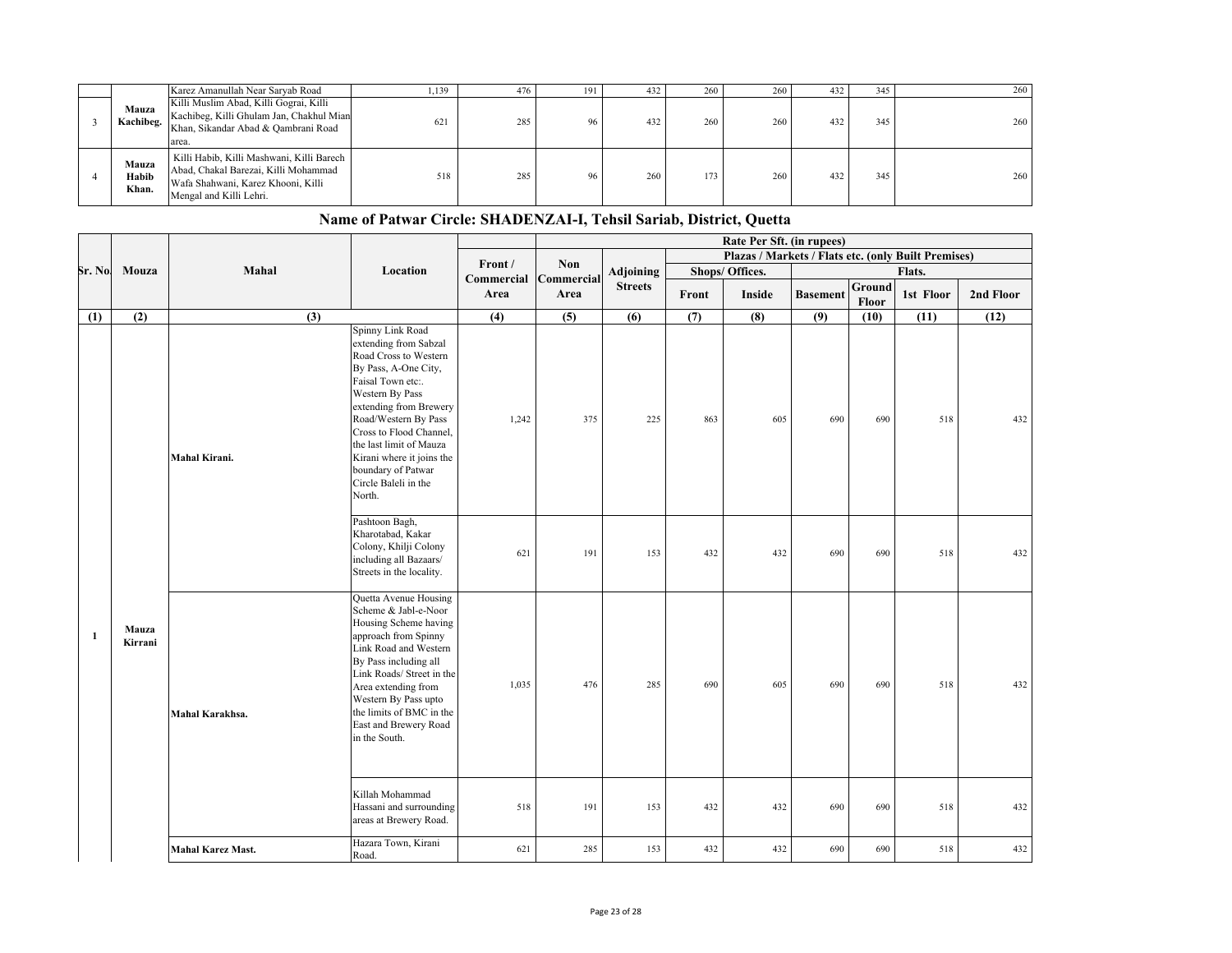|   |                     | Mahal Karez Kirani.         | Hazara Town, Killi<br>Kirani, Kirani Road                                                                              | 518 | 285 | 153 | 432 | 345 | 432 | 432 | 345 | 260 |
|---|---------------------|-----------------------------|------------------------------------------------------------------------------------------------------------------------|-----|-----|-----|-----|-----|-----|-----|-----|-----|
|   |                     | <b>Mahal Malik.</b>         | Killi Saidan.                                                                                                          | 311 | 285 | 153 | 27  | 120 | 138 | 260 | 173 | 138 |
|   |                     | <b>Mahal Karez Naurang.</b> | Killi Naurang (un-<br>populated).                                                                                      | 248 | 153 | 153 | 27  | 120 | 138 | 260 | 173 | 138 |
|   |                     | Mahal Karez Haji Ali        | (un-populated).                                                                                                        | 248 |     | 153 | 260 | 120 |     |     |     |     |
|   | Mauza<br>Sardar.    | --                          | Killi Sardar, Killi Haji<br>Qasim, Killi Waliabad.                                                                     | 311 | 153 | 114 | 432 | 432 | 138 | 260 | 173 | 138 |
| 3 | Mauza<br>Shadenzai. | --                          | Killi Malik Abdullah<br>Jan, Killi Dilshad, Killi<br>Dildar, Killi Subhani,<br>Killi Taimoor Shah, Killi<br>Shadenzai. | 311 | 153 | 114 | 375 | 432 | 138 | 260 | 260 | 432 |
|   | Mauza<br>Shamozai.  | --                          | Killi Shamozai, Killi<br>Abdul Wahid and Killi<br>Samandar.                                                            | 311 | 153 | 114 | 375 | 345 | 605 | 605 | 518 | 432 |
|   | Mauza<br>Khali.     | --                          | Killi Karez Gulzar and<br>Killi Khali.                                                                                 | 311 | 153 | 114 | 375 | 345 | 605 | 605 | 518 | 432 |

**Name of Patwar Circle: SHADENZAI-II, Tehsil Sariab, District, Quetta**

|                |                      |                                                                                                                                                                                                                                                                                                              |                            |            |                  |                       |        | Rate Per Sft. (in rupees)                           |        |       |           |  |  |  |  |
|----------------|----------------------|--------------------------------------------------------------------------------------------------------------------------------------------------------------------------------------------------------------------------------------------------------------------------------------------------------------|----------------------------|------------|------------------|-----------------------|--------|-----------------------------------------------------|--------|-------|-----------|--|--|--|--|
|                | Mahal &              |                                                                                                                                                                                                                                                                                                              | <b>IFront / Commercial</b> | <b>Non</b> |                  |                       |        | Plazas / Markets / Flats etc. (only Built Premises) |        |       |           |  |  |  |  |
| Sr. No         | Mouza                | Location                                                                                                                                                                                                                                                                                                     |                            | Commercial | <b>Adjoining</b> | <b>Shops/ Offices</b> |        | <b>Flats</b>                                        |        |       |           |  |  |  |  |
|                |                      |                                                                                                                                                                                                                                                                                                              | Area.                      | Area.      | <b>Streets</b>   | Front                 | Inside | <b>Basement</b>                                     | Ground | 1st   | 2nd Floor |  |  |  |  |
|                |                      |                                                                                                                                                                                                                                                                                                              |                            |            |                  |                       |        |                                                     | Floor  | Floor |           |  |  |  |  |
| (1)            | (2)                  | (3)                                                                                                                                                                                                                                                                                                          | (4)                        | (5)        | (6)              | (7)                   | (8)    | (9)                                                 | (10)   | (11)  | (12)      |  |  |  |  |
|                | Mian<br>Ghundi.      | Area comprising of Killi Ghulam Jan, Killi<br>Peer Bakhsh, Killi Maula Bakhsh, Killi<br>Mohammad Khan, Killi Mehrab, Killi<br>Mohammad Khan Mohammad Hassani,<br>Killi Qutab Khan, Killi Shah Nawaz, Killi<br>Haji Ghulam Dastageer, Killi Amanullah,<br>Killi Mohammad Akbar and Killi<br>Mohammad Hassani. | 583                        | 384        | 190              | 207                   | 104    | 207                                                 | 207    | 173   | 104       |  |  |  |  |
| $\overline{2}$ | Khushkaba<br>Saadat. | Area comprising of Killi Kasi Abad, Killi<br>Gohar Abad, Killi Zehri Town, Barech<br>Town, Kanwan Sohbat Khan, from Gahi<br>Khan Road to Hazar Ganji Road & from<br>Karachi Road to Western Bye Pass.                                                                                                        | 581                        | 380        | 153              | 380                   | 207    | 207                                                 | 311    | 173   | 104       |  |  |  |  |
| 3              | Khushkaba<br>Sariab. | Area from Sariab Customs to Mastung<br>Road and Sariab Customs to Sibi Road.<br>Killi Mulla Adam, Darakhshan Saleem,<br>Police Training Centre and Killi Mengal<br>abad.                                                                                                                                     | 621                        | 380        | 134              | 380                   | 311    | 207                                                 | 311    | 173   | 104       |  |  |  |  |
|                | Mauza Aziz<br>Khan.  | Area comprising of Killi Kamalo,<br>Qambrani Road to Sharif Chowk, Hazar<br>Ganji Road, Killi Sarda, Killi Wali Abad<br>and Killi Mohammad Wafa Shahwani.                                                                                                                                                    | 621                        | 380        | 153              | 380                   | 311    | 207                                                 | 311    | 173   | 104       |  |  |  |  |

#### **Name of Patwar Circle: NOHISAR, Tehsil Saddar, District Quetta**

|                                                                                                              | Rate Per Sft. (in rupees)                                   |  |
|--------------------------------------------------------------------------------------------------------------|-------------------------------------------------------------|--|
|                                                                                                              | <b>Plazas / Markets / Flats etc. (only Built Premises).</b> |  |
| Front A<br><b>Non</b><br>Shops/ Offices.<br><b>Streets</b><br>$R_{\rm F}$ No.<br>Mahal<br>Monza<br>`ocation` | <b>Flats.</b>                                               |  |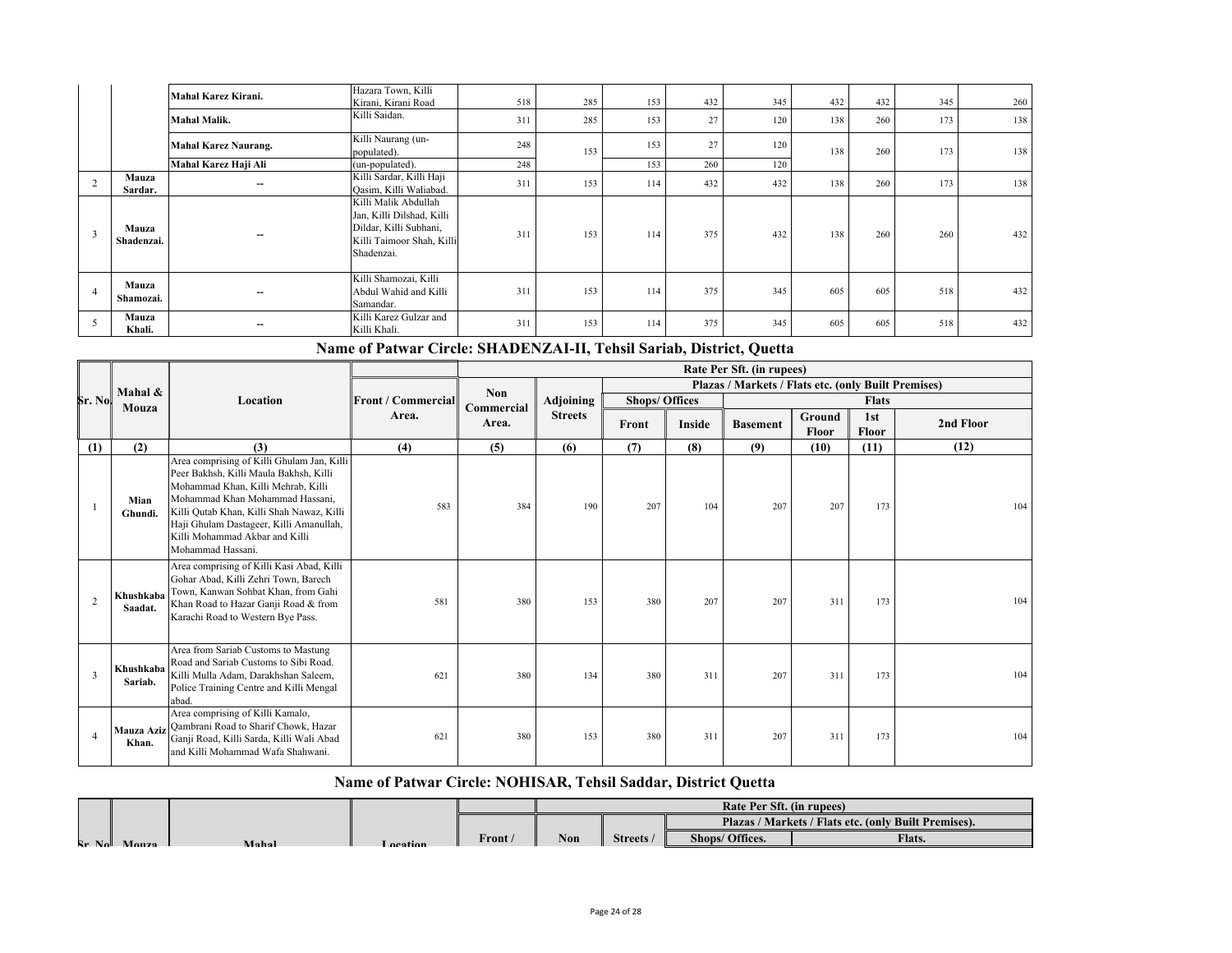| <b>JE . I TU.</b> | <b>ITEULIA</b>          | тлана                      | Livlativn                                               | Area. | Commercial Commercial Agriculture<br>Area. | Land | Front | Inside | <b>Basement</b> | Ground<br>Floor. | 1st Floor                                                                                                                                                                    | 2nd Floor |
|-------------------|-------------------------|----------------------------|---------------------------------------------------------|-------|--------------------------------------------|------|-------|--------|-----------------|------------------|------------------------------------------------------------------------------------------------------------------------------------------------------------------------------|-----------|
| (1)               | (2)                     | (3)                        |                                                         | (4)   | (5)                                        | (6)  | (7)   | (8)    | (9)             | (10)             |                                                                                                                                                                              | (12)      |
|                   |                         | Viala Nohisar              | Area comprises of Killi<br>Nohisar.                     | 225   | 150                                        | 75   | 225   | 150    | 75              | 150              | 120                                                                                                                                                                          | $75\,$    |
|                   |                         | Karez Shara Qilla          | Area comprises of<br>Aghberg Road Nohisar.              | 225   | 150                                        | 75   | 225   | 150    | 75              | 150              | 120                                                                                                                                                                          | 75        |
|                   |                         | <b>Karez Bahauddin</b>     | Area comprises of<br>Nawan Killi Nohisar.               | 225   | 150                                        | 75   | 225   | 150    | 75              | 150              | 120                                                                                                                                                                          | 75        |
| $\overline{1}$    | Mouza                   | <b>Karez Siddiq</b>        | Area comprises of<br>Nawan Killi Nohisar.               | 225   | 150                                        | 75   | 225   | 150    | 75              | 150              | (11)<br>120<br>120<br>120<br>120<br>117<br>117<br>117<br>117<br>117<br>117<br>117<br>117<br>117<br>117<br>117<br>117<br>117<br>117<br>117<br>117<br>117<br>117<br>117<br>146 | 75        |
|                   | Nohisar                 | <b>Karez Khaliqdad</b>     | Area comprises of<br>Nawan Killi Nohisar.               | 225   | 150                                        | 75   | 225   | 150    | 75              | 150              |                                                                                                                                                                              | 75        |
|                   |                         | <b>Karez Khalil</b>        | Area comprises of<br>Nawan Killi Nohisar.               | 225   | 150                                        | 75   | 225   | 150    | 75              | 150              |                                                                                                                                                                              | 75        |
|                   |                         | Damri                      | Area comprises of Killi<br>Haji Mohammad Zaman          | 225   | 150                                        | 75   | 225   | 150    | 75              | 150              |                                                                                                                                                                              | 75        |
|                   |                         | <b>Karez Gharo</b>         | Area comprises of Killi<br>Haji Mohammad Zaman.         | 219   | 146                                        | 73   | 219   | 146    | 73              | 146              |                                                                                                                                                                              | 73        |
|                   |                         | Karez Khanezai             | Area comprises of<br>Mahal Khanezai                     | 219   | 146                                        | 73   | 219   | 146    | 73              | 146              |                                                                                                                                                                              | 73        |
|                   | Mouza<br>Aghberg        | <b>Karez Hassan</b>        | Area comprises of<br>Mahal Khanezai.                    | 219   | 146                                        | 73   | 219   | 146    | 73              | 146              |                                                                                                                                                                              | 73        |
| $\overline{2}$    |                         | Karez Charai               | Area comprises of Killi<br>Mehrabzai Aghberg.           | 219   | 146                                        | 73   | 219   | 146    | 73              | 146              |                                                                                                                                                                              | 73        |
|                   |                         | Karez Landai               | Area comprises of Killi<br>Ishaq Aghberg.               | 219   | 146                                        | 73   | 219   | 146    | 73              | 146              |                                                                                                                                                                              | 73        |
|                   |                         | <b>Karez Rorh</b>          | Area comprises of<br>KilliHaji ali Mohammad<br>Aghberg. | 219   | 146                                        | 73   | 219   | 146    | 73              | 146              |                                                                                                                                                                              | 73        |
|                   |                         | Karez Garhdi               | Area comprises of Killi<br>Garhdi                       | 219   | 146                                        | 73   | 219   | 146    | 73              | 146              |                                                                                                                                                                              | 73        |
|                   |                         | Khushkaba Maslakh          | Killi Barozai.                                          | 219   | 146                                        | 73   | 219   | 146    | 73              | 146              |                                                                                                                                                                              | 73        |
|                   |                         | Karez Gadai                | Area comprises of Killi<br>Abdul Rehman.                | 219   | 146                                        | 73   | 219   | 146    | 73              | 146              |                                                                                                                                                                              | 73        |
|                   |                         | <b>Karez Mir</b>           | Area comprises of Killi<br>Mir.                         | 219   | 146                                        | 73   | 219   | 146    | 73              | 146              |                                                                                                                                                                              | 73        |
|                   | Mouza<br><b>Babozai</b> | <b>Karez Rehmdil</b>       | Area comprises of Killi<br>Babozai.                     | 219   | 146                                        | 73   | 219   | 146    | 73              | 146              |                                                                                                                                                                              | 73        |
|                   |                         | <b>Karez Maslakh</b>       | Area comprises of Killi<br>Barozai.                     | 219   | 146                                        | 73   | 219   | 146    | 73              | 146              |                                                                                                                                                                              | 73        |
|                   |                         | Chashma Maslakh            | Area comprises of Killi<br>Barozai.                     | 219   | 146                                        | 73   | 219   | 146    | 73              | 146              |                                                                                                                                                                              | 73        |
|                   |                         | Karez Kohna Essa Khel      | Area comprises of Killi<br>Regi.                        | 219   | 146                                        | 73   | 293   | 219    | 146             | 219              |                                                                                                                                                                              | 73        |
|                   |                         | <b>Jadid Essakhel</b>      | Area comprises of Killi<br>Regi No.II.                  | 219   | 146                                        | 73   | 293   | 219    | 146             | 219              |                                                                                                                                                                              | 73        |
|                   |                         | <b>Karez Zardad</b>        | Area comprises of Killi<br>Ali Mohammad.                | 219   | 146                                        | 73   | 293   | 219    | 146             | 219              |                                                                                                                                                                              | 73        |
| $\overline{4}$    | Mouza                   | Karez Landai               | Area comprises of Killi<br>Mehrabzai.                   | 219   | 146                                        | 73   | 293   | 219    | 146             | 219              |                                                                                                                                                                              | 73        |
|                   | Regi.                   | <b>Karez Khan Mohammad</b> | Area comprises of Killi<br>Rindozai.                    | 219   | 146                                        | 73   | 293   | 219    | 146             | 219              |                                                                                                                                                                              | 73        |
|                   |                         | Karez Andar                | Area comprises of Killi<br>Aghberg Khalozai             | 219   | 146                                        | 73   | 293   | 219    | 146             | 219              |                                                                                                                                                                              | 73        |
|                   |                         | Chashma Achozai            | Area comprises of<br>Chasma Achozai                     | 731   | 146                                        | 73   | 731   | 439    | 219             | 293              |                                                                                                                                                                              | 117       |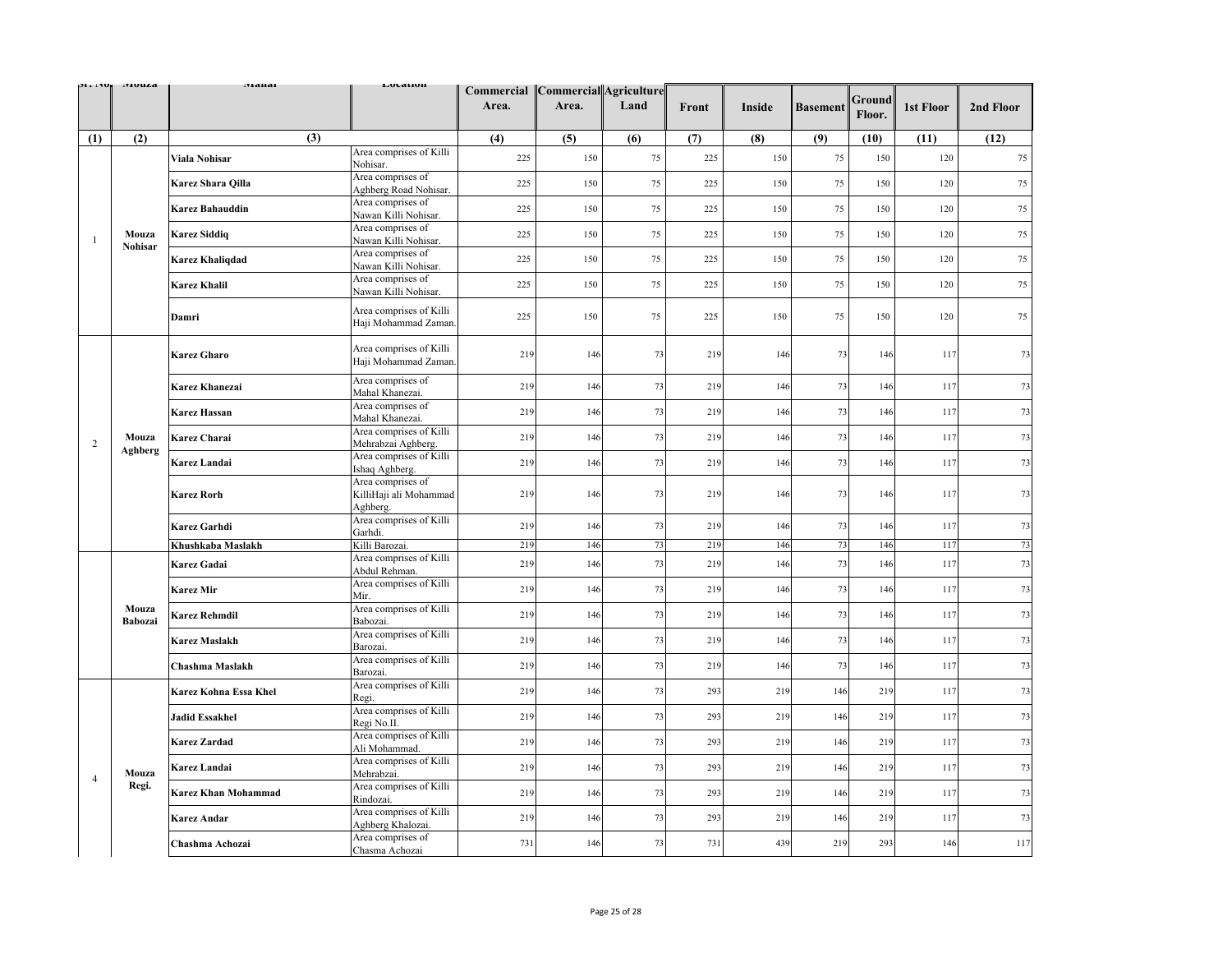|   |         | New Chashma Achozai | Area comprises of New<br>Chasma Achozai----              | 439 | 146 | 73 | 439 | 293 | 219 | 293 | 117 | 73 |
|---|---------|---------------------|----------------------------------------------------------|-----|-----|----|-----|-----|-----|-----|-----|----|
|   |         | Rahemdil            | Area comprises of Killi<br>Sinjdi, Killi Babozai.        | 225 | 150 | 75 | 450 | 300 | 225 | 300 | 120 | 75 |
|   |         | Chashma Agho Ghara  | Area comprises of Killi<br>Ghabazai, Killi<br>Haleemzai. | 225 | 150 | 75 | 450 | 300 | 225 | 300 | 120 | 75 |
| 5 |         | <b>Karez Margat</b> | Area comprises of Killi<br>Ghaibizai.                    | 225 | 150 | 75 | 450 | 300 | 225 | 300 | 120 | 75 |
|   | Mauza   | Kohna Sanjdi        | Area comprises of Killi<br>Abdul Nabi.                   | 225 | 150 | 75 | 450 | 300 | 225 | 300 | 120 | 75 |
|   |         | Nau Sanjdi          | Area comprises of Killi<br>Abdul Nabi.                   | 225 | 150 | 75 | 450 | 300 | 225 | 300 | 120 | 75 |
|   | Sinjdi. | Khushkaba Taband    | Area comprises of<br>Khooni Talab<br>Khushkaba Tabind.   | 225 | 150 | 75 | 450 | 300 | 225 | 300 | 120 | 75 |
|   |         | Khooni Talab        | Area comprises of Killi<br>Khooni Talab.                 | 225 | 150 | 75 | 450 | 300 | 225 | 300 | 120 | 75 |
|   |         | Chashma Houzgi      | Area comprises of Killi<br>Khooni Talab.                 | 225 | 150 | 75 | 450 | 300 | 225 | 300 | 120 | 75 |
|   |         | Koz Sanjdi          | Area comprises of<br>Khushkaba.                          | 225 | 150 | 75 | 450 | 300 | 225 | 300 | 120 | 75 |
|   |         | Chashma Sinjdi      | Area comprises of Killi<br>Abdulzai.                     | 225 | 150 | 75 | 450 | 300 | 225 | 300 | 120 | 75 |

## **Name of Patwar Circle: KUCHLAK, Tehsil KUCHLAK , District Quetta**

|                |                   | <b>Mahal</b>                |                                                                                          |                                                              |            |           |                                                      | Rate Per Sft. (in rupees) |                 |                         |           |           |  |  |  |  |  |
|----------------|-------------------|-----------------------------|------------------------------------------------------------------------------------------|--------------------------------------------------------------|------------|-----------|------------------------------------------------------|---------------------------|-----------------|-------------------------|-----------|-----------|--|--|--|--|--|
| Sr. No.        |                   |                             |                                                                                          |                                                              |            |           | Plazas / Markets / Flats etc. (only Built Premises). |                           |                 |                         |           |           |  |  |  |  |  |
|                |                   |                             | Location                                                                                 | Front /<br><b>Commercial Commercial Agriculture</b><br>Area. | <b>Non</b> | Streets / |                                                      | Shops/ Offices.           | Flats.          |                         |           |           |  |  |  |  |  |
|                | Mouza             |                             |                                                                                          |                                                              | Area.      | Land      | Front                                                | <b>Inside</b>             | <b>Basement</b> | <b>Ground</b><br>Floor. | 1st Floor | 2nd Floor |  |  |  |  |  |
| (1)            | (2)               | (3)                         |                                                                                          | (4)                                                          | (5)        | (6)       | (7)                                                  | (8)                       | (9)             | (10)                    | (11)      | (12)      |  |  |  |  |  |
|                |                   | Karez Saifullah.            | Killi Mullazai, Killi<br>Saifullah and Karez<br>Saifullah.                               | 225                                                          | 150        | 75        |                                                      |                           |                 |                         |           |           |  |  |  |  |  |
|                | Mouza<br>Mullazai | Karez Akbar.                | Killi Mullazai, Killi<br>Saifullah and Karez<br>Saifullah.                               | 225                                                          | 150        | 75        |                                                      |                           |                 |                         |           |           |  |  |  |  |  |
| $\overline{1}$ |                   | Khushkaba Mullazai.         | Khushkaba Mullazai,<br>Killi Mullazai.                                                   | 225                                                          | 150        | 75        |                                                      |                           |                 |                         | ٠         |           |  |  |  |  |  |
|                |                   | Karez Kohna Mullazai.       | Khushkaba Mullazai,<br>Killi Mullazai.                                                   | 225                                                          | 150        | 75        |                                                      |                           |                 |                         |           |           |  |  |  |  |  |
|                |                   | Lohra Kach.                 | Khushkaba Mullazai,<br>Killi Mullazai.                                                   | 225                                                          | 150        | 75        |                                                      |                           |                 |                         |           |           |  |  |  |  |  |
|                |                   | Karez Arsalan.              | Khushkaba Mullazai,<br>Killi Mullazai.                                                   | 225                                                          | 150        | 75        |                                                      |                           |                 |                         | $\sim$    |           |  |  |  |  |  |
| $\overline{c}$ | Mouza<br>Samli    | Karez Samli.                | Killi Samli and area of<br>Karez Samli.                                                  | 225                                                          | 150        | 75        |                                                      |                           |                 |                         | ٠         |           |  |  |  |  |  |
|                |                   | Viala Samli.                | Viala Samli.                                                                             | 225                                                          | 150        | 75        |                                                      |                           |                 |                         | $\sim$    |           |  |  |  |  |  |
|                | Mouza             | Viala Kateer                | Killi Kateer and area of<br>Viala Kateer.                                                | 225                                                          | 150        | 75        |                                                      |                           |                 |                         | ٠         |           |  |  |  |  |  |
| 3              | Kateer            | <b>Karez Shadi Khan</b>     | Killi Karez Shadi Khan.                                                                  | 225                                                          | 150        | 75        |                                                      |                           |                 |                         | $\sim$    |           |  |  |  |  |  |
|                |                   | <b>Karez Wazir Mohammad</b> | Killi Karez Wazir<br>Mohammad.                                                           | 225                                                          | 150        | 75        |                                                      |                           |                 |                         |           |           |  |  |  |  |  |
| $\overline{4}$ | Mouza<br>Viala    | Viala Kuchlak.              | Killi Khan Ahmed Jan.<br>Killi Wazir Mohammad<br>& Main Kuchlak Bazaar<br>Halqa Kuchlak. | 863                                                          | 258        | 138       | 690                                                  | 431                       | 603             | 690                     | 518       | 431       |  |  |  |  |  |
|                | Kuchlak           | Khushkaba Kuchlak.          | Khushkaba Kuchlak.                                                                       | 863                                                          | 258        | 138       | 690                                                  | 431                       | 603             | 690                     | 518       | 431       |  |  |  |  |  |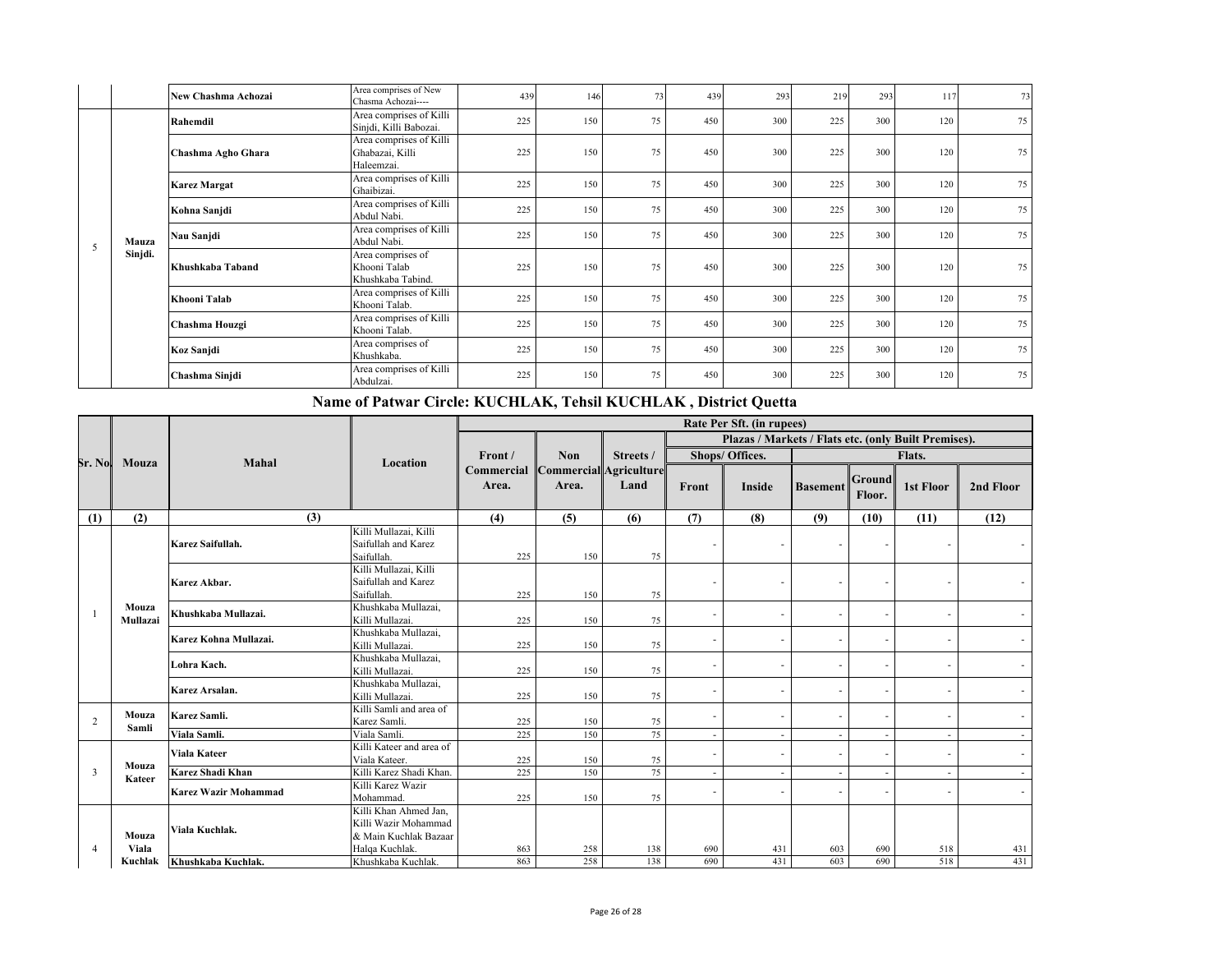|                |                                                                                                                                                                                                                                                                          | Karez Shah Jehan.                                                                                                    | Karez Shah Jehan, Killi                                                 | 225                         | 150 | 75  |        |                |                          |                          |                             |            |
|----------------|--------------------------------------------------------------------------------------------------------------------------------------------------------------------------------------------------------------------------------------------------------------------------|----------------------------------------------------------------------------------------------------------------------|-------------------------------------------------------------------------|-----------------------------|-----|-----|--------|----------------|--------------------------|--------------------------|-----------------------------|------------|
|                |                                                                                                                                                                                                                                                                          |                                                                                                                      | Shah Jehan.                                                             |                             |     |     |        |                |                          |                          |                             |            |
|                |                                                                                                                                                                                                                                                                          | <b>Karez Samander</b>                                                                                                | Killi Wazir Mohammad,<br>Karez Samander.                                | 225                         | 150 | 75  |        |                |                          |                          |                             |            |
|                |                                                                                                                                                                                                                                                                          | Karez Jadid Nasar                                                                                                    | Jadid Nasar.                                                            | 225                         | 150 | 75  |        | $\sim$         |                          |                          | $\sim$                      |            |
|                |                                                                                                                                                                                                                                                                          | Karez Arbab                                                                                                          | Karez Arbab, Killi<br>Sahibzadakhel.                                    | 225                         | 150 | 75  |        | $\overline{a}$ |                          |                          | $\sim$                      |            |
|                | Mouza                                                                                                                                                                                                                                                                    | Karez Raza                                                                                                           | Karez Raza.                                                             | 225                         | 150 | 75  | $\sim$ | $\mathcal{L}$  | $\overline{\phantom{a}}$ | $\sim$                   | $\mathcal{L}$               |            |
| 5              | Karezat                                                                                                                                                                                                                                                                  | Karez Rehman                                                                                                         | Killi Sahibzadakhel.                                                    | 225                         | 150 | 75  |        | $\sim$         | ÷,                       | ä,                       | $\sim$                      |            |
|                | Kuchlak                                                                                                                                                                                                                                                                  |                                                                                                                      | Killi Sahibzadakhel,                                                    |                             |     |     |        |                |                          |                          |                             |            |
|                |                                                                                                                                                                                                                                                                          | Karez Kuhna Nasar                                                                                                    | Killi Abdul Ali.                                                        | 225                         | 150 | 75  |        | $\sim$         |                          |                          | $\sim$                      |            |
|                |                                                                                                                                                                                                                                                                          | Karez Sahibzada                                                                                                      | Killi Sahibzadakhel,<br>Killi Abdul Ali.                                | 225                         | 150 | 75  |        |                |                          |                          | $\overline{\phantom{a}}$    |            |
|                |                                                                                                                                                                                                                                                                          | Karez Ghundi                                                                                                         | Killi Karez Ghundi.                                                     | 225                         | 150 | 75  | ÷.     | $\mathcal{L}$  | ÷.                       | ÷.                       | $\sim$                      |            |
|                | Mouza                                                                                                                                                                                                                                                                    | Karez Meherban                                                                                                       | Killi Meherban.                                                         | 219                         | 146 | 73  | $\sim$ | $\sim$         | $\overline{\phantom{a}}$ | ä,                       | $\mathcal{L}_{\mathcal{A}}$ | $\sim$     |
| 6              | Gadazai                                                                                                                                                                                                                                                                  | Karez Dad Mohammad                                                                                                   | Killi Dad Mohammad.                                                     | 219                         | 146 | 73  | $\sim$ | $\sim$         | $\overline{\phantom{a}}$ | $\sim$                   | $\sim$                      | $\sim$     |
|                |                                                                                                                                                                                                                                                                          | Viala Gadazai                                                                                                        | Killi Gadazai.                                                          | 219                         | 146 | 73  |        | $\sim$         | ÷,                       | $\overline{\phantom{a}}$ | $\sim$                      |            |
| 7              | Mouza<br>Jalogeer                                                                                                                                                                                                                                                        |                                                                                                                      | Karez Saleh<br>Mohammad, Nawan                                          | 439                         | 219 | 146 |        |                |                          |                          | ÷,                          |            |
|                |                                                                                                                                                                                                                                                                          |                                                                                                                      | Ghundi, Karez Jalogeer.                                                 |                             |     |     |        |                |                          |                          |                             |            |
|                |                                                                                                                                                                                                                                                                          | Karez Saleh Mohammad                                                                                                 | Karez Saleh<br>Mohammad.                                                | 219                         | 219 | 146 |        |                |                          |                          |                             |            |
|                | Mouza                                                                                                                                                                                                                                                                    | Khushkaba Haiderzai                                                                                                  | Khushkaba Haiderzai.                                                    | 219                         | 219 | 146 |        | $\sim$         |                          |                          | $\sim$                      |            |
| 8              | Nawan                                                                                                                                                                                                                                                                    | Karez Tiliry Kuchlak                                                                                                 | Karez Tiliry Kuchlak.                                                   | 219                         | 146 | 73  |        | $\sim$         | ÷.                       |                          | $\sim$                      |            |
|                | Ghundi                                                                                                                                                                                                                                                                   | Karez Zafran                                                                                                         | Killi Zafran.                                                           | 219                         | 146 | 73  |        | $\sim$         |                          |                          | $\sim$                      | $\sim$     |
|                |                                                                                                                                                                                                                                                                          | Karez Samkhel                                                                                                        | Killi Samkhel                                                           | 219                         | 146 | 73  | ×.     | $\sim$         | ÷.                       |                          | $\sim$                      | $\sim$     |
| 9              | Mouza<br>Chashma                                                                                                                                                                                                                                                         | Chashma Baleli                                                                                                       | Area comprises of<br>Mahal Chashma Baleli.                              |                             |     |     |        |                |                          |                          |                             |            |
|                | Baleli                                                                                                                                                                                                                                                                   |                                                                                                                      |                                                                         | 1,035                       | 518 | 87  | 431    | 258            | 431                      | 431                      | 345                         | 258        |
|                |                                                                                                                                                                                                                                                                          | Viala Karak                                                                                                          | Area comprises of                                                       |                             |     |     |        |                |                          |                          |                             |            |
|                | Mouza                                                                                                                                                                                                                                                                    |                                                                                                                      | Mahal Viala Karak.                                                      | 173                         | 104 | 69  | 258    | 138            | 138                      | 258                      | 173                         | 138        |
| 10             | Karak                                                                                                                                                                                                                                                                    |                                                                                                                      | Area comprises of                                                       |                             |     |     |        |                |                          |                          |                             |            |
|                |                                                                                                                                                                                                                                                                          | Khushkaba Karak                                                                                                      | Mahal Khushkaba                                                         |                             |     |     |        |                |                          |                          |                             |            |
|                |                                                                                                                                                                                                                                                                          |                                                                                                                      | Karak.                                                                  | 173                         | 104 | 69  | 258    | 138            | 138                      | 258                      | 173                         | 138        |
|                |                                                                                                                                                                                                                                                                          |                                                                                                                      | Name of Patwar Circle: Cantonment Areas, Tehsil Quetta, District Quetta |                             |     |     |        |                |                          |                          |                             |            |
| Sr.            |                                                                                                                                                                                                                                                                          |                                                                                                                      |                                                                         |                             |     |     |        |                |                          |                          |                             |            |
| No.            |                                                                                                                                                                                                                                                                          |                                                                                                                      |                                                                         | <b>Locality/Survey Nos.</b> |     |     |        |                |                          |                          | Residential                 | Commercial |
|                |                                                                                                                                                                                                                                                                          |                                                                                                                      |                                                                         |                             |     |     |        |                |                          |                          | Per sft.                    | Per Sft.   |
| (1)            |                                                                                                                                                                                                                                                                          |                                                                                                                      |                                                                         | (2)                         |     |     |        |                |                          |                          | (3)                         | (4)        |
| ı              |                                                                                                                                                                                                                                                                          | Toghi Housing Scheme/ Abdali Housing Scheme (470,467,501)                                                            |                                                                         |                             |     |     |        |                |                          |                          | 6,300                       | 9,150      |
| $\overline{2}$ |                                                                                                                                                                                                                                                                          | Model Town, Model Town Extension-II (11/758-A, 22/758-A)                                                             |                                                                         |                             |     |     |        |                |                          |                          | 5,100                       | 9,150      |
| 3              |                                                                                                                                                                                                                                                                          | Shahbaz Town (Svy No. 759/758-A/29/758/A(Phase-I)24/ B-758-A(Phase-II), 24/ A,758-A(Phase-II), 24/A,758-A(Phase-III) |                                                                         |                             |     |     |        |                |                          |                          | 5,100                       | 9,150      |
| $\overline{4}$ | Jinnah Town 758-A                                                                                                                                                                                                                                                        |                                                                                                                      |                                                                         |                             |     |     |        |                |                          |                          | 4,050                       | 9,150      |
| 5              | Gulistan Town 482/2                                                                                                                                                                                                                                                      |                                                                                                                      |                                                                         |                             |     |     |        |                |                          |                          | 4,050                       | 9,150      |
| 6              |                                                                                                                                                                                                                                                                          | Madrissa Road Housing Scheme Survey No. 514/A                                                                        |                                                                         |                             |     |     |        |                |                          |                          | 6,300                       | 13,050     |
|                | Club Road                                                                                                                                                                                                                                                                |                                                                                                                      |                                                                         |                             |     |     |        |                |                          |                          |                             |            |
| $\overline{7}$ |                                                                                                                                                                                                                                                                          | 528, 514, 521, 1,528/97, 528/98, 528/99, 528/100, 528/101, 528/102, 526                                              |                                                                         |                             |     |     |        |                |                          |                          | 6,300                       | 13,050     |
| 8              | Chiltan Road                                                                                                                                                                                                                                                             |                                                                                                                      |                                                                         |                             |     |     |        |                |                          |                          |                             |            |
|                |                                                                                                                                                                                                                                                                          | 528, 514, 521, 1,528/97, 528/98, 528/99, 528/100, 528/101, 528/102, 526                                              |                                                                         |                             |     |     |        |                |                          |                          | 6,300                       | 13,050     |
| 9              | Staff College Road (from Club Road to Staff College)<br>519, 520, 520/C,520/C,520/B,520/A,542, 540A 540/B, 547, 549, 201, 550, 553/A, 195, 553, 555, 558, 560, 193, 589/A, 589, 588, 585, 697, 584, 583, 582, 579, 578, 578, 576, 575, 574,<br>576, 571, 695, 695/1, 569 |                                                                                                                      |                                                                         |                             |     |     |        |                |                          |                          | 6,300                       | 13,050     |
|                |                                                                                                                                                                                                                                                                          |                                                                                                                      |                                                                         |                             |     |     |        |                |                          |                          |                             |            |